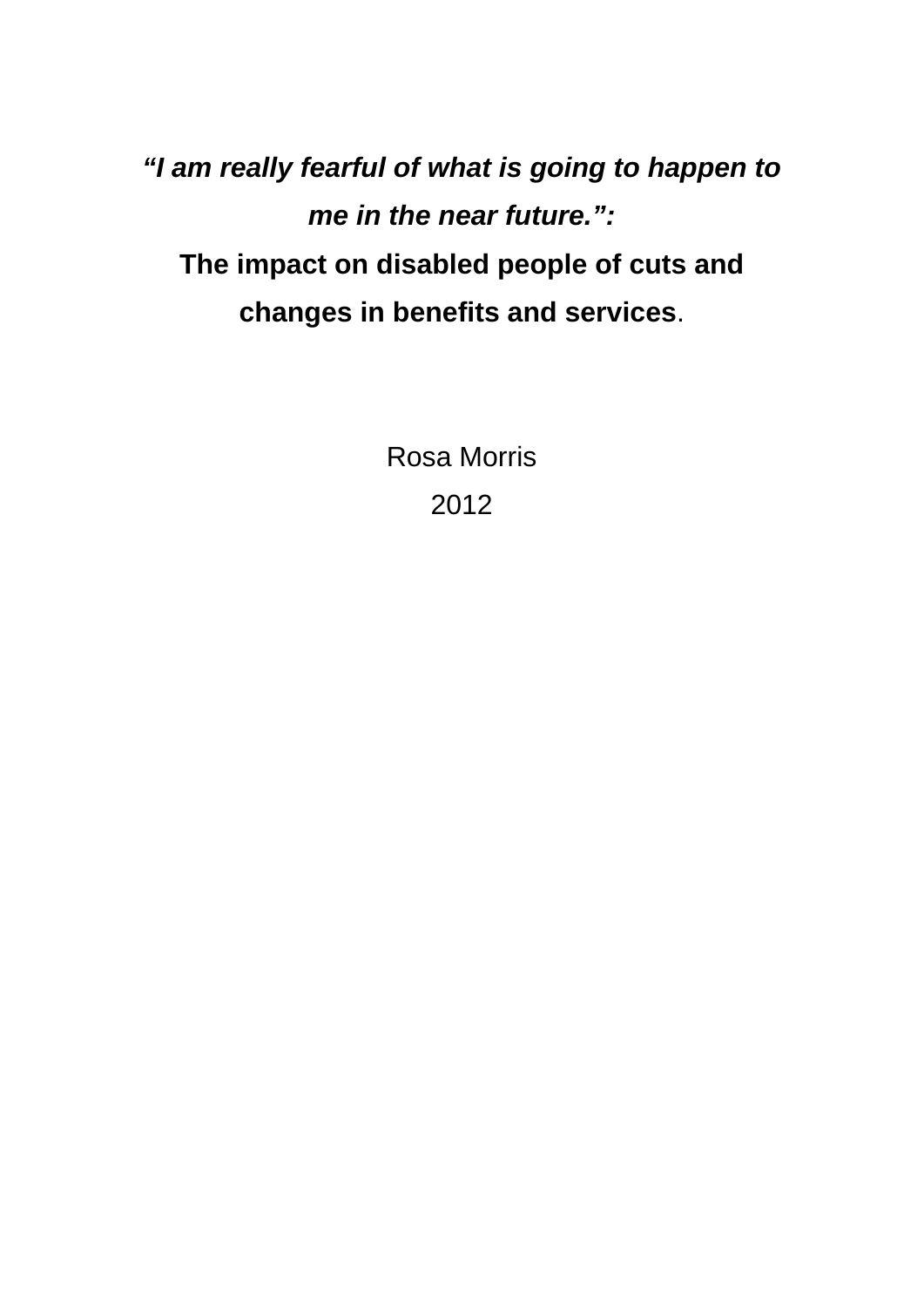## **Abstract**

This dissertation is concerned with two key issues: the impact of cuts in benefits and services on disabled people; and the role of disabled people's organisations (DPOs). Working with a local DPO, and using emancipatory research principles, the experiences of 95 disabled people were gathered using focus groups and interviews, and an online questionnaire distributed via social media.

These experiences confirmed that benefit changes are creating significant financial difficulties for some households, and that there is a cumulative impact of cuts in benefits and services. People spoke of the effect not just on their finances but also on their physical and mental health. Many of the respondents were fearful of what the future holds for them.

There was a general feeling that social attitudes towards disabled people had become more negative and some people had experienced verbal abuse. There was a low level of awareness about local DPOs but a general feeling that they were needed to provide advice, information and advocacy, and to campaign on disabled people's behalf.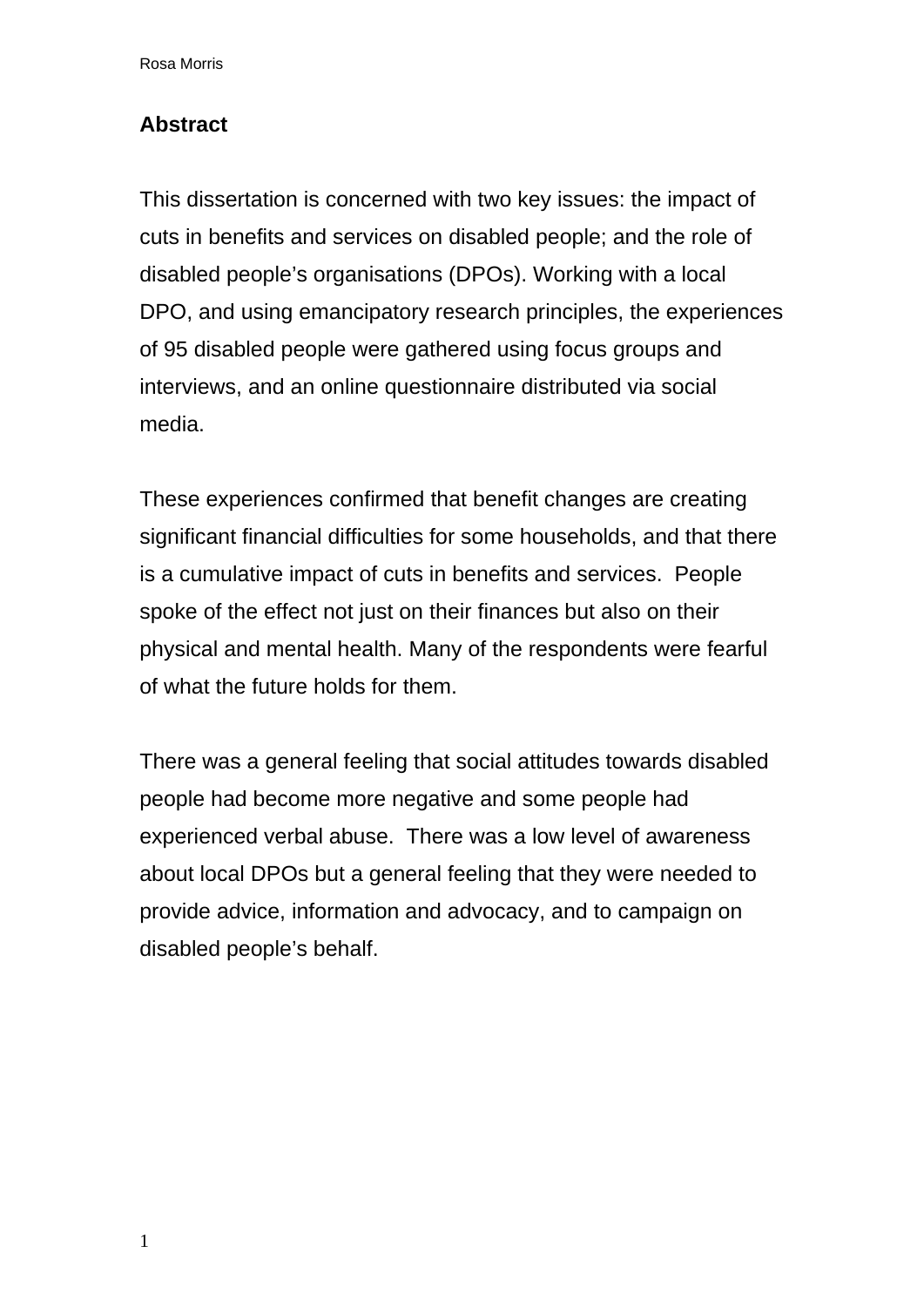# **Contents:**

| 3.1: Methodological approach: Emancipatory research24      |  |
|------------------------------------------------------------|--|
| 3.2: Data collection and participant recruitment methods27 |  |
|                                                            |  |
|                                                            |  |
|                                                            |  |
| c) Disability Research JISC-list32                         |  |
|                                                            |  |
|                                                            |  |
|                                                            |  |
| 3.3: Critique of the research methods used39               |  |
| 3.3.1: Use of social media to recruit research             |  |
|                                                            |  |
| 3.3.2: Focus groups: limitations and advantages42          |  |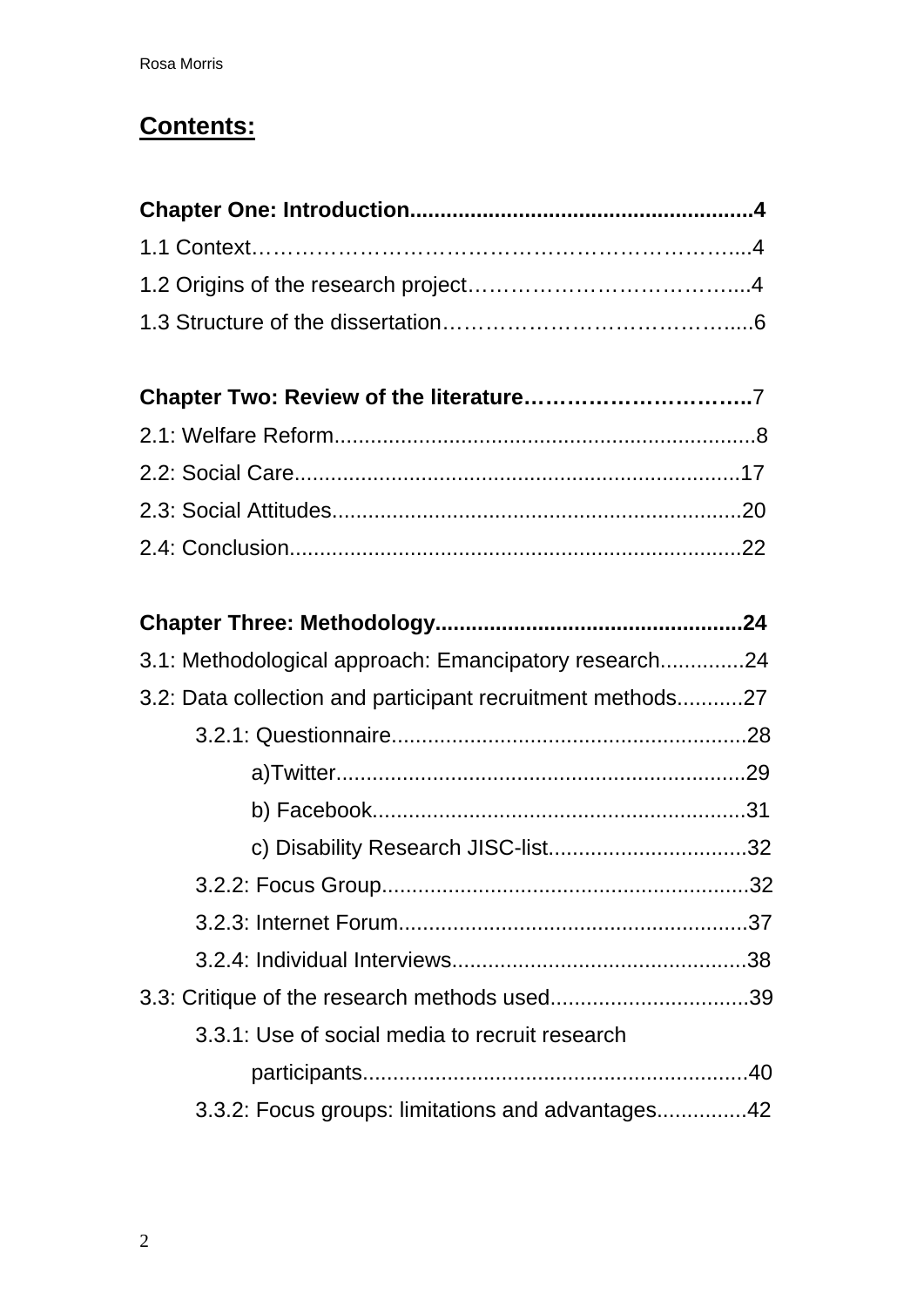| 3.3.3: Involvement of disabled people in design of the |  |
|--------------------------------------------------------|--|
|                                                        |  |
|                                                        |  |

# **Chapter Four: Research findings............................................49**  4.1 Experiences of changes to assessments for benefits...........49 4.2 Consequences of changes in entitlements............................51 4.3 Impact of cuts in social care and other local services...........53

| 4.6 What should disabled people's organisations be doing?61 |  |
|-------------------------------------------------------------|--|

|                                                            | .65 |
|------------------------------------------------------------|-----|
|                                                            |     |
|                                                            |     |
| 5.2 Implications for further research to be carried out by |     |
|                                                            |     |
|                                                            |     |

|--|

# **Appendices**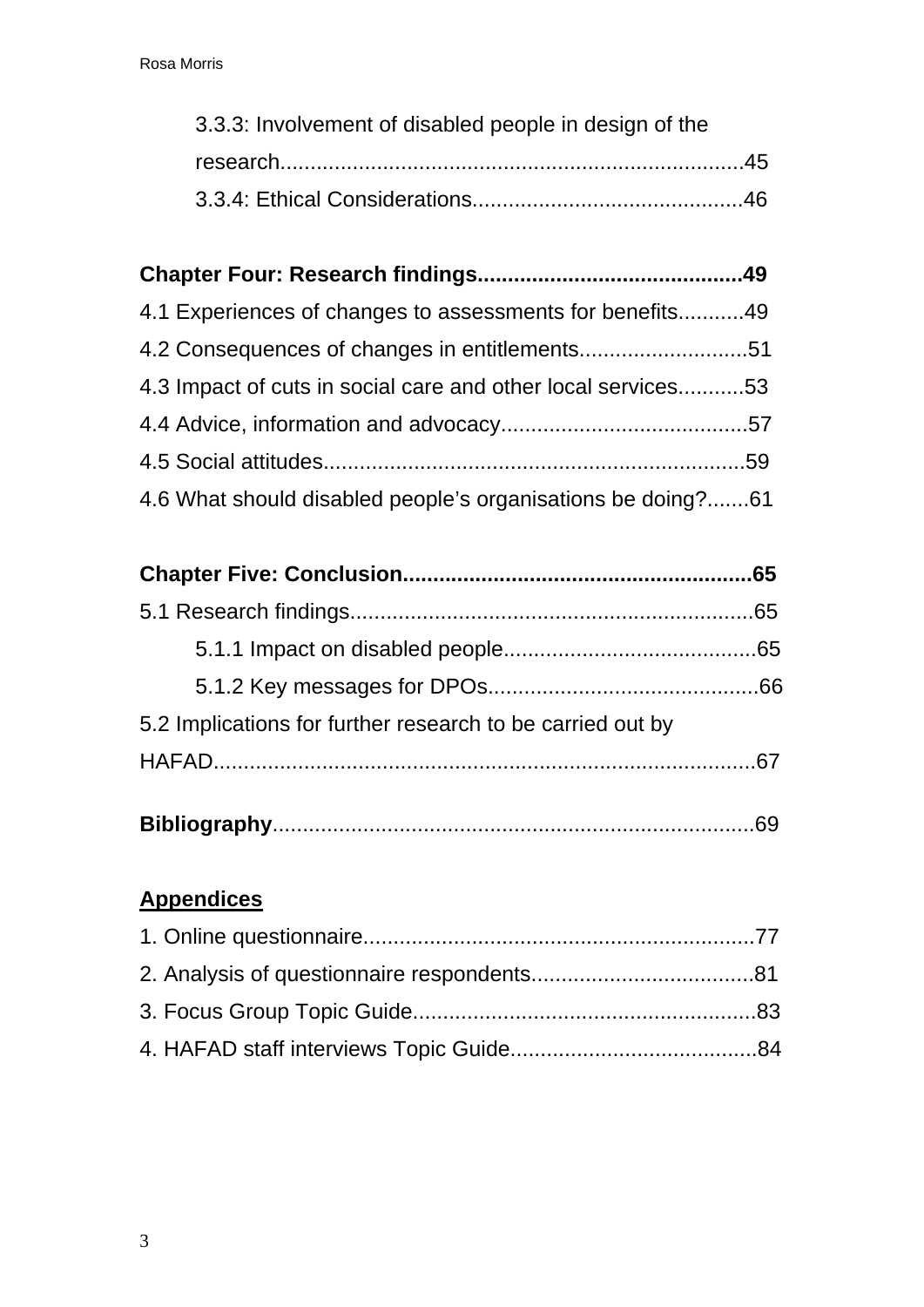# **Chapter One: Introduction**

# **1.1 Context**

Disabled people are facing significant changes to the benefit system and the local services on which many depend. These changes are the results of the Coalition Government's policies on welfare reform and the general tightening of public expenditure in its attempts to reduce the deficit.

Despite the UK having once been seen as one of the pioneers in independent living, it would seem much of the progress made in relation to disabled people's rights is being reversed and "we find ourselves struggling to maintain what we have built up over the last 30 years" (Evans, 2011).

Disabled people's organisations, both national and local, played an important role in bringing about previous progress. Now they are struggling to respond to not only the cuts in benefits and services but also reductions in their funding. Voluntary sector organisations in general are facing an estimated £1.2bn cut in funding between 2010/11 and 2015/16 (NCVO UK Civil Society Almanac), while 20% of DPOs in London are currently facing closure (Inclusion London, 2012, p.4).

# **1.2 Origins of the research project**

This dissertation aimed to work with a local disabled people's organisation, using emancipatory research principles, to test out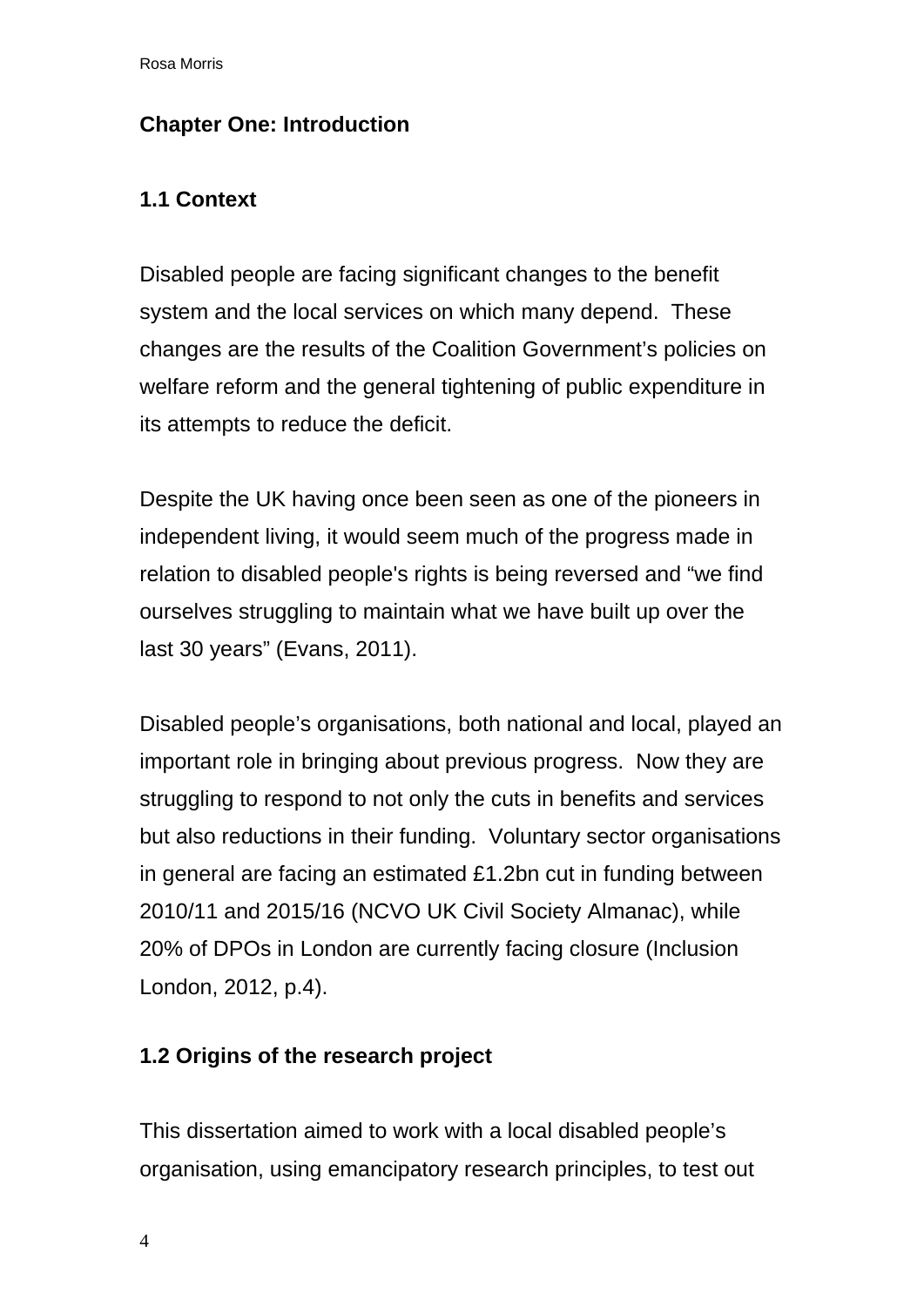research methods that might be used in a larger research project which would measure the impact of these changes on disabled people and identify how DPOs should respond.

I have previously worked as a volunteer at Hammersmith and Fulham Action on Disability (HAFAD), a local organisation run by and for disabled people. HAFAD describes itself as an "independent organisation promoting equality for disabled people living" [\(http://www.hafad.org.uk/index.asp?pageID=149](http://www.hafad.org.uk/index.asp?pageID=149)) It combines providing services such as advocacy, assistance with form filling and managing direct payments with campaigning activity on local and national issues important to its members.

HAFAD's Director approached me a while ago about carrying out research on how the coalition government's changes to benefits and policies are impacting on their members. He wanted research which would inform the organisation's campaigning activity and its service development. He was keen to not only gather information from existing HAFAD members but also to explore disabled people's experiences more generally and in particular what they might want from a DPO like HAFAD.

Following our discussions we agreed that I would use the opportunity provided by my dissertation to carry out a small piece of research which would explore:

a) the impact of the current cuts in services and benefits on disabled people

b) what disabled people want from local DPOs in this context.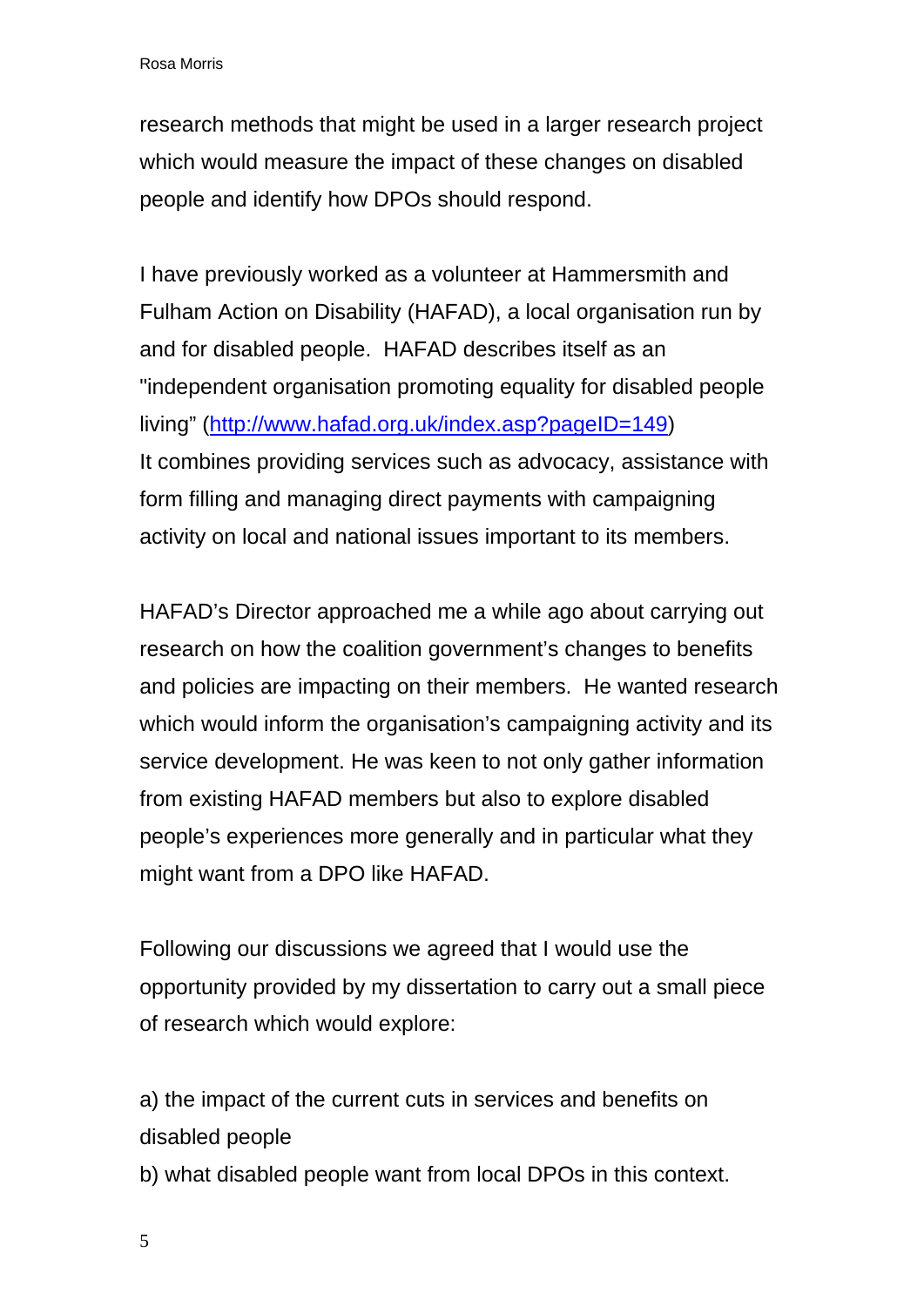It is hoped that this research project could be preliminary to a larger piece of work, which HAFAD would seek funding for. As well as exploring the research questions, it would also be an opportunity to test out what might be the most productive research methodology to use in this larger piece of work.

# **1.3 Structure of the dissertation**

The dissertation is divided into three parts: Chapter 1 provides a literature review which discusses both the relevant policy changes and current research about their impact on disabled people; Chapter 2 describes the research methods used, detailing how I went about recruiting participants and gathering data, as well as assessing the validity of the methods; Chapter 3 presents analysis of the data. Finally, the conclusion summarises the main findings and the implications for HAFAD's intention to carry out further research.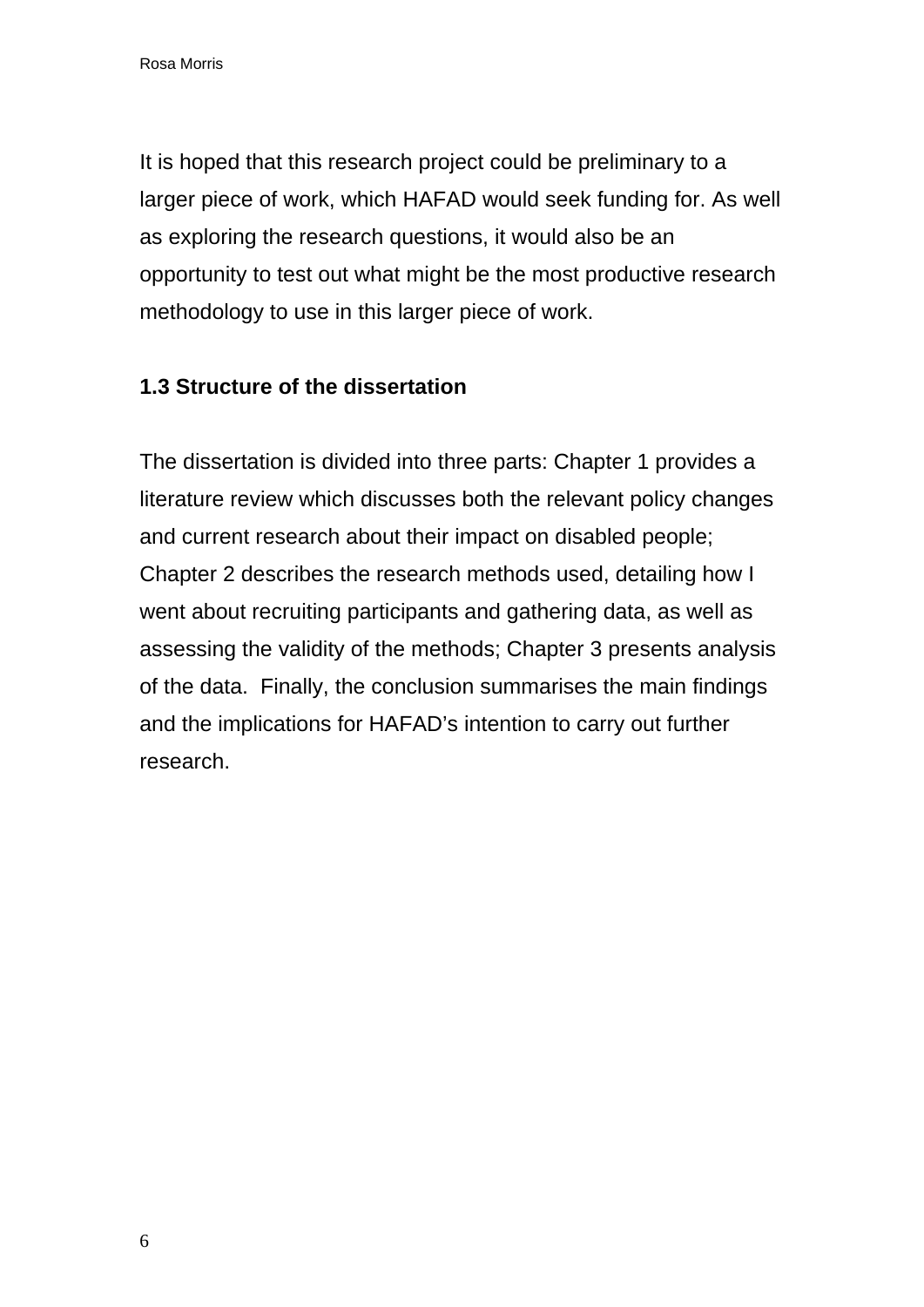# **Chapter Two: A review of the literature on the impact on disabled people of cuts in benefits and services.**

This chapter sets out the policy context in which disabled people are experiencing changes in benefits and services, and summarises what recent research tells us.

The current coalition government placed welfare reform and public spending cuts at the centre of their strategy to deal with the economic crisis. Disabled people are "disproportionately reliant on health, social care, housing and transport services, and also, as a result of low employment rates and the additional costs associated with living with an impairment, more likely to live in poverty and/or rely on benefits for a large proportion of their incomes", meaning they are "therefore likely to be directly and disproportionately affected" by such reforms and cuts (Wood and Grant, 2010, p.11).

Two main policy areas have a significant impact on disabled people's lives: welfare reform; and social care. This dissertation seeks to explore both areas and a summary of policy changes and what is currently known about their impact is set out below. My research findings concern, not only disabled people's experiences of benefits and services, but also evidence relating to changing social attitudes, and current research on this issue is therefore also discussed.

There is, as yet, limited quantitative data on the impact of changes in the two policy areas under discussion, primarily because of the short time span and also because some are still to be fully implemented. The current research literature relies predominantly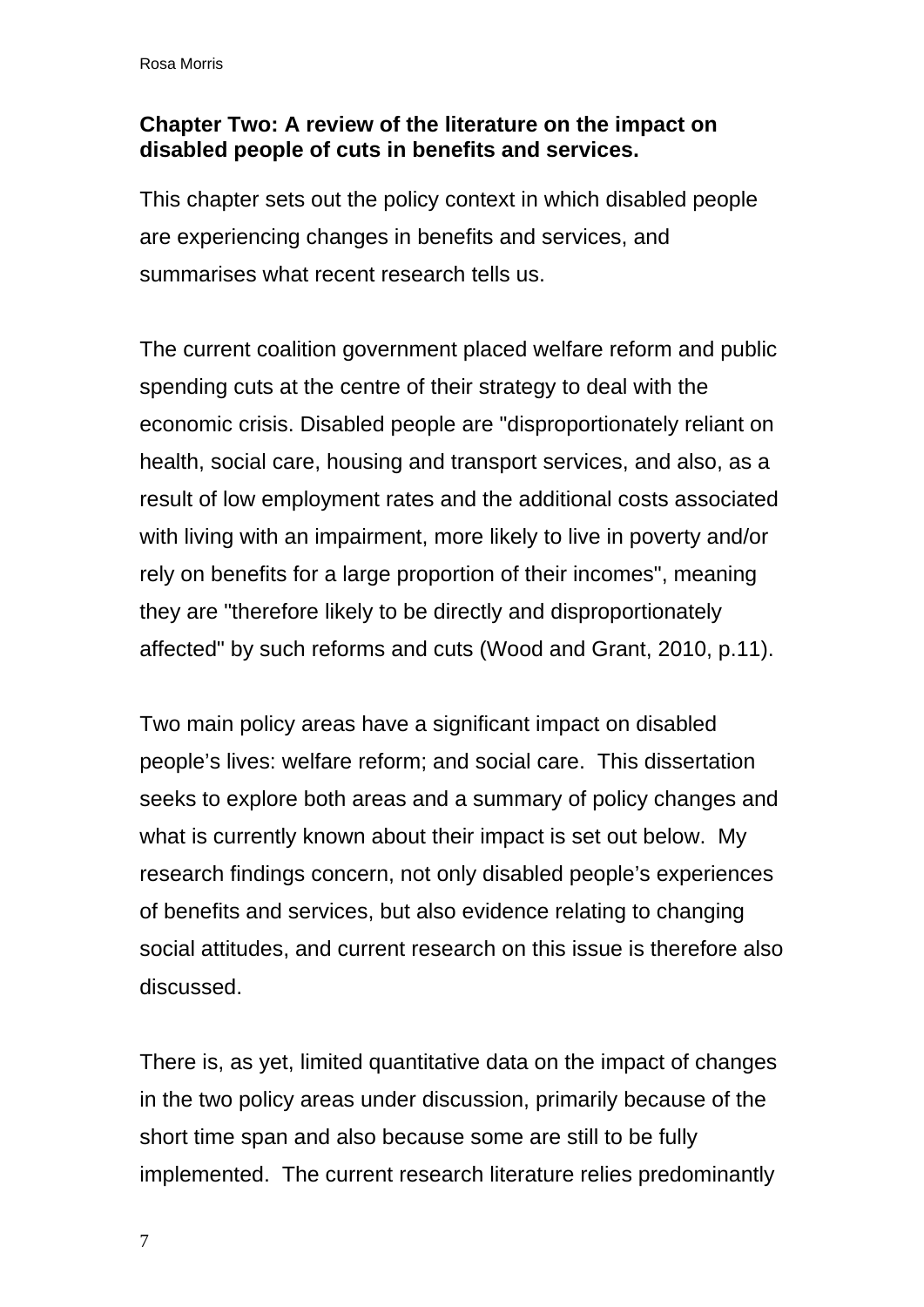on case studies (e.g. Wood, 2012) and modelling (Morgan, 2012). It is also limited because, apart from the government's own research (e.g. Sissons, Barnes and Stevens, 2011) and statistics (e.g. Department for Work and Pensions, 2012), most of the current material on the impact of changes on disabled people is written from perspectives which are highly critical of government policies.

# **2.1 Welfare reform**

The main welfare reform which has impacted on disabled people is the replacement of Incapacity Benefit with Employment and Support Allowance and the introduction of the Work Capability Assessment. The replacement of Disability Living Allowance with Personal Independence Payment is yet to be implemented and changes in housing benefit are still working their way through, though there is evidence of their impact from some of the case study research discussed below.

Much of the campaigning of disability rights groups over the past 30 years has been focused on getting governments and wider society to understand the structural problems that are often behind disabled people's reliance on benefits and services. Using the social model of disability it has been argued that it is disabling barriers within society which cause disabled people's poverty and social exclusion, rather than an individual's impairment or illness. The focus for policy should therefore be on removing these barriers and providing the additional support needed to create a level playing field. However, while the last and the current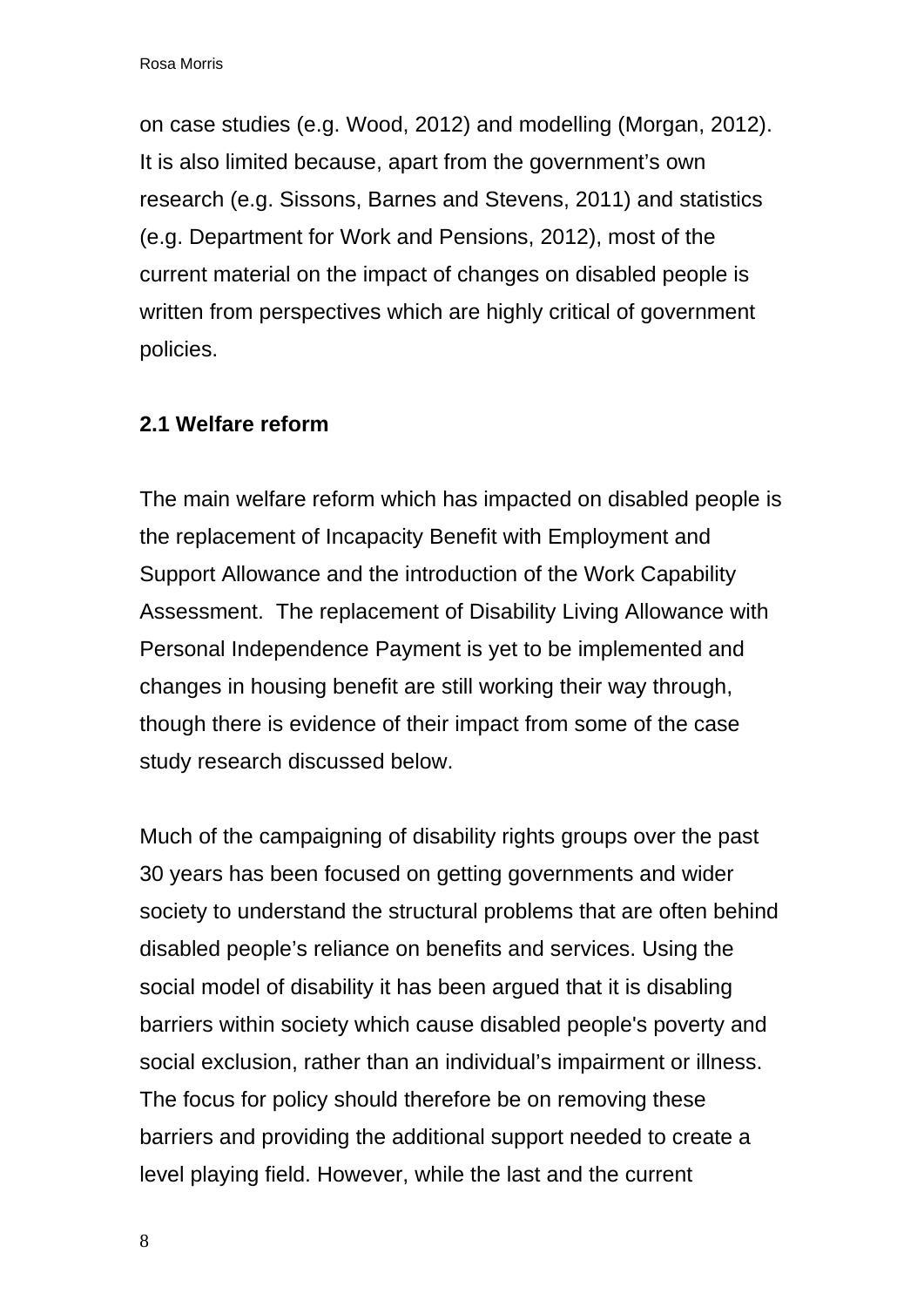government claimed to adopt the social model of disability, they promoted a rather different approach in the context of welfare reform. This is the bio-psycho-social model, developed by the insurance industry (Rutherford, 2007) and adopted by both Labour and Coalition governments in their goal of reducing the numbers on out-of-work sickness benefits. The bio-psycho-social model has had a direct impact on disabled people who are out of work in that it insists that "Personal choice plays an important part in the genesis or maintenance of illness" (Wade and Halligan, 2004, pg. 1400).

Building on this approach, a key argument behind the changes to out of work sickness/disability benefits has been centred around the idea that people have become dependant on welfare and need to be incentivised into work. Begun under the last Labour government this argument assumes that many people claiming these benefits are actually 'fit for work' but are 'festering' on welfare - according to Secretary of State for Work and Pensions, Ian Duncan Smith (Daily Telegraph, 2012).

The Work Capability Assessment (WCA) was introduced in 2008 to decide entitlement to Employment and Support Allowance (ESA). ESA replaced Incapacity Benefit as the out of work benefit for people considered unable to work due to sickness and impairment, with those already on IB being reassessed and moved onto ESA between 2008-2013. The WCA can have one of three outcomes. The individual may be assessed as: unable to work and placed in the ESA Support Group; able to work, with support, at some point in the future, and placed in the Work Related Activity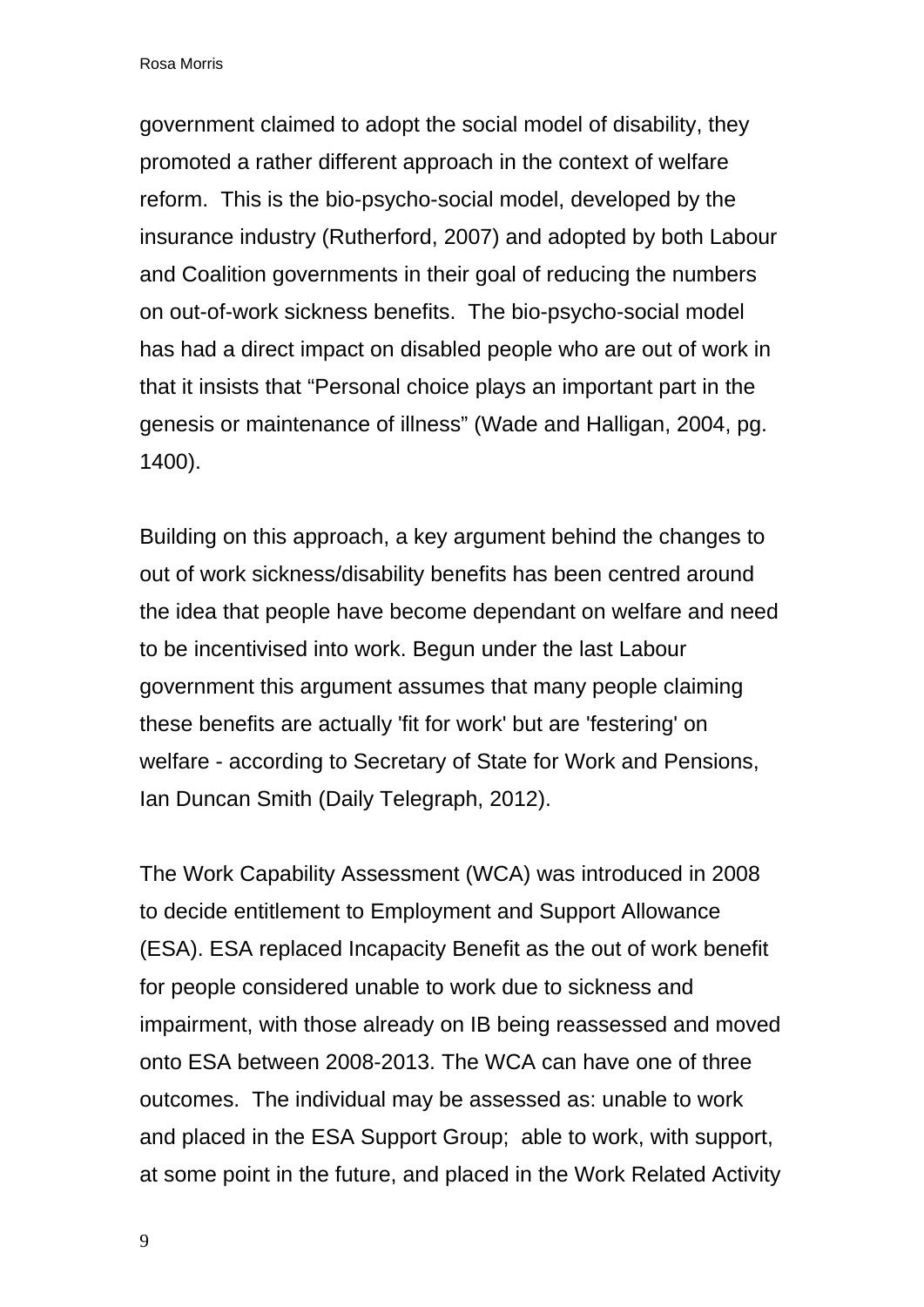Group (WRAG); or found 'fit for work' and transferred onto Job Seekers Allowance (JSA). Of the two and a half million people who had previously been eligible for Incapacity Benefit, the government's intention is that, by 2015, one million would be found fit for work and therefore no longer eligible for long-term benefits.

The coalition government also brought in a limit of 12 months for claiming the WRAG component of contributory ESA, after which they have to claim means-tested ESA benefit. The government's impact assessment of this policy estimates 90 per cent of people in the WRAG group could be affected by this time limit and a third of these will not be eligible for means-tested ESA (Department for Work and Pensions, 2011, p.2).

Evidence of the impact of this new system on disabled people falls into three categories: research and statistics published by the Department for Work and Pensions; research which primarily uses case studies and modelling; policy analysis and anecdotal evidence by individuals and organisations campaigning against the changes.

Quarterly DWP statistics on decisions made on new (completed) ESA claims indicate that, when the benefit first replaced IB in 2008, 65% were found fit for work, 25% were placed in the WRAG and 11% in the Support Group. The most recent data, relating to the three months ending November 2011, show that 55% were found fit for work, 20% in the WRAG and 26% in the Support Group (Department for Work and Pensions, 2012a).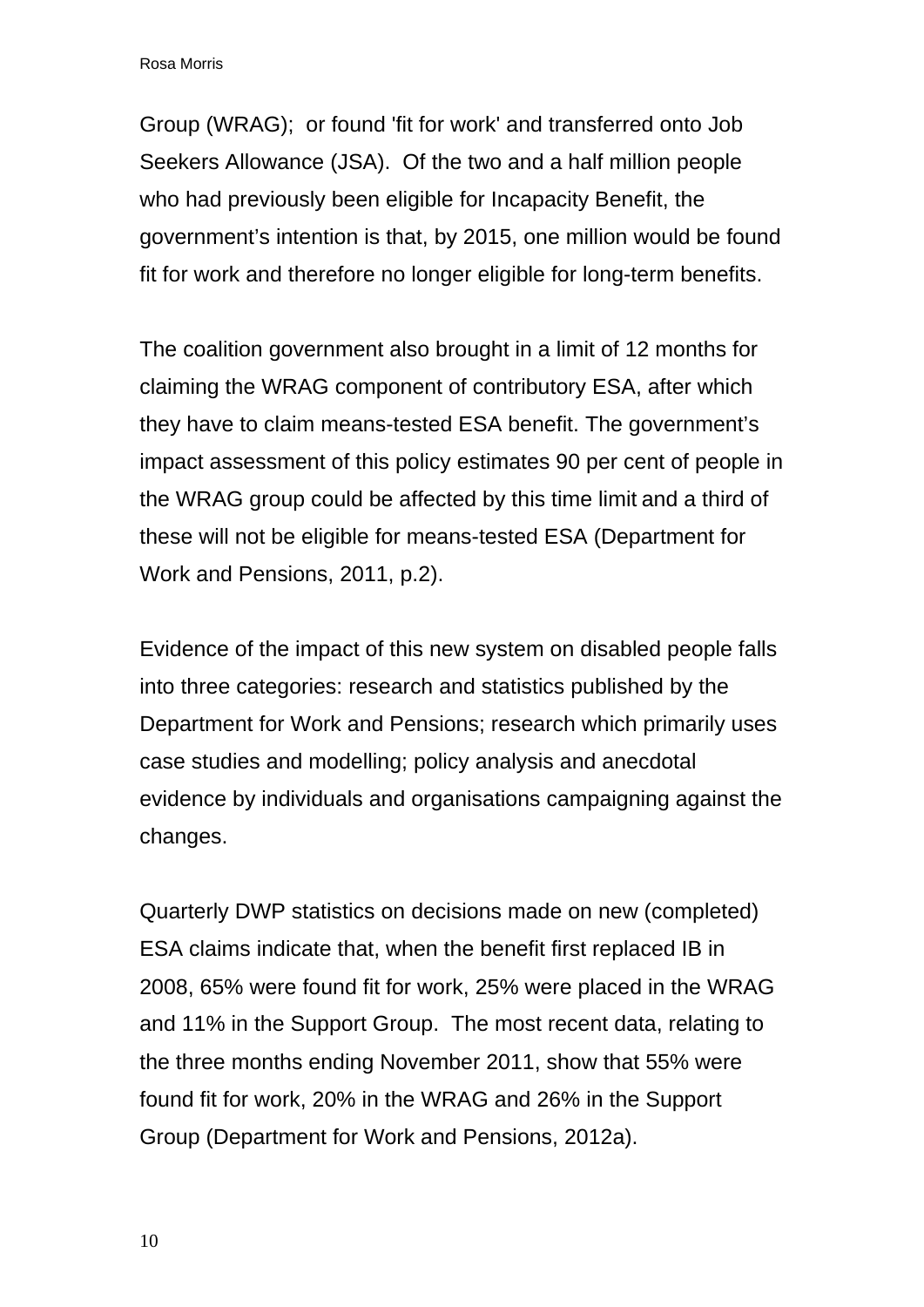Forty-one percent of decisions relating to new claims for ESA have been appealed against. Forty-one per cent of appeals against decisions made when it was first introduced (December 2008- February 2009) were successful but by the quarter ending May 2011, this had dropped to a 31% success rate (Department for Work and Pensions, 2012a, p.9). However, there is evidence that the success rate is closer to 70 per cent if the appellant has representation (Franklin and Marsh, 2011, p. 14).

The DWP also published statistics relating to reassessments of those receiving IB. The data available up until the end of July 2012 show that 34% of those previously entitled to IB were placed in the Support Group, 29% in the WRAG and 37% were found fit for work. However, these statistics do not take account of appeals and this data is not as yet available. As DWP state, "it is likely that the statistics underestimate the proportion of claimants who will ultimately be awarded ESA" (Department for Work and Pensions, 2012b, p.2)

The DWP commissioned research on 'routes onto Employment and Support Allowance' (Sissons, Barnes and Stevens, 2011). Interviews were carried out with a sample of those claiming ESA between April and June 2009, with follow up interviews 18 months later. The most commonly reported health conditions amongst claimants were musculoskeletal conditions (37 per cent) and mental health conditions (32 per cent) but it is also striking that 66 per cent reported multiple health conditions and 53 per cent fluctuating conditions. The WCA has been particularly criticised for its failure to measure the impact of fluctuating conditions.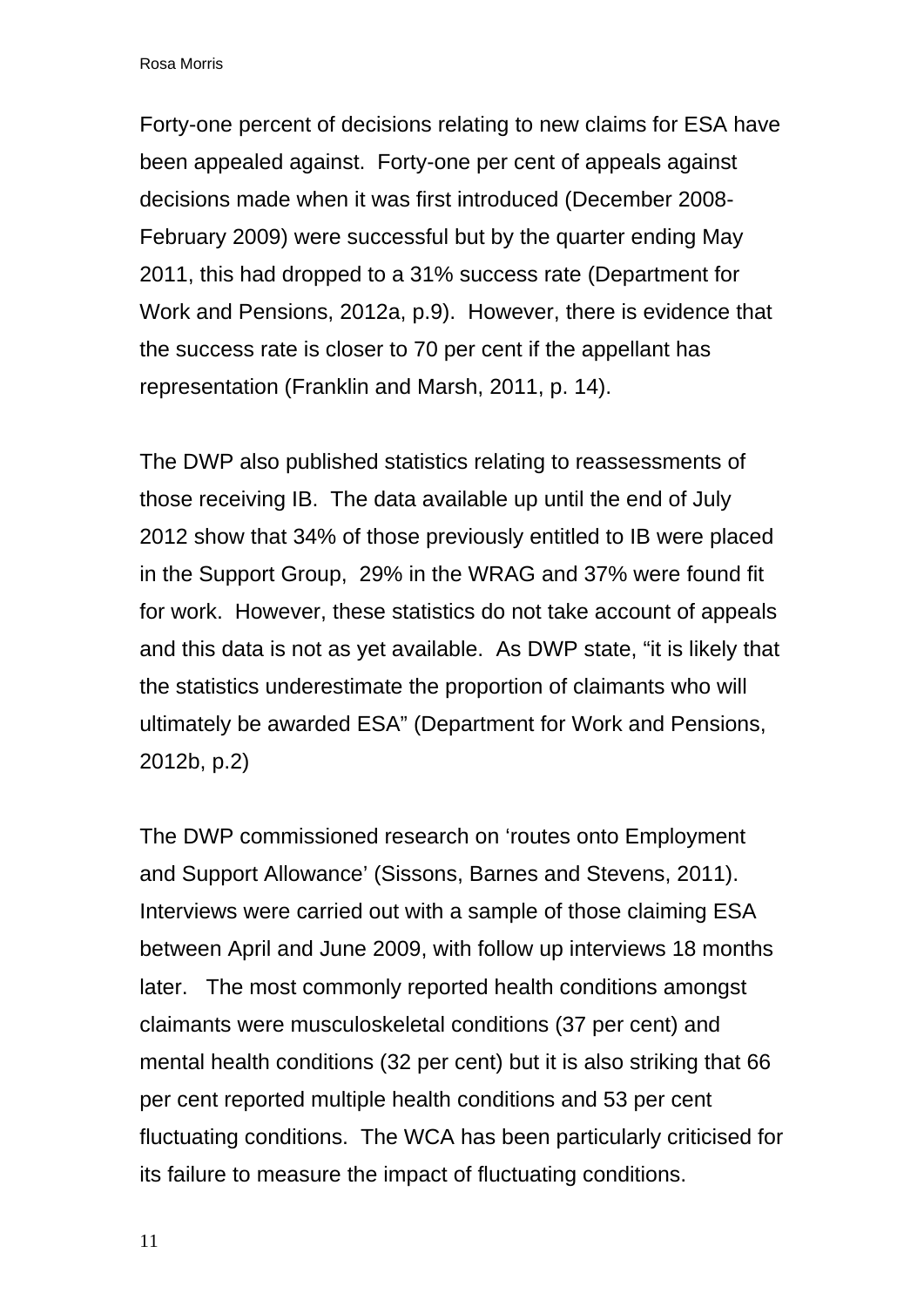Fifty-one per cent of people had been in paid employment immediately prior to claiming ESA and of these 85 per cent had been in employment most of their adult lives. High proportions of those claimants (49 per cent) who had not been in paid work prior to claiming had no qualifications and/or reported having literacy problems. Almost one-third (29 per cent) had never worked or were long-term unemployed and 38 per cent had mental health problems.

At the time of the follow up survey, only 26 per cent of people receiving ESA who had been in paid employment prior to claiming had moved off the benefit and into work. Amongst those who had not been in work prior to receiving ESA, only 9 per cent had moved into employment. Earlier research commissioned by DWP found that, amongst those people claiming ESA but who were found fit for work, only just over one in ten (13 per cent) were in employment at the time of a follow up survey and, amongst those still out of work, health problems were the most common reason identified for not being in work (Sissons, Barnes and Stevens, 2011, p.5).

Disabled people's opportunities for moving off benefits (whether from the WRAG ESA or from JSA) and into employment are also likely to be affected by discriminatory attitudes amongst employers. Leonard Cheshire Foundation's survey carried out in 2009 found that 43 per cent of respondents reported being turned down for employment because of their disability or impairment (Gore and Parckar, 2009). The employment rate amongst disabled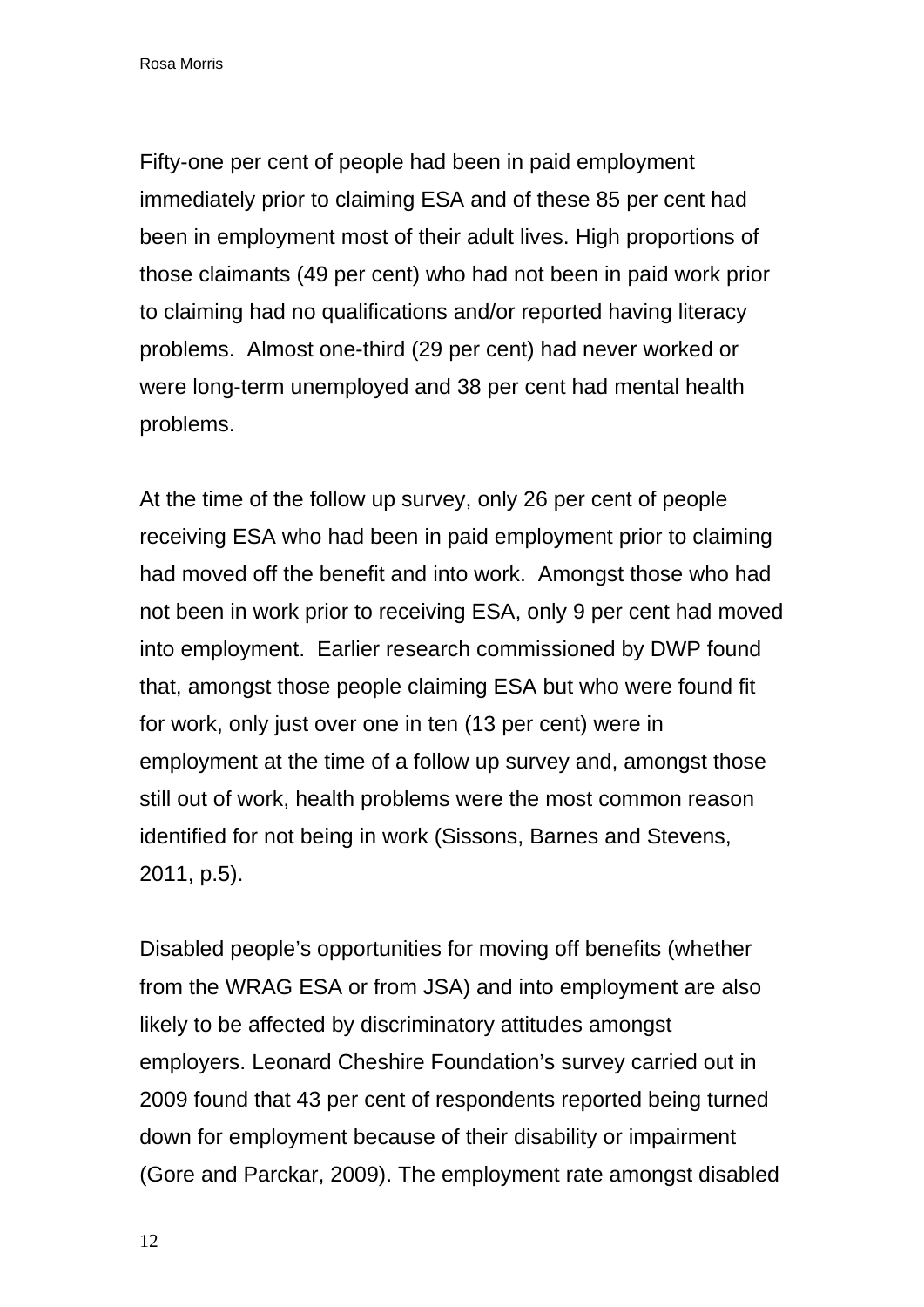people remains low in comparison with non-disabled people: in 2011, the employment rate of disabled people was 48.8 per cent, compared with 77.5 per cent of non-disabled people (Labour Force Survey, 2011).

There has been much controversy about the way the Work Capability Assessment is carried out and the DWP's own research indicates a high level of criticism amongst those, claiming ESA, who were found fit for work: 87% reported that the WCA report was not accurate and those with mental health conditions were particularly likely to feel that it was not accurate (Barnes, Sissons and Stevens, 2010, p.4) Professor Harrington was appointed to undertake an independent review into the WCA. His first review found that assessments were "impersonal and mechanistic" and that there was little transparency about how the process worked, with poor communication at key points. The result, he concluded, was too often "poor decision-making" (Harrington, 2010). He made recommendations for improving the process and his second review concluded that good progress was being made in implementing these (Harrington, 2011). The review described the further work that was being done on making the descriptors in the WCA more appropriate for those with mental health and fluctuating physical conditions but reported that changes still needed to be made. A third review is due later this year. In July 2012 it was announced Professor Harrington would be stepping down from his role of independent reviewer and he stated that the system was still "patchy" and "'traumatic' for many people" (BBC, 2012).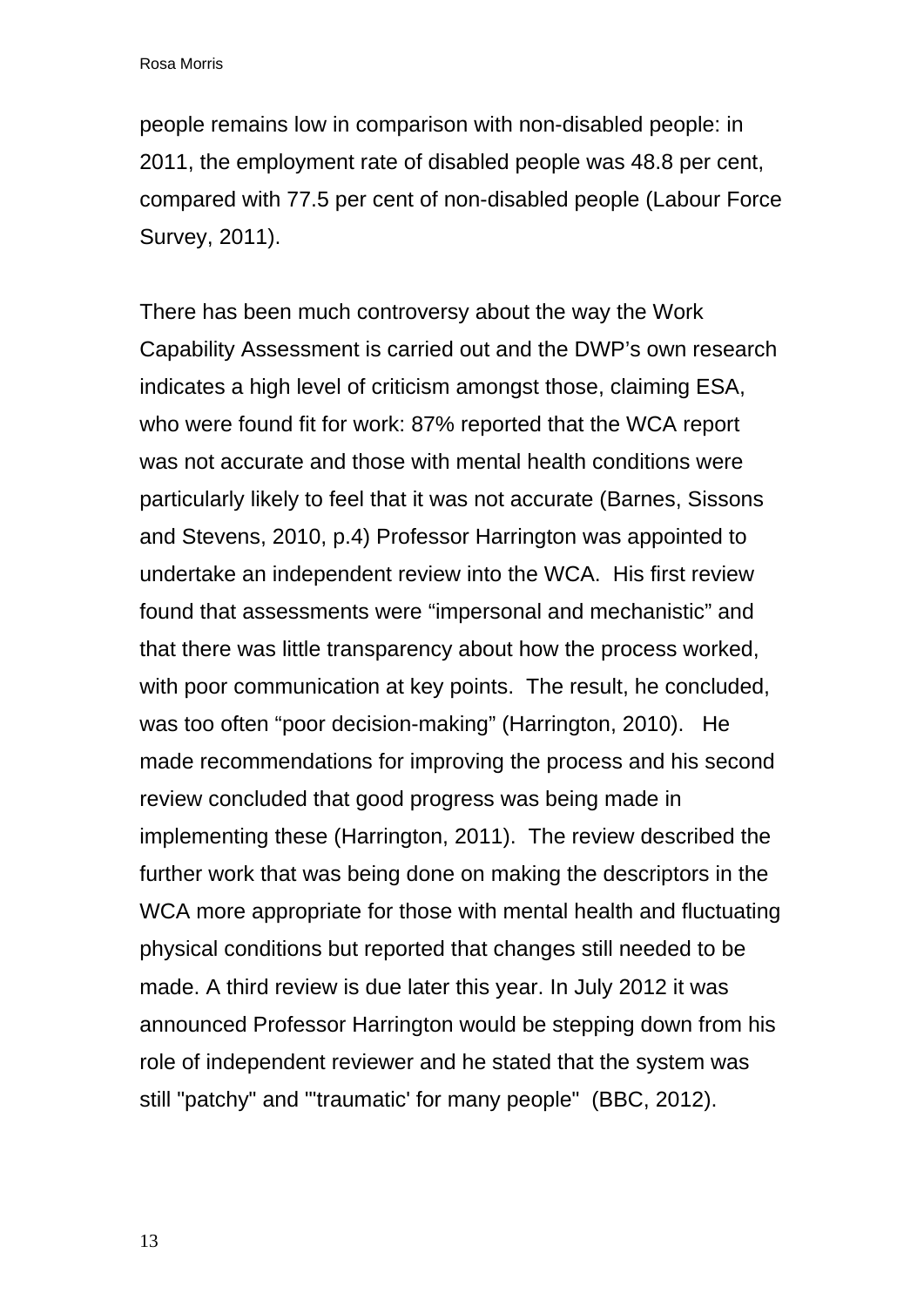Citizens Advice Bureau has received increasing numbers of enquiries about the WCA and supported increasing numbers of people to mount appeals. Their analysis of their clients' experiences in the first stages of implementation led them to conclude that: seriously ill people were being inappropriately called for assessment; the WCA does not accurately measure fitness to work; and that the process is resulting in many inappropriate outcomes in terms of entitlements to benefits (Citizens Advice Bureau, 2010). In January 2012, Citizens Advice Bureau published an analysis of 37 WCA reports collected from their advice service clients. They concluded that the level of accuracy in the reports was "worryingly low" and this was true even where ESA had been awarded (Citizens Advice Bureau, 2012a). A survey by the Parkinson's Society found that, of those place in the WRAG or found fit for work, ninety-three per cent thought decisions made about them by medical assessors were wrong (Community Care, 2009).

Analysis by Citizens Advice and Macmillan Cancer Care of helpline enquiries and advice work found that the WCA process was "not sensitive to the problems faced by people with cancer" and that people who were terminally ill and those receiving chemotherapy were asked to attend inappropriate assessments or work-focused interviews (Citizens Advice Bureau and Macmillan Support, n.d). Despite some changes to the WCA process, the organisation has continued to express concerns, based on experiences of their clients (Citizens Advice Bureau, 2012b).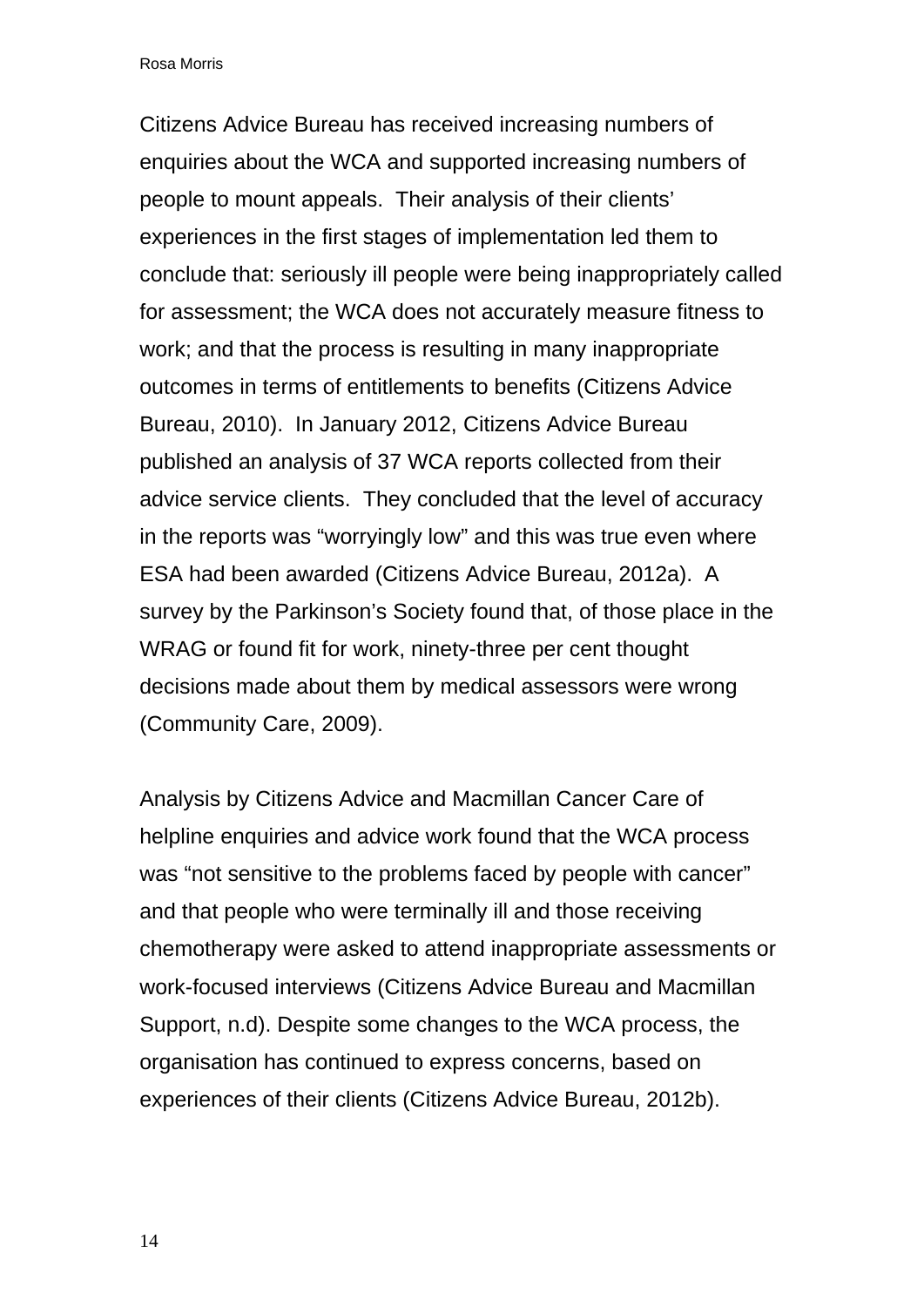Although there is, as yet, little large-scale research on the impact of the cuts in services and benefits, there has been much material published by organisations and individuals campaigning against welfare reform. These give an indication of some of the potential effects of the policies although it is difficult to know how representative the experiences are, or even how many people are similarly affected.

Some individuals have recounted the impact of losing contributions-based IB/ESA. One example is Mark Sparrow, a journalist unable to work because of significant health problems, who wrote

the £90 that I received each week since being unable to work has made an enormous difference towards paying essential bills like heating costs and council tax. Now this must fall entirely on my wife's shoulders. From now on I will no longer be able to contribute to the household budget and that makes me feel even more of a burden. It's bad enough that I can't do my proper share of the housework but the thought that I can no longer contribute financially has hit me hard. ……From tomorrow I'll lose the little bit of independence that I have at the moment. From tomorrow I'll have to ask my wife for some pocket money to pay for even my most basic needs such as a birthday present for a loved one or something as small as a cup of coffee. It's hard to describe how utterly impotent and dependent that makes me feel. From tomorrow I will be financially as well as physically disabled. (Sparrow, 2012)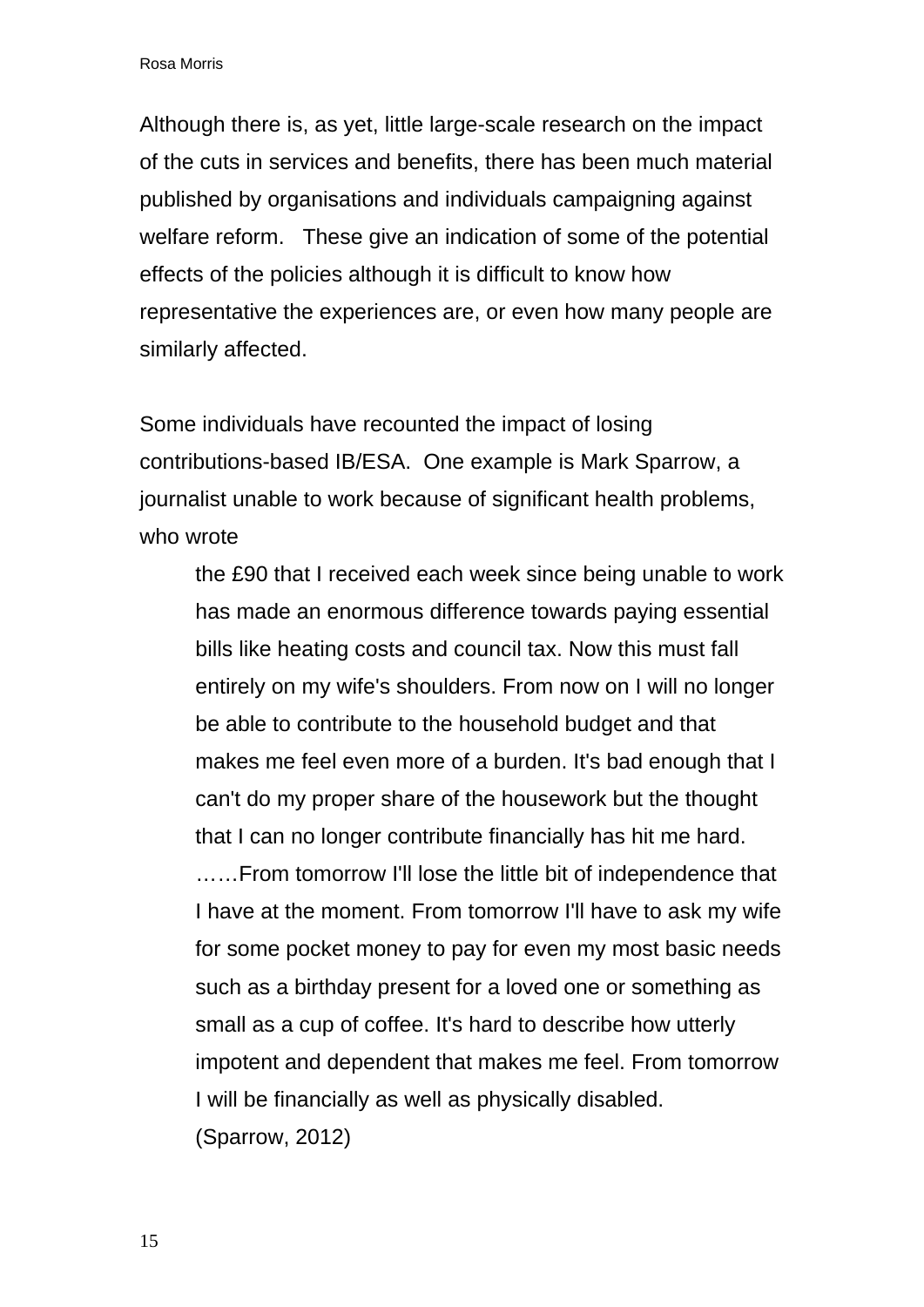A key criticism of welfare reform has been the cumulative impact on disabled people of changes to the benefit system. There has not, as yet, been comprehensive research on the extent of this impact but some of the policy analysis and case study material indicates the potential for further research on this aspect of welfare reform. For example, both Citizens Advice Bureau and the Trades Union Congress argued that the 10 per cent reduction of housing benefit for people claiming JSA for more than a year is expected to fall hardest on those who face disadvantage in the labour market (Wood and Grant, 2010, p.55). As already identified, disabled people face higher unemployment rates than non-disabled people, which is at least partly accounted for by discriminatory attitudes amongst employers.

In a report commissioned by Scope, Demos calculated that – as a result of the 2010 emergency budget, disabled people and their families would lose a total of £9bn over the five years of this Parliament (Wood and Grant, 2010). Edwards (2012) estimates that "the poorest fifth of the 2.7 million households receiving disability benefits will lose 16% of their cash income" by 2015 (Edwards, 2012, p.4).

The Scope/Demos 'Disability in Austerity' project has been following five families to assess the impact of cuts in benefits and services. For example, the change from RPI to CPI used for uprating benefits is creating a steady reduction in benefits compared to what would otherwise been received (Wood and Grant, 2012, p. 39). However, perhaps the most worrying conclusion from this final report is that 'the worst is yet to come',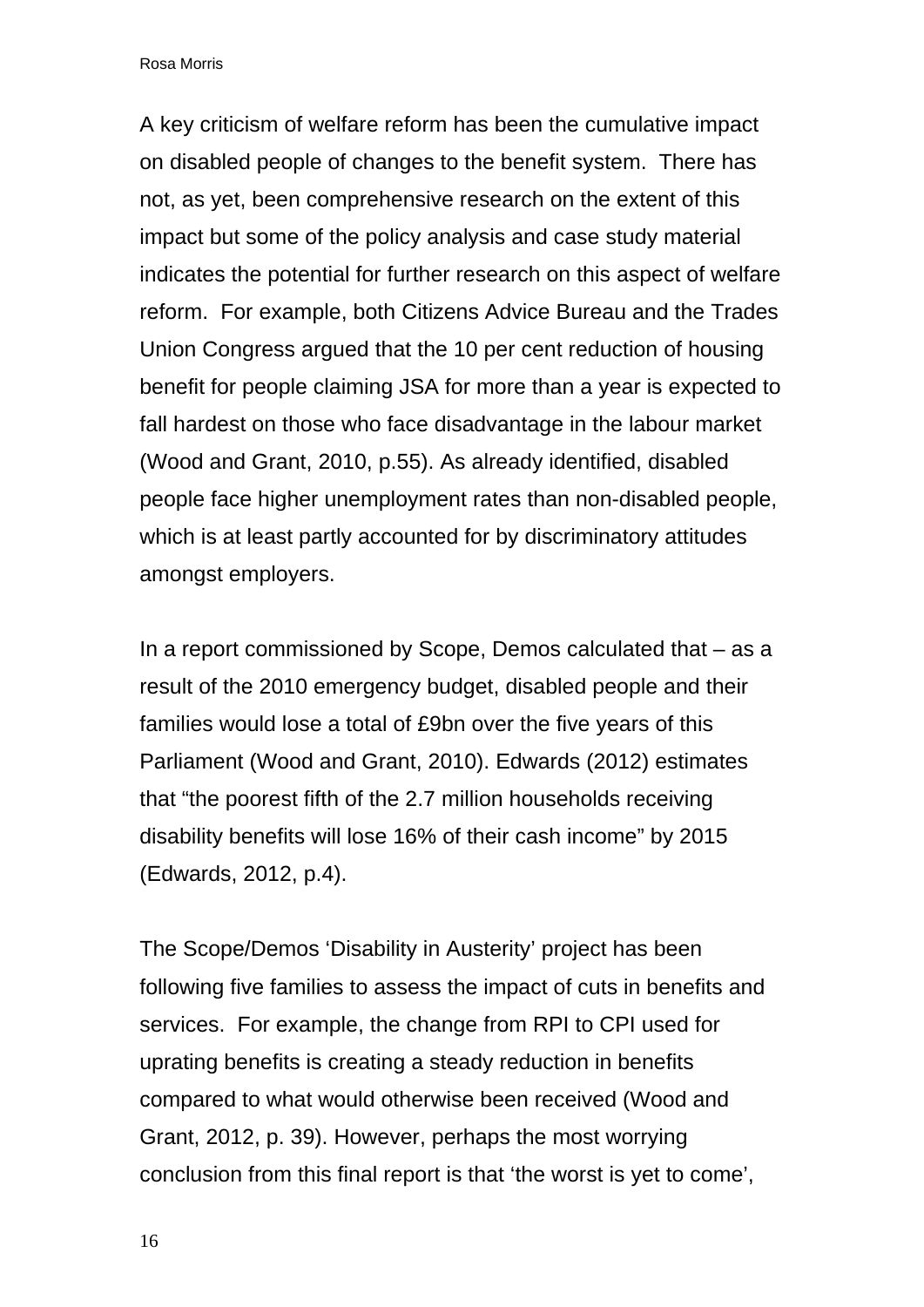with, for example, reductions in council tax benefit, the change from Disability Living Allowance to Personal Independence Payment (with half a million people expected to be deemed ineligible), and further reductions in housing benefit entitlements. Some disabled people will lose out when Universal Credit is introduced, particularly those who would previously have qualified for Severe Disability Premium which is being abolished under the new system (Morgan, 2012, p.20). Reductions in Mortgage Interest Support have already been affecting some disabled people (as was evident from the Demos study) and further changes will affect more households (Morgan, 2012, p.22, p.83).

#### **2.2 Social care**

There are three main policy changes which are impacting on disabled people who need social care. Firstly, four out of five councils now only fund 'Critical' or 'Substantial' needs (Wood, 2012, p.18). This tightening up of eligibility is a result of cuts imposed on local government. The annual survey carried out by the Association of Directors of Adult Social Services indicates that £890m was cut from social care spending in England in 2012, and nearly £2 billion taken out of social care budgets in recent years (Local Government News, 2012).

Secondly, there has been an increase in the numbers of local authorities charging for social care services and an increase in the charges themselves. More than one in four people with learning disabilities (or their carers) who responded to a Learning Disability Coalition survey said that they had experienced an increase in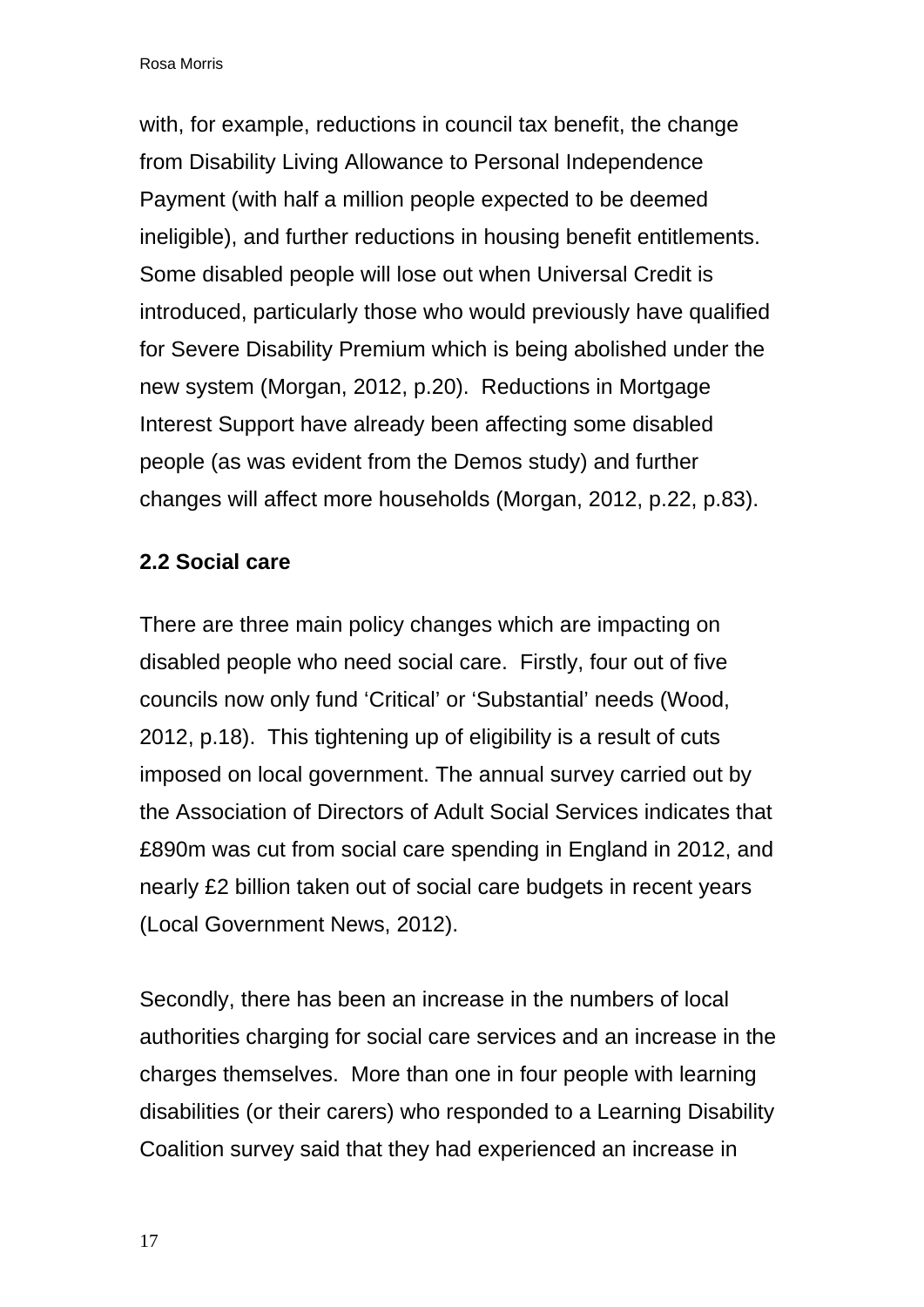charges during 2010/2011 (Learning Disability Coalition, 2011, p. 4). For the year 2011/2012, Demos found that the majority of English local authorities (123 out of 152) had increased their charges, some by very significant amounts (Wood, 2012, p. 37). Some disabled people on direct payments have also reported that agency charges have increased but their direct payments have not kept pace, meaning they have to make up the difference out of their income (False Economy, 2012b).

Finally, the government closed the Independent Living Fund to new applicants in 2010 and intends to totally close it, although existing care packages are protected until 2015 (Department for Work and Pensions, 2012c). The Association of Directors of Adult Social Services told the Joint Committee on Human Rights that "with the majority of authorities having eligibility criteria of substantial or critical, there is little doubt that there will be many people who cannot now be assisted in the way that the Independent Living Fund was able to assist people"(Joint Committee on Human Rights, 2012, para 150). There are currently a total of almost 20,000 people receiving ILF grants (Department for Work and Pensions, 2012, p.10).

Evidence on the impact of these changes on disabled people's lives is patchy and incomplete. Some quantitative data is available in terms of levels of funding and numbers of people affected, or estimated to be affected. For instance, the Learning Disability Coalition carried out a survey of the 152 local authorities in England, achieving a response rate of 40%, which found that 20% were being forced to cut services and only 7% felt that learning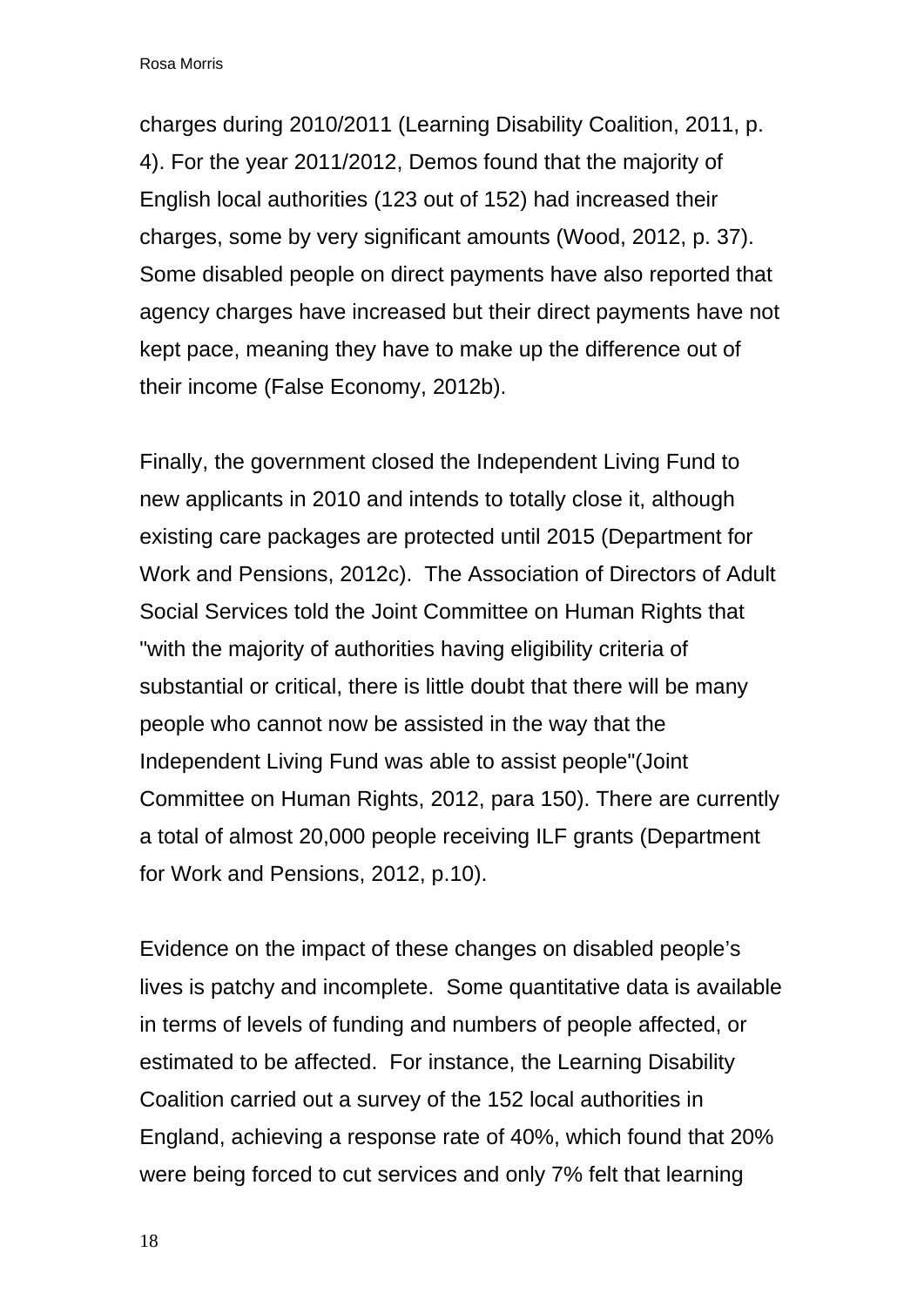disability services were well funded (Learning Disability Coalition, 2011, p.8). However, most other evidence is restricted to case study data available from disability and carers' organisations, and – as mentioned above - from the Demos/Scope research project. One of their case studies was assessed by his social services department as needing more personal care but the amount of direct payment he received was reduced because of the local authority's increase in community care charges (Wood, 2012, p.65).

Amongst the anecdotal evidence is the example of one woman whose support has been reduced: "I have a 23 hour a week care package. It doesn't stretch across, so on the weekend, I tend to basically stay in bed. If I need more care hours in the weekend, I have to take it away from my other hours in the week, so there's no leeway" (False Economy, 2012a). Some of the case studies gathered by the Learning Disability Consortium illustrate the difficulties experienced by some families: "My sister, who has severe learning disabilities, has had ALL her care removed, with funding cuts being cited as the reason. It is not possible for the family to replace this care, as well as the support the family were already providing. We are also not trained to give the specialist services needed. My sister is now suffering from serious neglect certainly due to funding cuts" (Learning Disability Consortium, 2011, p.11).

More people may be forced into residential care as a result of the changes. For example, two local authorities have proposed a cap on how much will be spent support disabled people at home,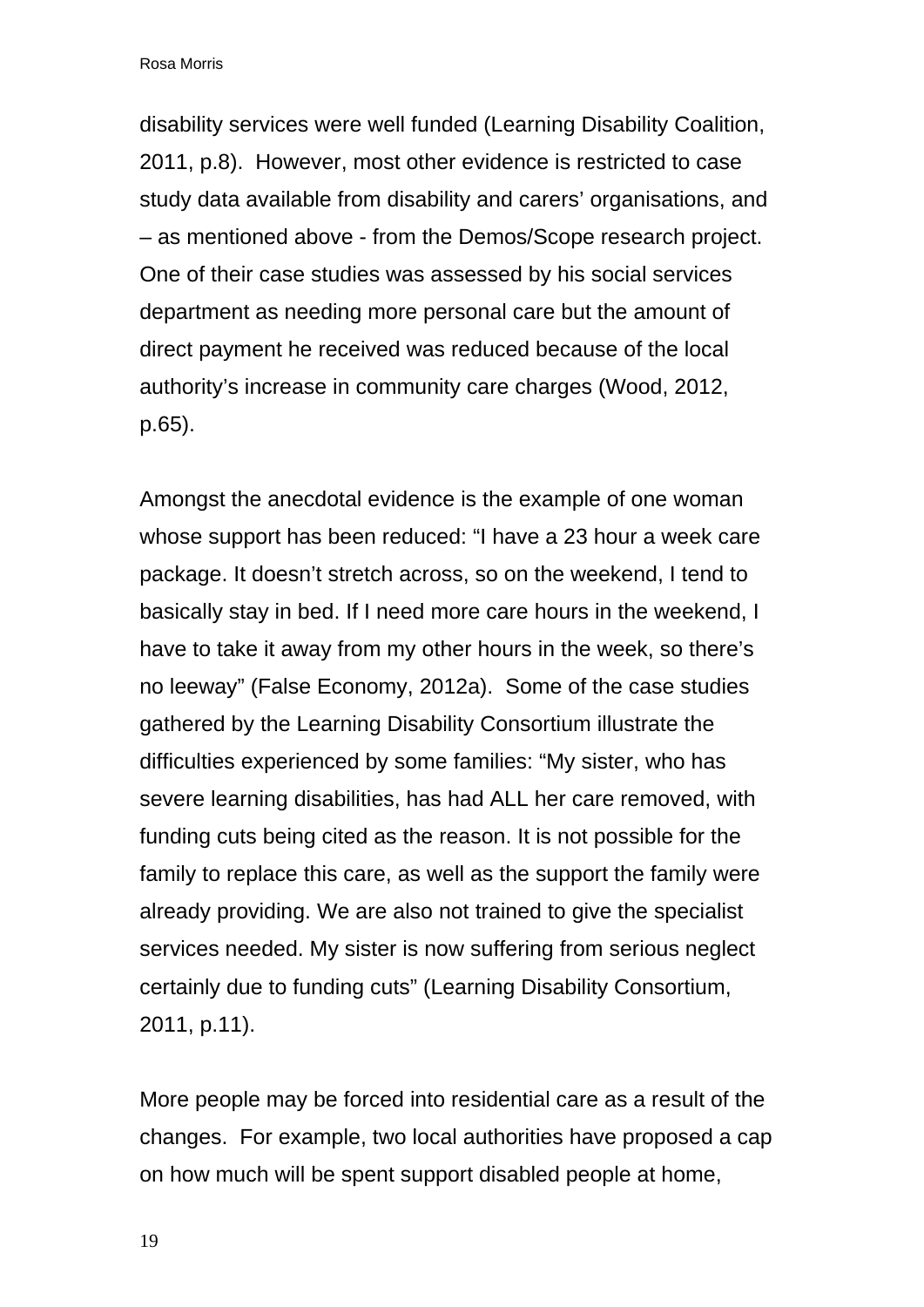beyond which it is expected they will go into residential care: Newcastle City Council proposes to limit care packages to £500 p.w. (False Economy, 2012c) while Worcestershire County Council proposes to 'benchmark' homecare packages with the costs of residential care (Guardian, 2012a). One man, worried about the impact of such a cap on care packages, expressed his fear about what he would lose: "My 24-hour care allows me to live at home. It makes all the difference – it means you can still participate in your community…It's important to hold on to your normality and selfesteem. It's lovely to live almost a normal life – to go shopping, to have a social life, to go to church, to visit people, to be involved in activities" (Ibid).

#### **2.3 Social attitudes**

Another aspect of policy changes has been a shift in social attitudes. Some people argue that there has been an increasing tendency for the media (particularly some high circulation newspapers) to present disabled people as "lazy scrounging scum, perfectly able to work if they choose, draining resources from an already overburdened taxpayer" (Franklin and Marsh, 2011, p.43).

The recent British Social Attitudes survey found a reduction of public support for people in receipt of benefits but attitudes towards disability-related benefits seem more complex. For example, support for more spending on benefits for disabled people unable to work fell from 63% to 53% between 2008 and 2011 (Park et al, 2012, p.vi) but on the other hand the proportion of people believing that government should ensure "that people have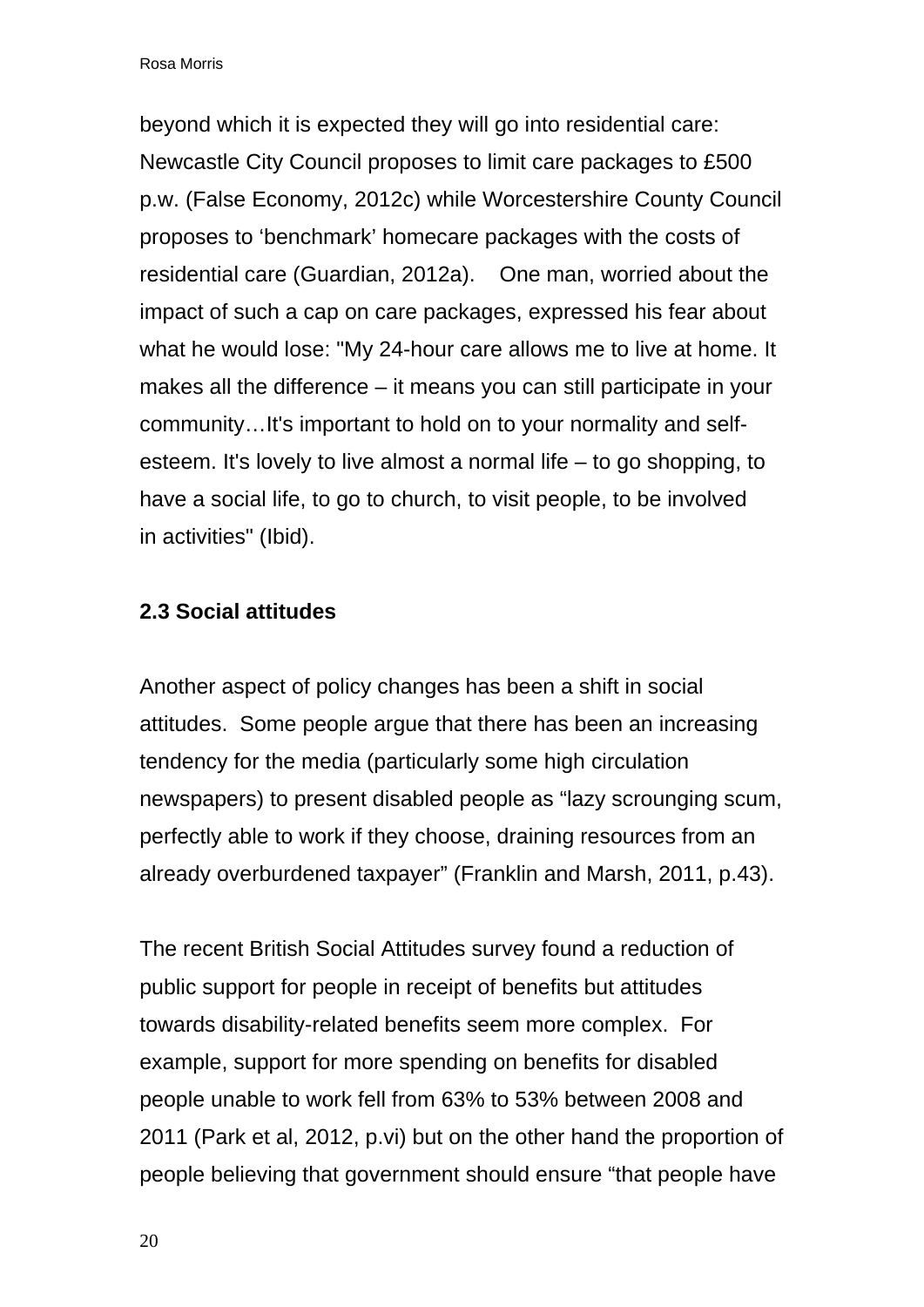enough to live on if they become sick for a long time or disabled" remains high at 84% (p.5). The authors conclude that "People's changing views may…. reflect a belief that people are being incorrectly classed as disabled or unable to work, rather than any 'hardline' view that disabled people do not deserve to be helped" (p.8).

Inclusion London commissioned the Glasgow Media Centre to carry out an analysis of news media coverage of disabled people between 2004 and 2011. The methodology involved content analysis of five newspapers, supplemented by detailed audience reception analysis using focus groups. The research found an increase in the coverage of disability and a shift in the way it was covered. The authors described a politicisation of the coverage of disabled people with a reduction in the number of stories about the lives of disabled individuals. There was an increase in stories focusing on benefit fraud and in articles presenting disability benefits as a 'burden' on the economy. The analysis found significant increases in pejorative language used to describe disabled people and concluded; "Disabled people are feeling threatened by the changes in the way disability is being reported and by the proposed changes to their benefits and their benefit entitlements. These two are combining and reinforcing each other" (Strathclyde Centre for Disability Research and Glasgow Media Unit, 2012, p.5).

In some cases, negative attitudes create disability hate crime – an offense only recognised by the criminal justice system in 2005 when the Criminal Justice Act 2003 became law. An Ipsos/Mori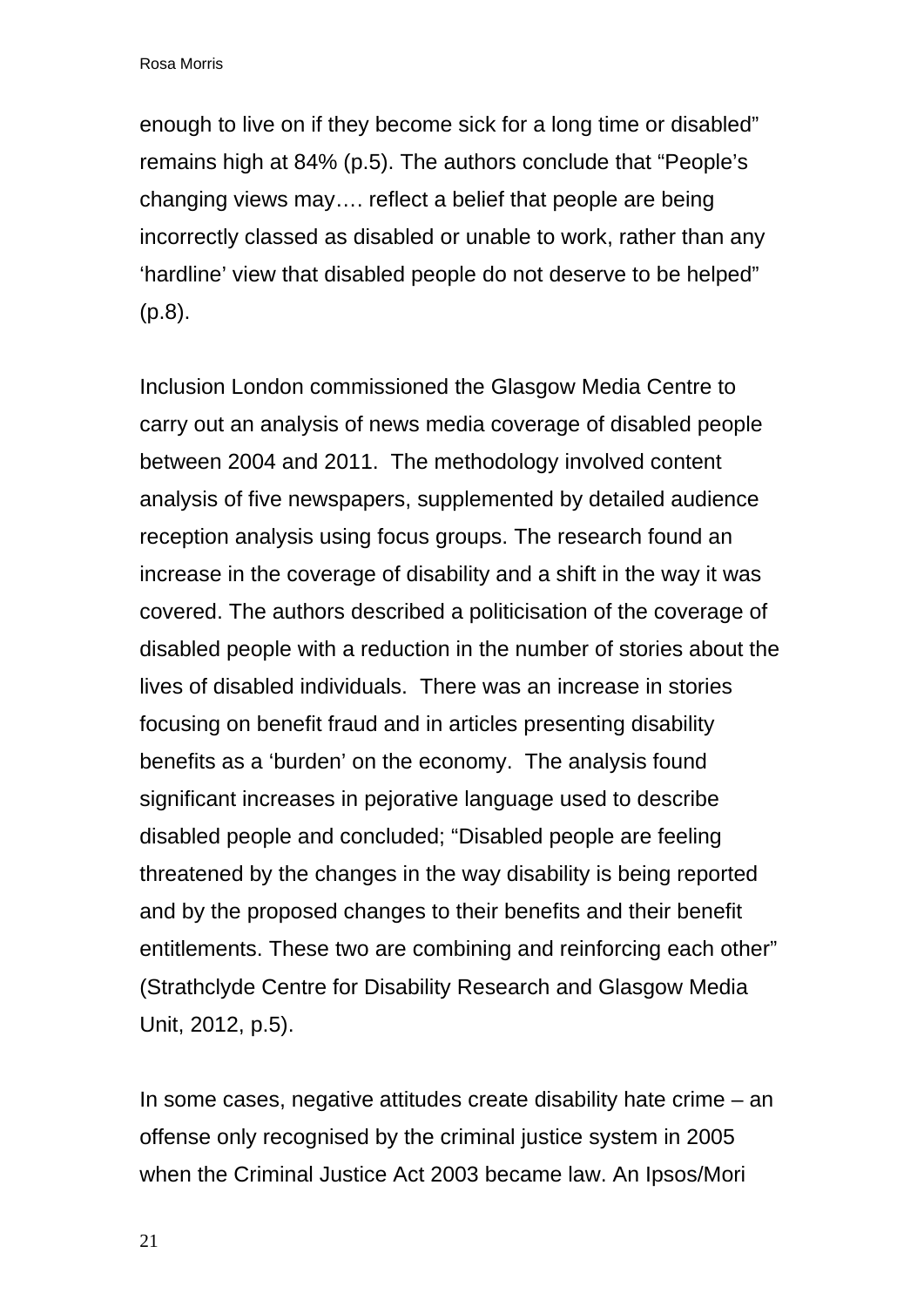poll in 2007 found that one third of disabled people did not feel safe in their neighbourhood, rising to nearly half of adults with a mental health condition (Scope, 2008, p.11). When Scope carried out research in 2008, one fifth of the disabled people in their survey said that they did not feel safe and secure at home or in their local community (Scope 2008). There has been no research as yet which would measure whether these feelings of insecurity have increased as a result of the increase in attitudes about disabled people being seen as 'benefit scroungers' and 'a burden', but the number of recorded disability hate crime incidents grew by almost 50% between 2009 and 2011 (Guardian, 2012b). However, it has been argued "that increased awareness, confidence and motivation to report and the efforts of the police and others make up for a large part of the increase in recorded [disability hate] crime" (Crowther, 2012)

#### **2.4 Conclusion**

Although there is a lack of comprehensive quantitative data on the impact of cuts in benefits and services on disabled people and their families, some of the research which uses a case study approach has the advantage of bringing to life the cumulative impact of the changes. The Demos/Scope research, in particular, in tracing the experiences of a group of households over the period of the changes in benefits presented a dramatic story of what households lost and how this impacted on their lives:

These losses ranged from £74.70 to a staggering £781.55 between April and October 2011, and some of the people we spoke to reported having to choose between fuel and food,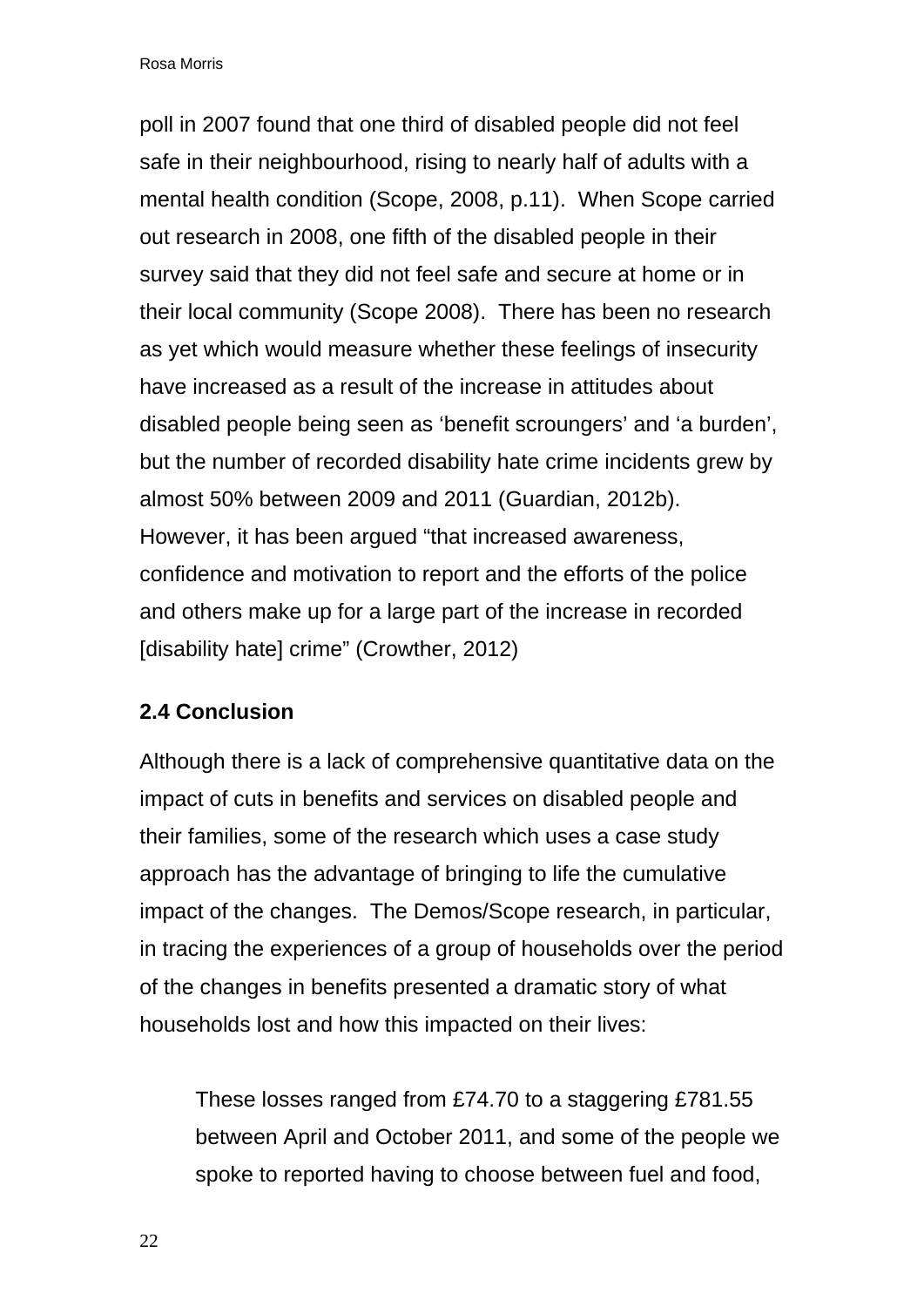to cancel hospital appointments as they were unable to afford transport costs, and to let their houses fall into disrepair. It was clear that with each passing month the financial resilience of the households in our study was declining – savings were being wiped out, debts accumulating, and opportunities for one-off emergency grants were exhausted. (Wood, 2012, p. 21)

The longer term and more fundamental impact on the case study households, the research concludes, are "an ever-diminishing civic and community life, the end of the safety net, deteriorating mental health, and the burden of care" (p.77). In summary, the cuts in benefits and services are "reducing their lives to the very basics of survival – often within the confines of their homes" (p.78).

The next chapter discusses in some detail the research methods used for this dissertation research project.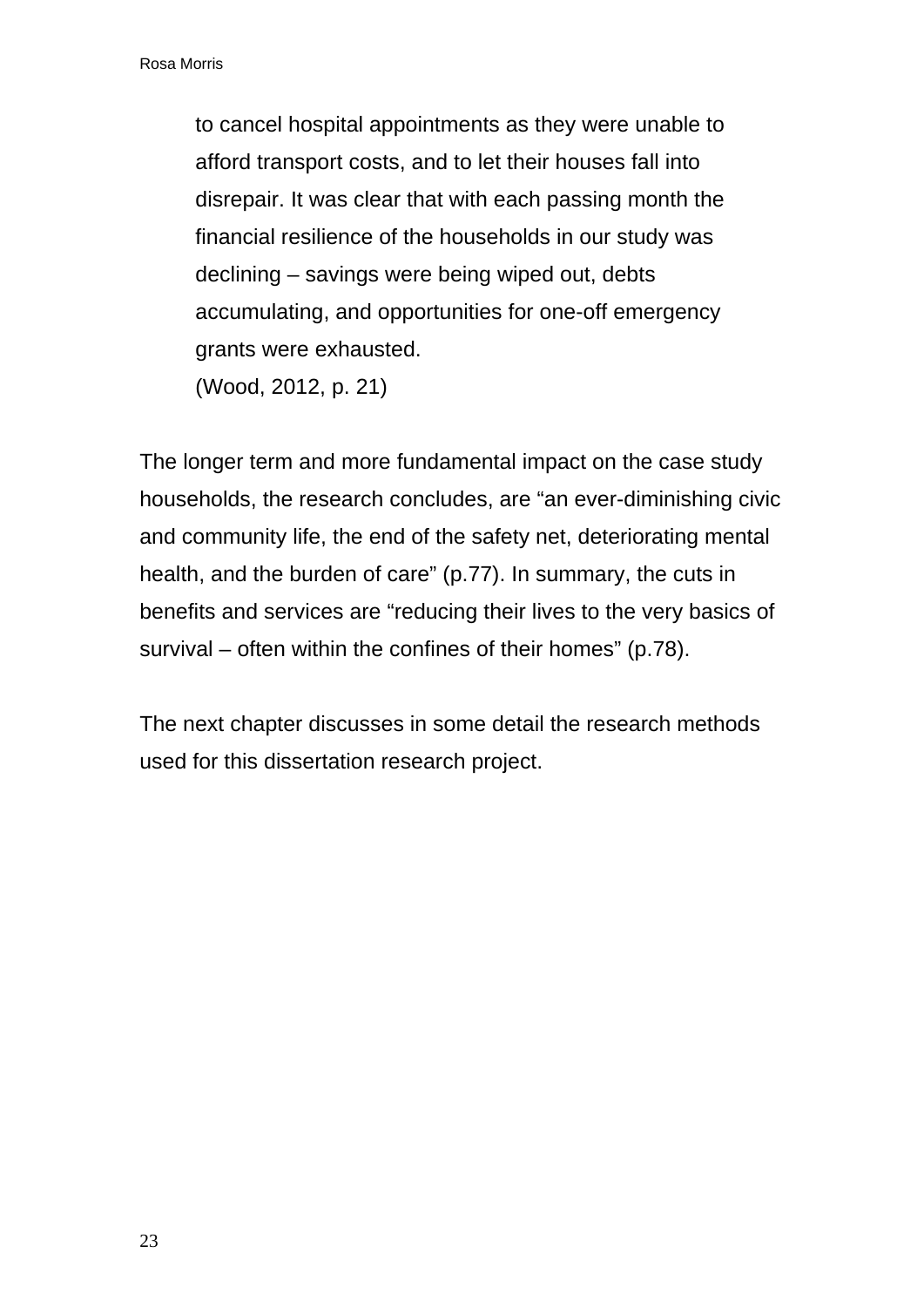#### **Chapter Three: Research Methodology**

The origins of the research are explained in the Introduction. This chapter sets out the approach which guided my research, describes the methods used to recruit participants and gather data, and critically discusses these methods.

#### **3.1 Methodological approach: Emancipatory research**

In the early 1970s, research on disabled people living in an institution called Le Court epitomised the problems with much research about disabled people. Supposedly an objective and unbiased piece of research, the findings were influenced by the viewpoint that any problems were located within the body of disabled individuals. Any complaint they made about the running of the home or their wish for more control over their lives was therefore considered 'unrealistic' (Barnes & Mercer, 1997; Barnes, 2008).

Some participants in this research, who viewed the researchers as 'parasites' (Hunt, 1981) were instrumental in the development of the Social Model of Disability, which underpins emancipatory disability research (Barnes, 2008; Oliver, 1997). The social model is central to emancipatory disability research because its challenge to the traditional view of disabled people results in a challenge to the traditional underpinnings of social research, which views disabled people as passive subjects to be researched (Barnes & Mercer, 1997). It also highlights that traditional research has contributed to the continued oppression of disabled people (Morris,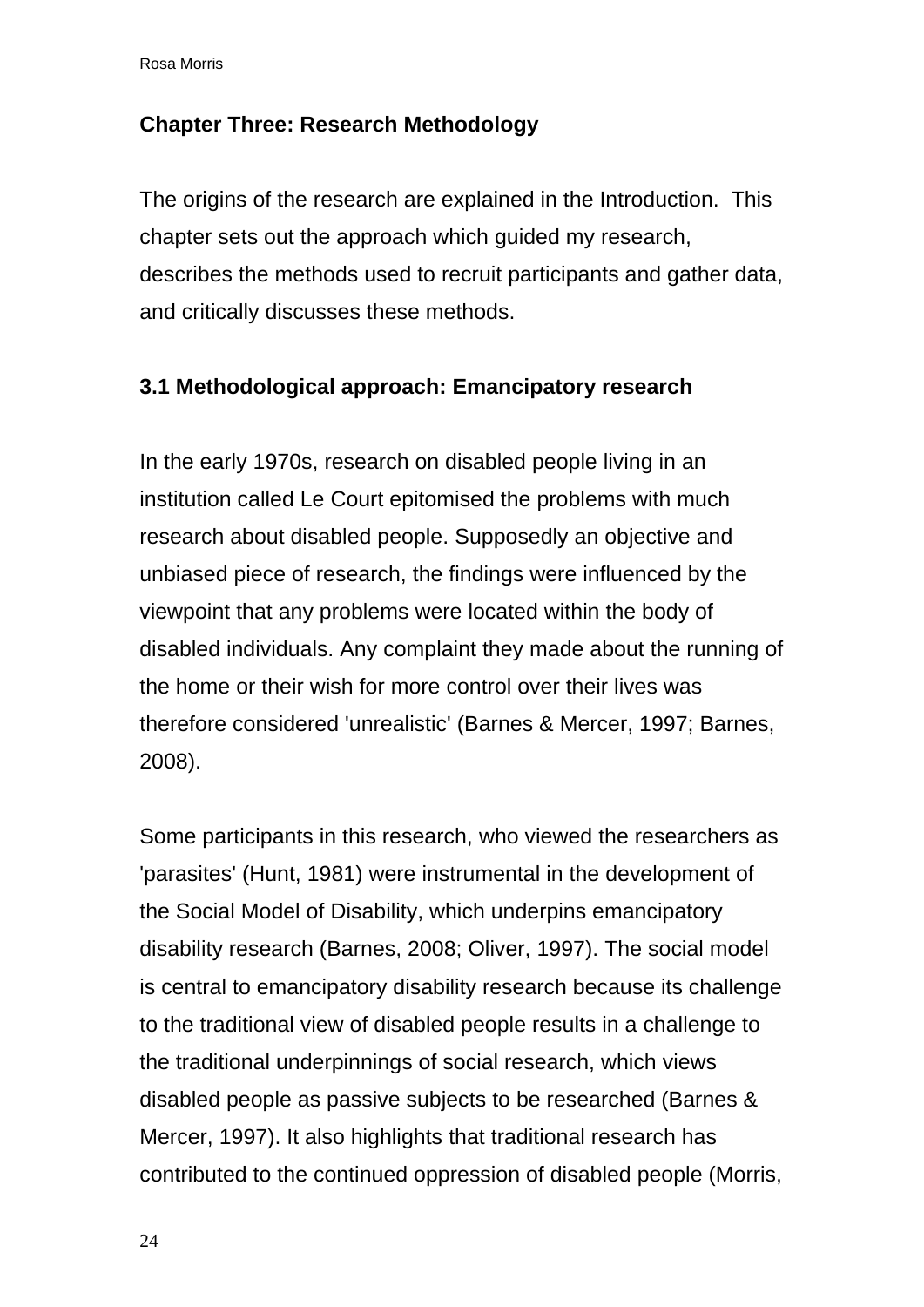1992; Oliver, 1992; Hunt, 1981) 'by depoliticising the political' (French, 1994).

Emancipatory research also challenges the belief that social research can be a 'objective' and 'impartial' as if 'knowledge' can exist in a vacuum uninfluenced by culture and society (Mercer, 2004). Instead it argues that not only is this impossible but that there are different ways of interpreting the same data which are all influenced by economic, political and cultural forces. As Barnes highlights, this is seen across all research disciplines, with examples as different as climate change or autism (Barnes, 2001). This view of research as being inherently political builds on the arguments of critical theorists who rejected the positivist view of research and knowledge production as being objective, and challenged orthodox views and knowledge about minority groups. The role of emancipatory research is not to simply gather knowledge but to challenge and change social structures which lead to the oppression of disabled people (Barnes and Mercer, 1997).

Proponents of emancipatory research argue that 'all research is political and research production can further the oppression of those who are the subjects of research' (Swain and French, 2004, p.13). This means that fundamental to emancipatory research is the power and dynamics of research production itself. 'Participatory' research also recognises this and attempts to break down hierarchical relationships between researcher and researched. It generally uses qualitative research methods in an attempt to gain more of an insight to disabled people's lives and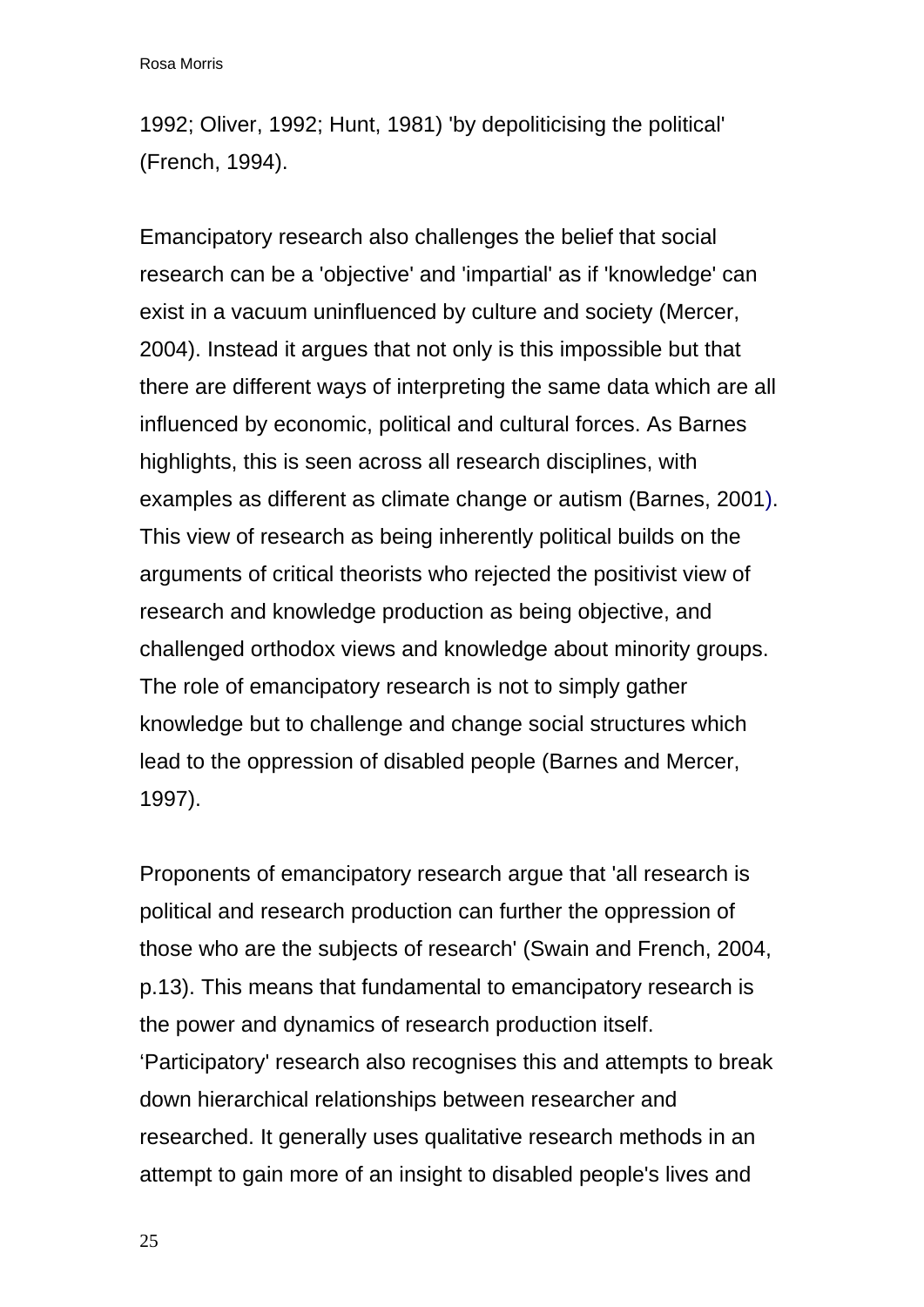experiences and to involve them more in the research process. However, although this is undoubtedly an improvement on purely positive standpoints, it does not attempt to challenge understanding about disability (Oliver, 1997) or change who controls the research (Zarb, 1992).

This challenge to the social and material relations of research production is perhaps the toughest to adhere to and definitely one I struggled with during this project. I describe some of the difficulties in the discussion below, but throughout I tried to adhere to the following principles, identified from the literature on emancipatory research (e.g. Barnes, 2001, Stone and Priestley, 1996, Stevenson, 2010):

- Accountability: to the disability community in general and to those involved in the research in particular, with all methods and data analyses open and fully explained to all involved and the dissemination of the research available to all.

- Control: Disabled people should have more control over the research agenda and research processes.

- The Social Model: the focus of research must be on the disabling barriers faced by people with impairments and on "the demystification of the structures and processes which create disability" (Barnes, 1992, p.122),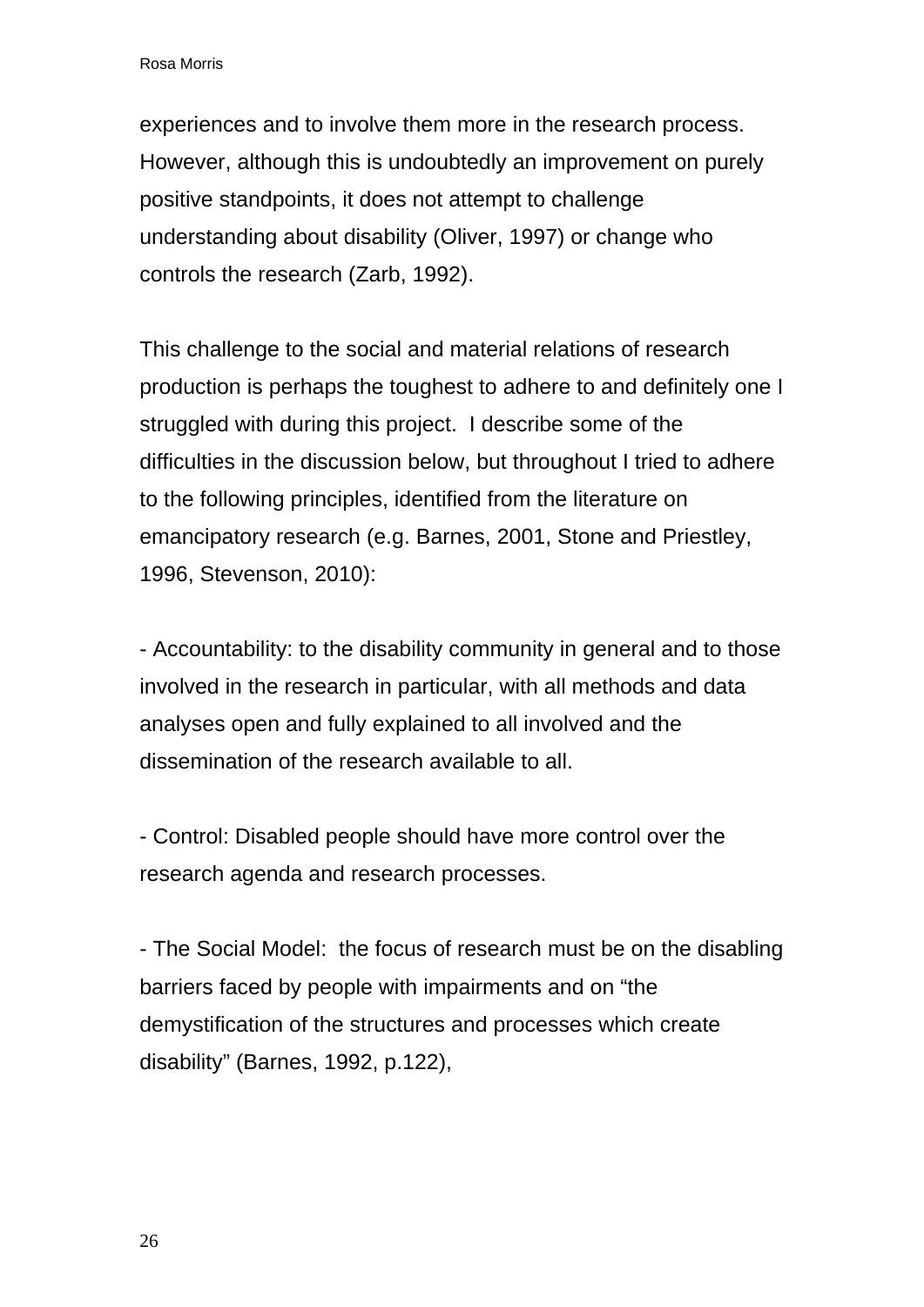- Politically open: emancipatory research rejects the belief that any research can be objective and aims to be open about the ontological and epistemological starting points.

- Methods: research methods should reflect the wishes and desired outcomes of disabled people. Qualitative research methods are often associated with emancipatory research whereas quantitative research has been associated with the individual/medical model of disability. However, both methods have proven to be useful in highlighting and challenging the oppression of disabled people (Barnes, 1992; 2001; Barnes and Sheldon, 2007; Mercer 2004). Whatever methods are chosen, it must be recognised that research is a 'social act' and that there are unequal power relationships involved (Barton 1999).

- Outcomes: research must aim to have practical outcomes, determined by disabled people, that work towards the deconstruction of disabling barriers. Although it is unlikely that any one piece of research will produce measureable outcomes, it can initiate or add to a growing body of work that contributes to change (Mercer, 2004, Oliver 1997).

#### **3.2 Data collection and participant recruitment methods**

The research project used three methods of gathering data: an online questionnaire; two focus groups; and individual interviews. I also tried, unsuccessfully, to set up an internet forum to gather data. The experience of testing out these methods and how participants were recruited is discussed below.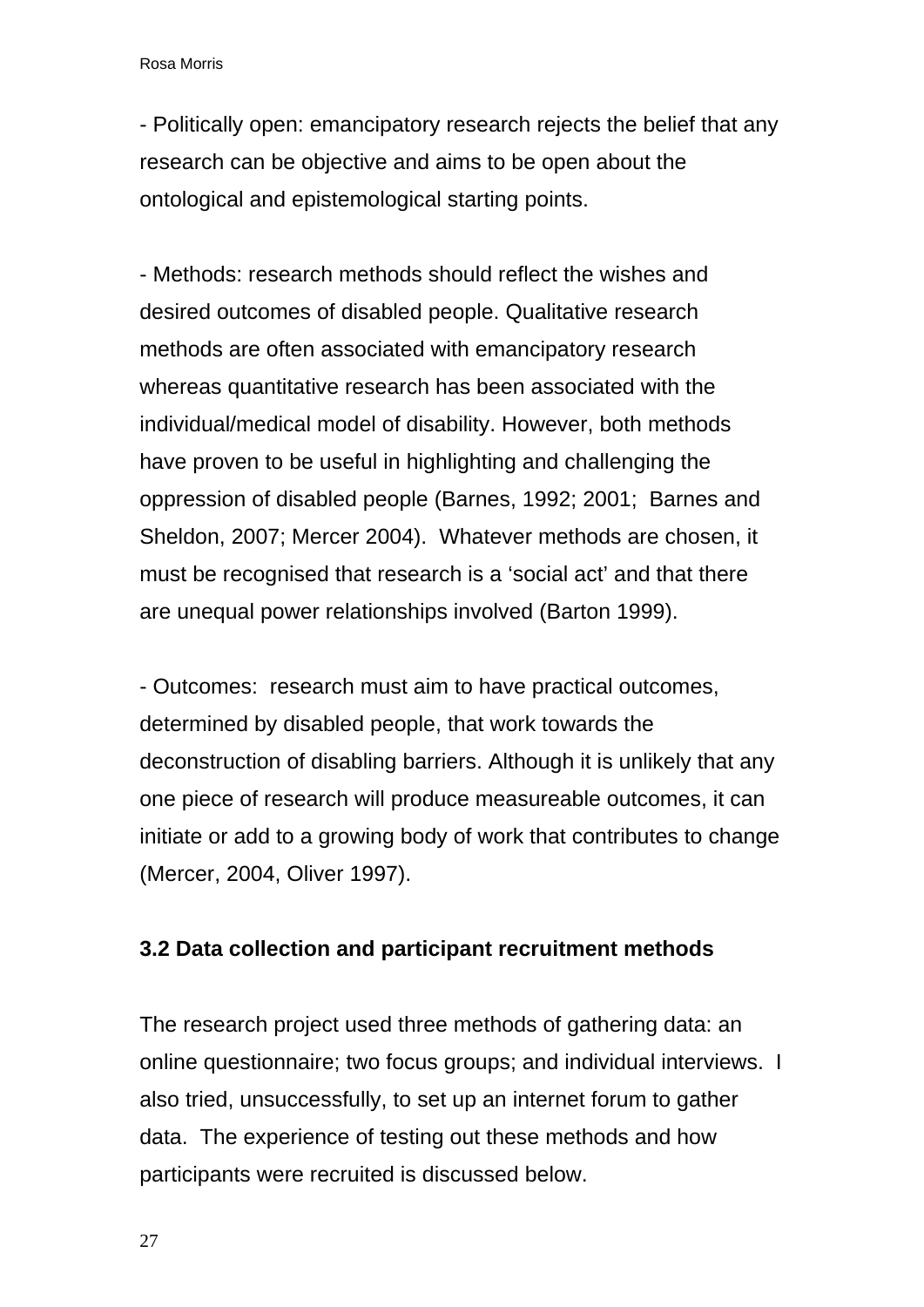#### **3.2.1 Questionnaire**

A questionnaire was considered as it could provide a method of gathering information from a number of people in the relatively short time period available. HAFAD's Director was keen that the research included information from people who were not currently in contact with HAFAD. We discussed a number of different methods of how to reach such people, including placing requests for research participants in local papers or in community centres and services. However, the time-frame for my dissertation did not allow for the longer recruitment period that would be required. It is, however, a method that HAFAD might consider in the future.

Instead, it was decided the best way to extend the research beyond those already in contact with HAFAD – in the time available - was to open up the sampling group to the wider disabled population and use social media/the internet to recruit people to the research. This meant that only people with access to the internet would be able to complete the questionnaire and this issue is discussed in more detail later on.

I discussed the questionnaire with HAFAD and also looked in some detail at current research, in particular at the case study research by Demos, to help inform my research questions. I wanted the questionnaire to enable respondents to write about their experiences and felt that open ended questions would enable them to do this. I also felt that this approach would help reveal the detailed impact on people's lives, particularly the cumulative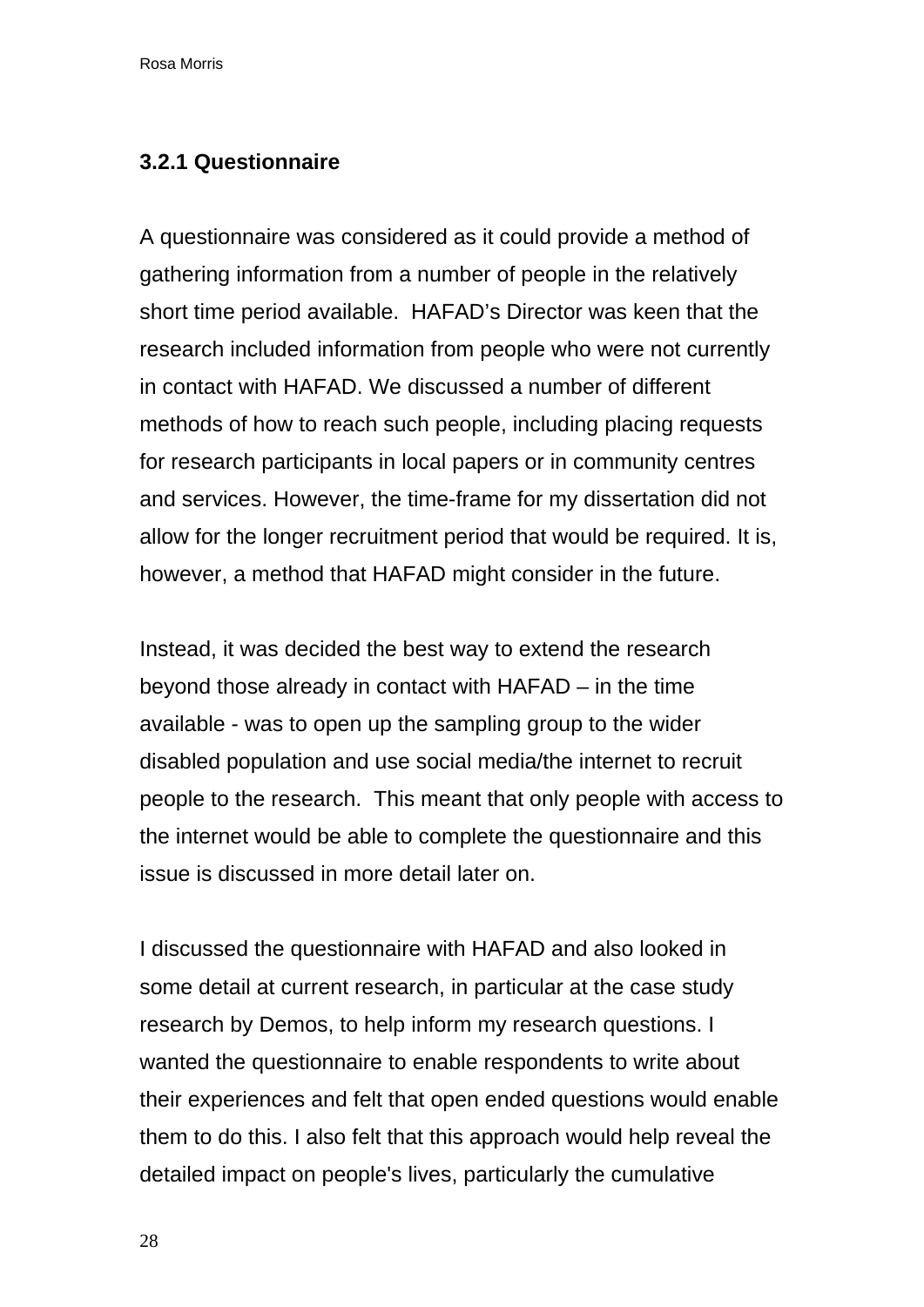impact. However, as my supervisor pointed out, people are more likely to respond to closed questions. I therefore decided on a mixture of closed and open-ended questions. Most respondents did take the opportunity to write fairly full answers to the open questions, a measure of the level of interest generated by the subject matter.

Survey Monkey [\(http://www.surveymonkey.com/\)](http://www.surveymonkey.com/) is a commonly used tool for online surveys. However, the 10 question limit for the free package was too limiting and I also noticed a number of online comments saying that Survey Monkey did not work properly on particular browsers. I tweeted about my frustrations with this and several people then suggested I used google docs as a host as this allowed for a limitless number of questions and also provided a good analysis service. The questionnaire is attached at Appendix 1.

Over the course of one month, the questionnaire was posted on three different forms of social media, which are described below while the advantages and limitations of using social media are further discussed later in this chapter. A total of 72 people responded to the questionnaire, 50% of them hearing about it through twitter, followed by 24% through the discussion list and 21% Facebook (see Table 1, in Appendix 2).

#### **a)Twitter**

I am an active twitter user with over 1700 followers. Several of these are disabled people and I hoped twitter would be a good source of recruiting respondents. However I was aware that this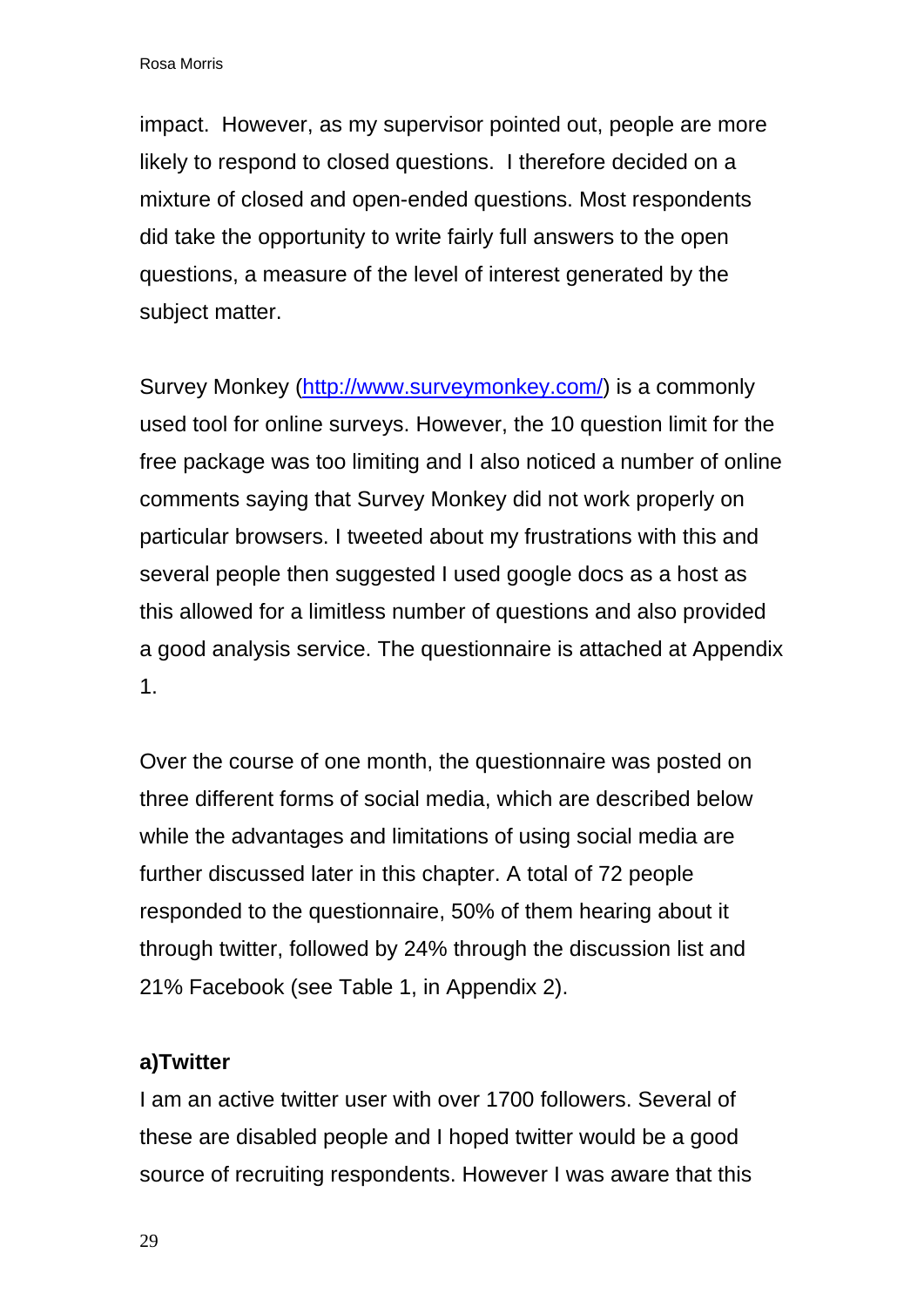would mean my survey sample would be biased and this is discussed below. I was also aware of twitter being fast moving and a single tweet only being able to reach a snapshot of people who may be reading tweets at that particular point in time. Also, if people do not have time to complete the survey at the point at which they read it, they would have difficulty accessing the link later, unless they 'favourite' it. This all meant that the timing of my tweets was important and also that the use of hashtags could be useful.

Hashtags are used so that if people click on a hashtag related to a topic they see any tweets tagged with that hashtag. This also means people see the tweets of people they might not be currently following. This is one way of targeting specific 'communities of interest' and is similar to the 'snowballing' method which uses social networks to recruit participants (see for example Browne, 2005) but in this case the network is a virtual one.

I first posted the link to the survey on a weekday evening when two television documentaries were broadcast about ATOS and the Work Capability Assessment. This meant that a number of people were on twitter discussing the documentaries and more likely to see my link than at other random times. I had a good response rate and also a number of retweets. Retweets mean that all the people who follow the person who retweets my tweet will also see the link even if they do not follow me. Retweeting, like hashtags, is therefore also a form of 'snowballing'. However, I found the initial response rate dropped off very quickly. This is undoubtedly a result of the previously mentioned fast turnover of twitter.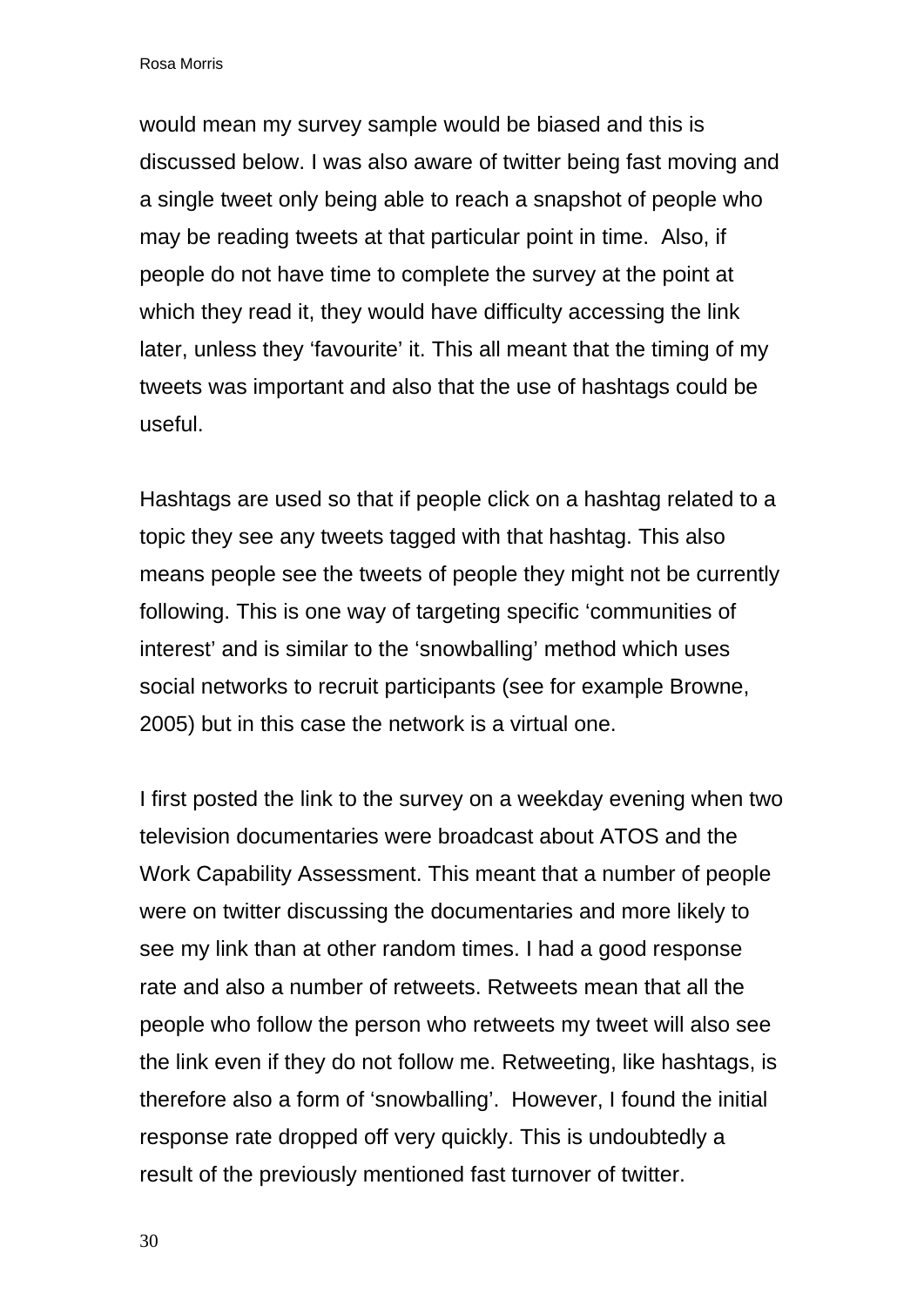I then tried using hashtags to increase the response rate. I used #wrb, which has been used during the last year or so for tweets about the Welfare Reform Bill, #DLA, used for tweets about Disability Living Allowance, and #WCA, used for tweets about the Work Capability Assessment. This produced an instant spike in response rates, but rapidly fell away soon after the tweet had been posted.

I tried tweeting the link at different times of the day and week to see if there was a difference in response rates. Although I thought early to mid weekday evenings would probably be the time of day most people might be accessing twitter, I found that tweeting the link on a Sunday evening resulted in the highest responses. This is of course a completely untested method and it may have simply been more people who both follow me and might be impacted by changes and cuts to disability related benefits and welfare were online at that particular point on that particular day.

#### **b) Facebook**

Facebook was also used to post the online questionnaire. In order to be seen by people who were affected by the policy changes I posted it on relevant group pages, such as Disabled People Against the Cuts and the NUS Disabled Students Campaign, although this would mean my sample would be biased towards those who had negative experiences. However, this also resulted in several people posting it on other groups, e.g. a regional group and an impairment specific site. This is another example of the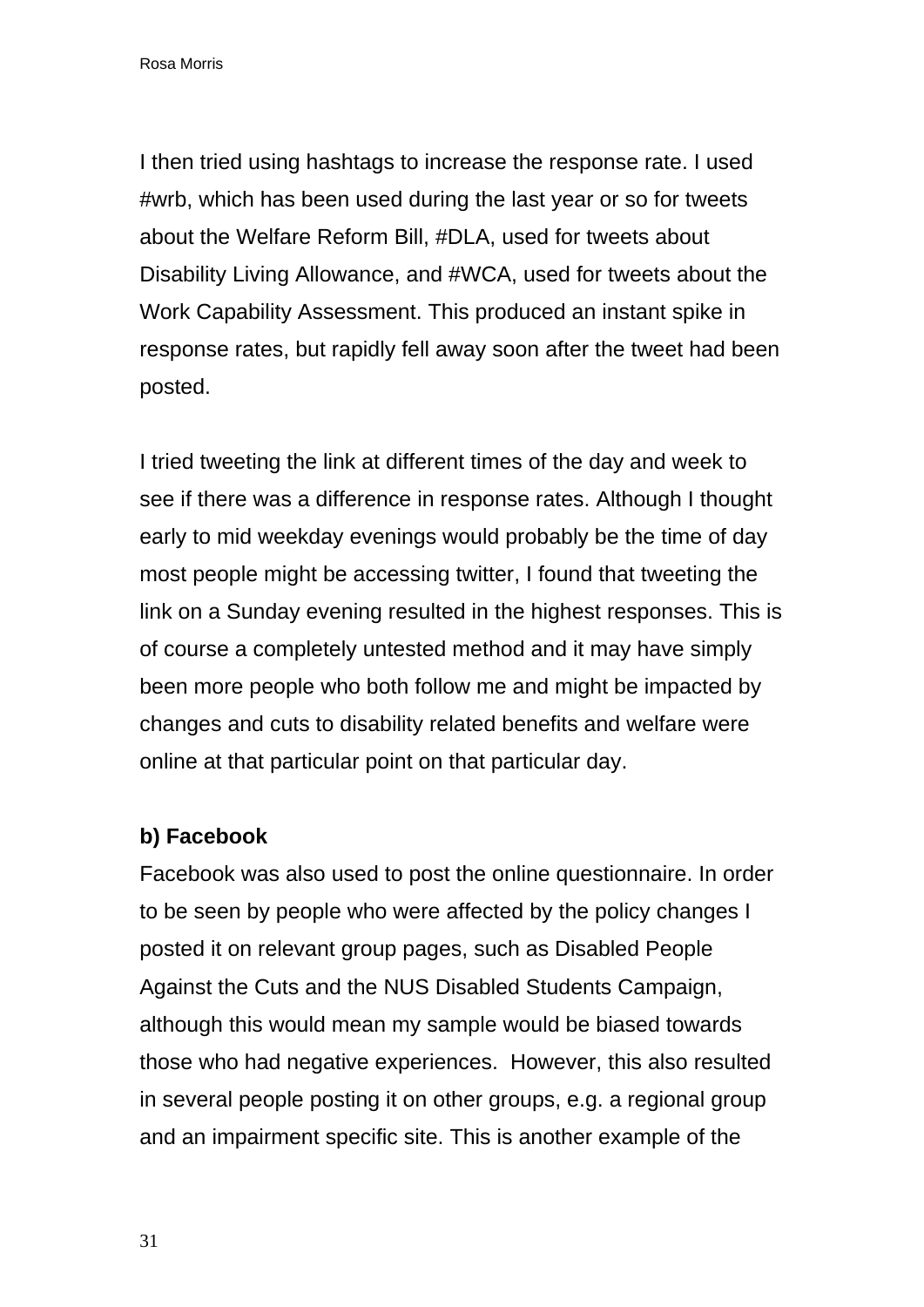snowballing sampling gathering method that social media can produce.

# **c) Disability Research JISC-list**

I also posted to the Disability Research list, a mailing list "intended for all those interested in research as it affects disabled people". I had a fairly good response to this and several people contacted me saying they had forwarded the link onto other people.

# **3.2.2 Focus group**

Following discussion with HAFAD staff, I decided to recruit a focus group from amongst HAFAD's current membership. This meant I would be using a convenience, non-probability sampling strategy, as my sample population would be chosen from those that were 'close at hand' (Punch, 2005). A number of recruitment methods were explored.

The first was a mail-out to all the organisation's members - both those on the email database and by post. This became too complicated to do by post within the time frame so it was decided to use the email database. This meant that only those members who both had email access and had given HAFAD their addresses were contacted. At the same time, HAFAD offered to ask members of an existing group, the Expert Patients Group, if they were willing to participate in a focus group discussion.

Neither of these methods proved fruitful. Only one person responded to the email contact, and a failure of communication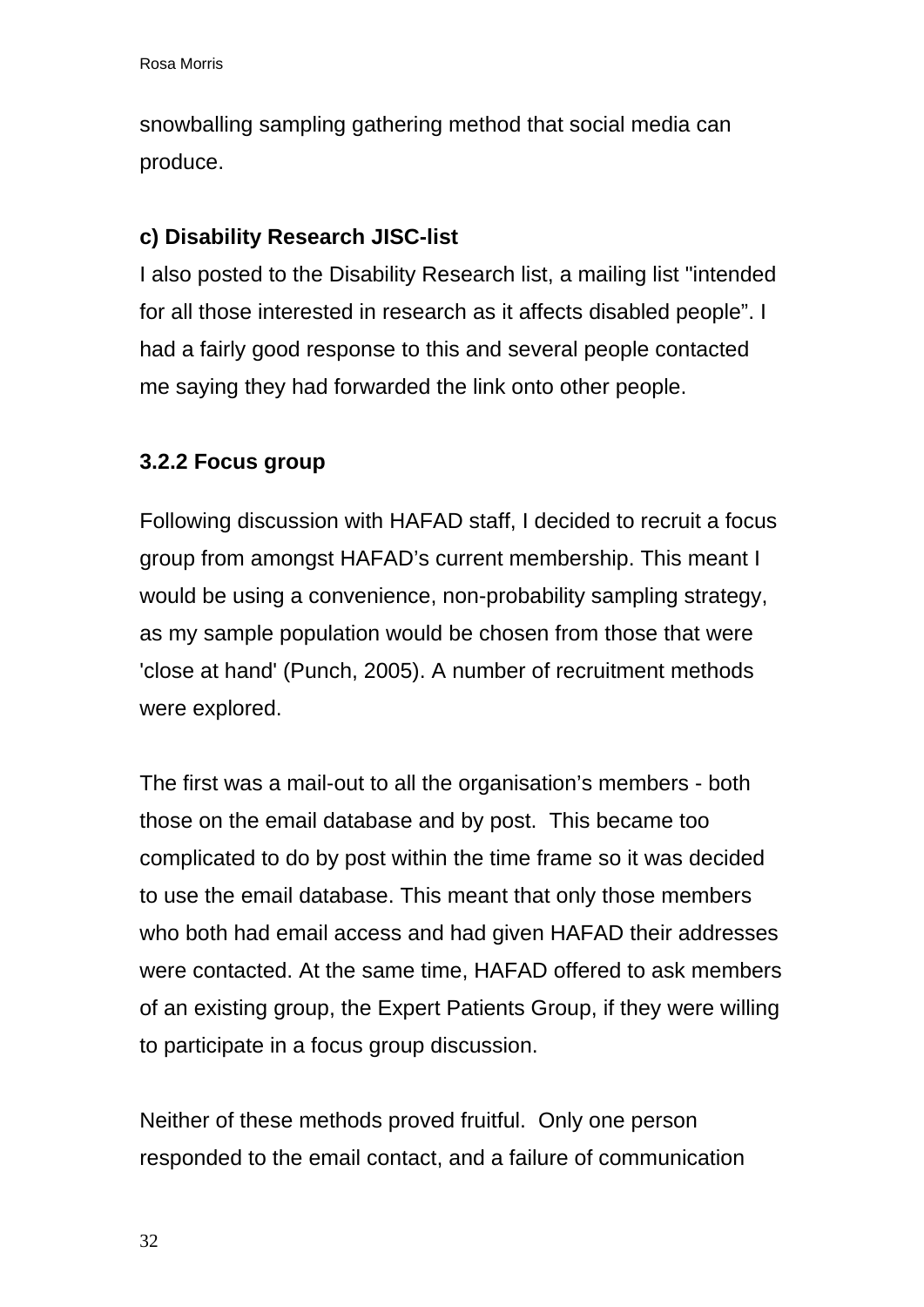(within HAFAD), partly related to staff sickness absence, meant that the letter I wrote to be given to members of the Expert Patients group was never distributed. If I had been 'on the spot', rather than only intermittently in contact with HAFAD, this would undoubtedly have made a difference. I therefore tried to have closer and more frequent contact with the organisation, and also to make contact with more members of staff.

This approach paid off. I established contact with a couple of members of staff who were very enthusiastic about the project, and HAFAD arranged for an intern to assist with recruiting people to the focus group. We telephoned people on HAFAD's list of members who previously indicated interest in events or discussion groups. This enabled immediate responses and also meant they could ask any questions they might have about participating. This more direct form of contact proved fruitful and we soon had seven people who were interested. However staff at HAFAD warned me there was often a high number of 'no shows' to things they organised, often due to the unpredictability of individuals' impairments and transport needs. We offered to pay people's travel costs but I was advised that in order to recruit a group of about 8-10 people I should invite around three times this number.

At this point I was fortunate to get the support of HAFAD's Welfare Benefits Manager who has a lot of direct contact with members through his form-filling support service. Once he started asking people if they were interested we soon had 24 people saying they would take part. This high response rate was probably because people knew and trusted him and also users of his service were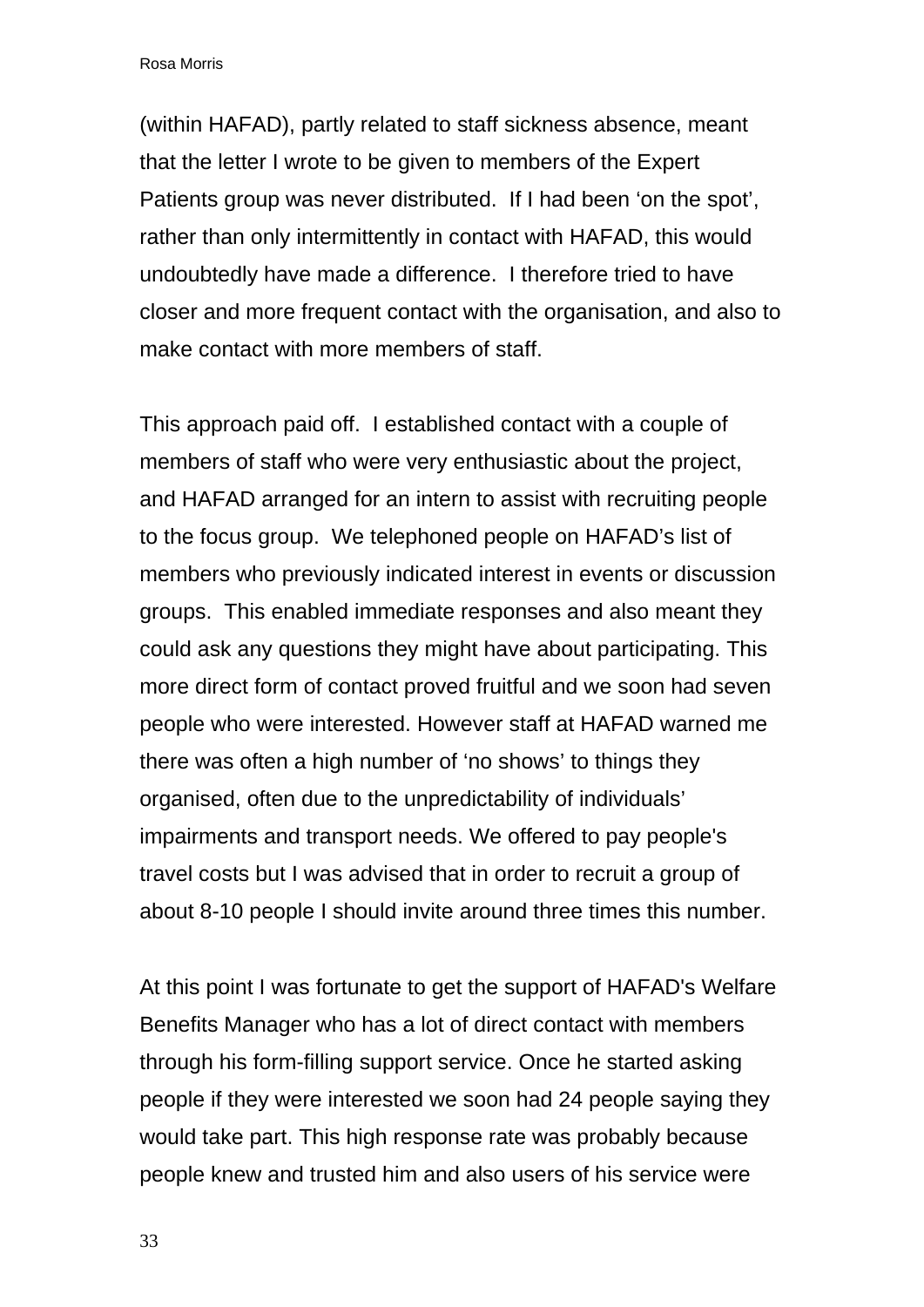likely to have had recent assessments or reassessments of benefits and services and to have views that they wanted to discuss.

On the day, 22 people came, which was a lot more than I had expected given the previous warnings of high numbers of 'noshows'. Talking to a few of the participants there seemed to be some confusion as to why they were there and this made me wonder what they had been told about the research by HAFAD staff who spoke to them. This experience made me realise the need to ensure I have more of an input in recruiting people for future focus groups and that all participants receive written information regarding the research before attending.

The high number of participants made my first experience of running a focus group quite a tough one. However the fact that so many people came indicated the relevance of the research subject. HAFAD staff said they had never seen such a high turnout for such an event, which seems to back up the suggestion that this is an issue of particular importance.

In preparation for the focus group, I arranged for another volunteer to chair the group so that I could concentrate on facilitating the discussion. I had 3 main headings of the themes I wanted to cover, with prompt questions to be used if necessary (see Appendix 3). I used both a tape recorder and my laptop to record the discussion. I, the volunteer and the intern welcomed people as they arrived, checked whether they had any access needs and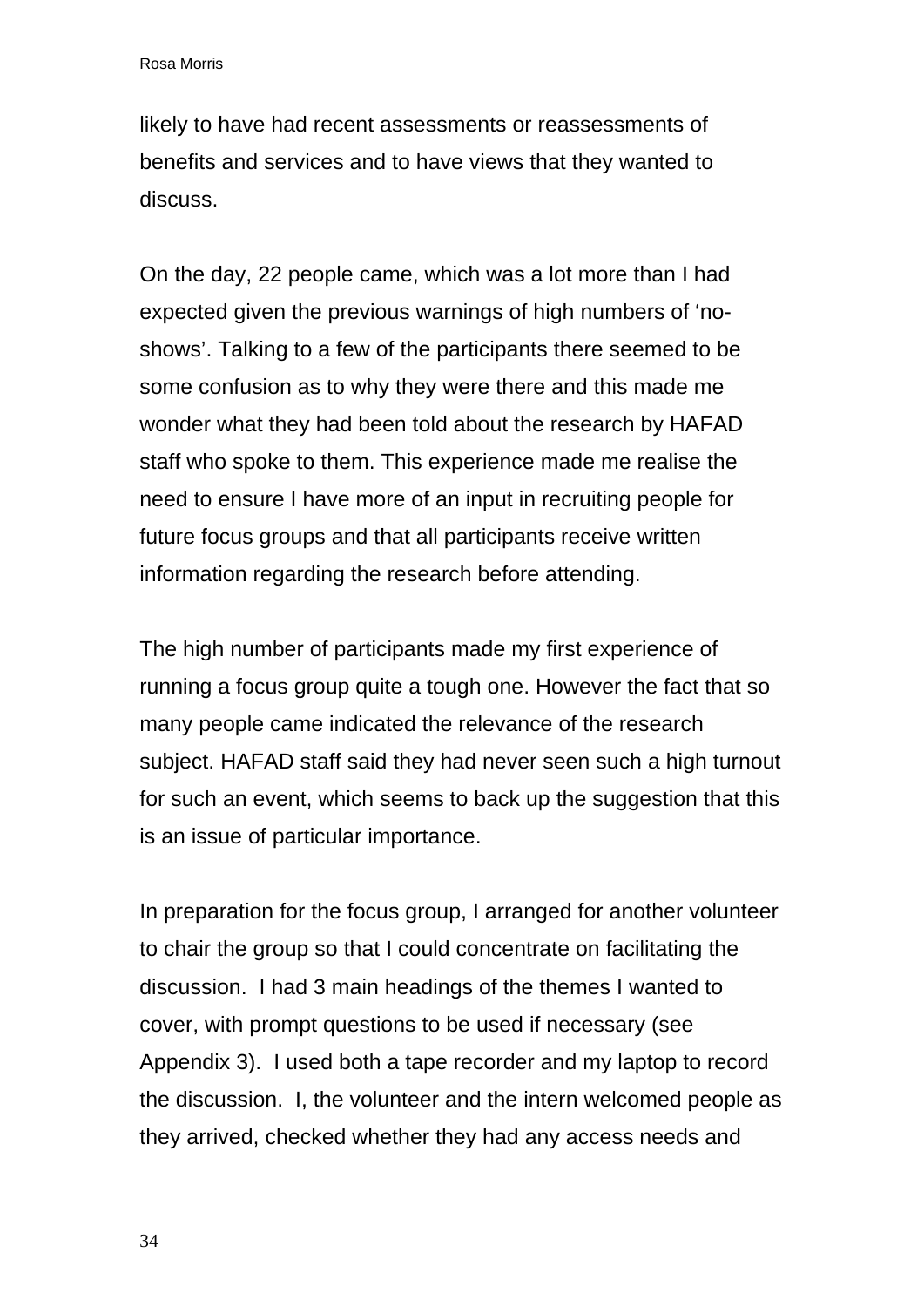offered refreshments. The discussion lasted for 2 hours and allowed for comfort and refreshment breaks.

I had decided that the best way to structure the group was to get people to discuss some questions in pairs or groups and then come back to the larger group and talk about them. I had hoped this method might help those who were uncomfortable talking to a larger group of people and planned that the volunteer and I would try to make sure everyone participated. I had also decided that, as I wanted to test my methods and get feedback as to what could be improved, I would ask focus group participants to give me feedback on the questions used for the online survey. I therefore gave them copies of the survey at the beginning of the focus group, and asked them to discuss them in pairs or small groups. However, many people started to fill in the survey itself rather than considering how it could be improved.

One of my main fears of using a focus group to gather data was that some people might dominate the discussion, preventing others from contributing and risking their opinion being seen as the group's opinion when it comes to data analysis (Smithson, 2000). This fear was also expressed to me by several participants due to the large number of people who turned up to the focus group. It was suggested that perhaps several smaller groups were arranged for a future date instead. However when this idea was put to the group as a whole it soon became apparent that several people would find it very difficult to come back at a later date. This also highlighted how difficult it had been for people to attend in the first place, which shows some of the problems with using a focus group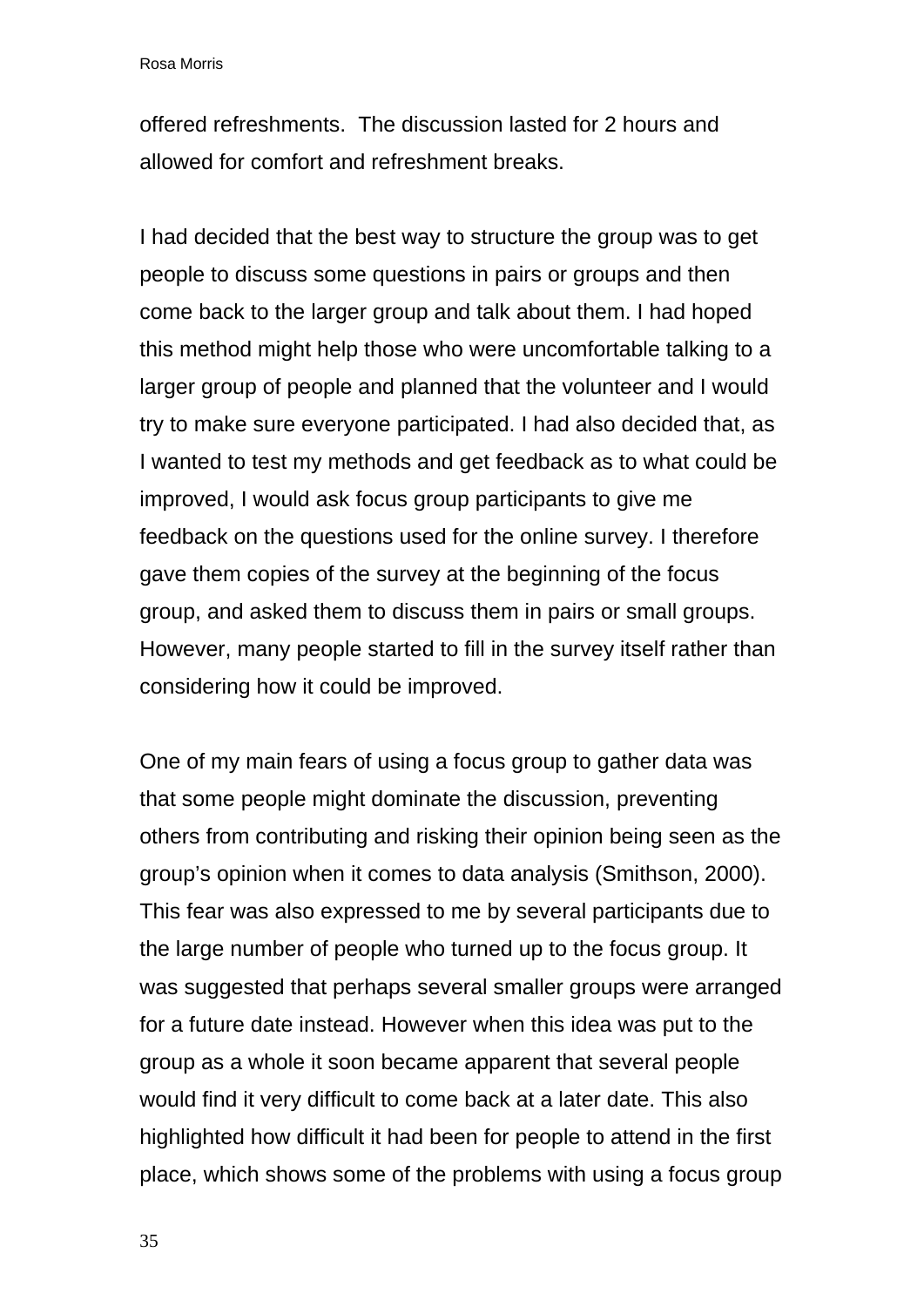in disability research. Accessing focus groups can be a lot more complicated for disabled people due to both disabling barriers such as access to transport and PA availability, and impairment issues such as fluctuating and chronic conditions. For example one woman had had to stop eating at 1pm the previous day to prevent a potential flare-up of Crohn's Disease on the day of the focus group. Several others had had to arrange transport and PA support a week in advance to ensure they could attend.

Following discussion, it was decided that we would continue with the focus group on that day but also offer both a smaller focus group the following week and individual interviews, either at HAFAD or in a place of people's choosing, for anyone who wished to talk further.

I suggested that those who definitely could not attend a future smaller group or interview should begin the discussion. Once the discussion began I found that it moved quite quickly and did not need much prompting or involvement from me, although I used the Topic Guide to ensure all themes were all covered. I was aware of the issue of "dominant voices" and tried to ensure that everyone was given an opportunity to speak. I found it difficult that group members assumed that I had no personal experience of disability. While I felt it was not my place to share my personal experiences, I was also aware that there is some evidence to suggest people are more likely to talk openly in a focus group if they perceive the facilitator to be of a similar background (Smithson, 2000).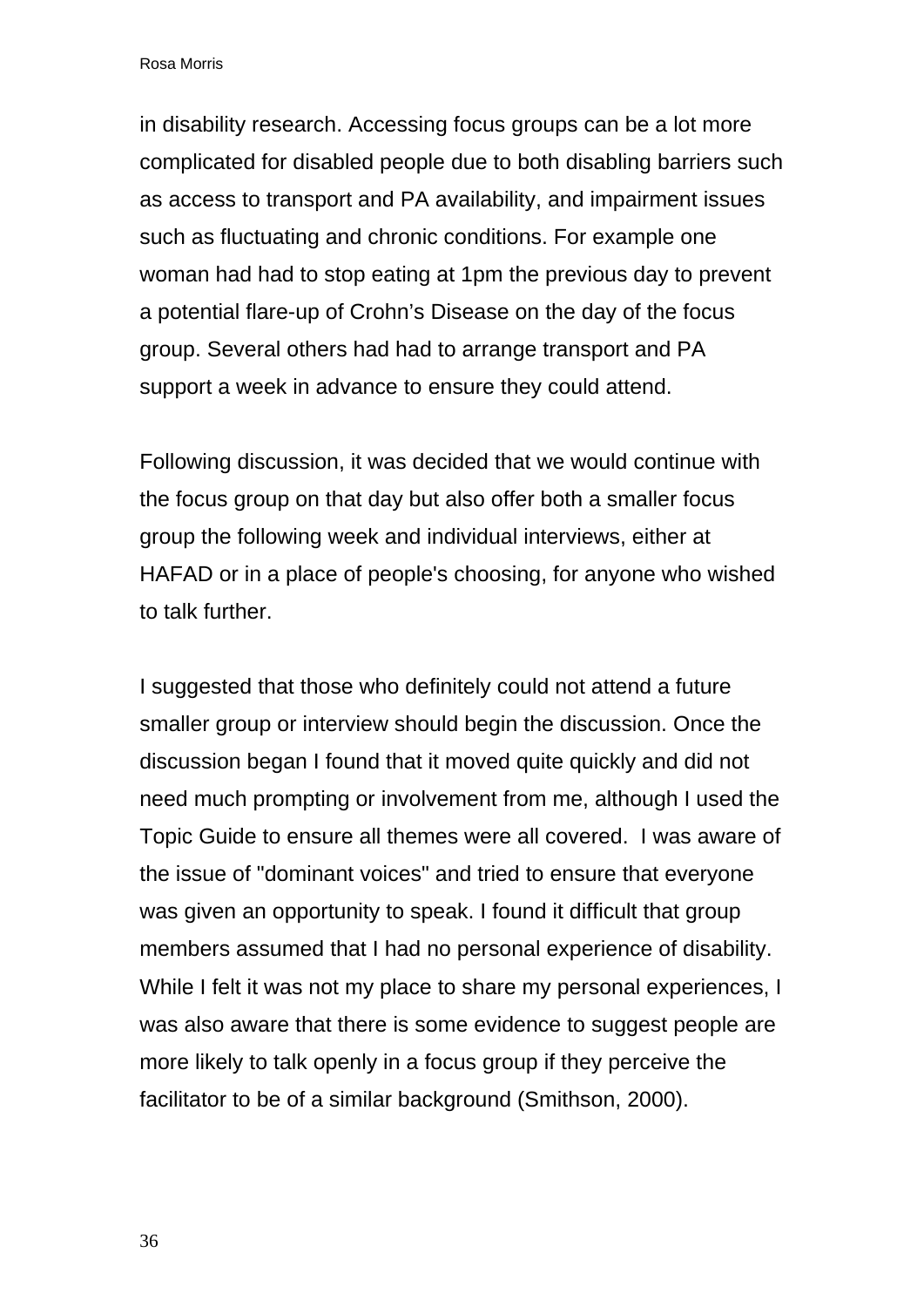As a result of the interest expressed at this focus group, four people attended a second meeting the following week and I interviewed one other person. I had decided to start this second focus group by discussing the main themes that had arisen from the larger group. However one person started to dominate the discussion. This was very difficult to deal with as she talked about something that was traumatic and distressing for her. I did not want to in any way dismiss these concerns or prevent her from gaining benefit from telling others about these experiences. I used several tactics to try and bring other participants in. However each time I tried, the woman with the 'dominant voice' soon took over the discussion again. Although this highlights one of the central potential problems with focus groups, I also felt that this woman did get a lot from sharing her experiences. Overall it provided me with some good experience and insight to how I might structure future focus groups in the larger project for HAFAD.

#### **3.2.3 Internet Forum**

Previous studies have suggested that participants are more likely to talk frankly using an internet forum than more traditional face-toface methods (see Thelwall, 2008; Harvey et al, 2007). As someone who has experienced mental health issues I found the use of online support forums to be particularly helpful and wondered whether there was a way to incorporate this into my research methods. I also thought that it could work as a tool to enable disabled people involved in the research to have more control. A forum could provide a space where people can dictate the topics, participate in discussions at any time of the day that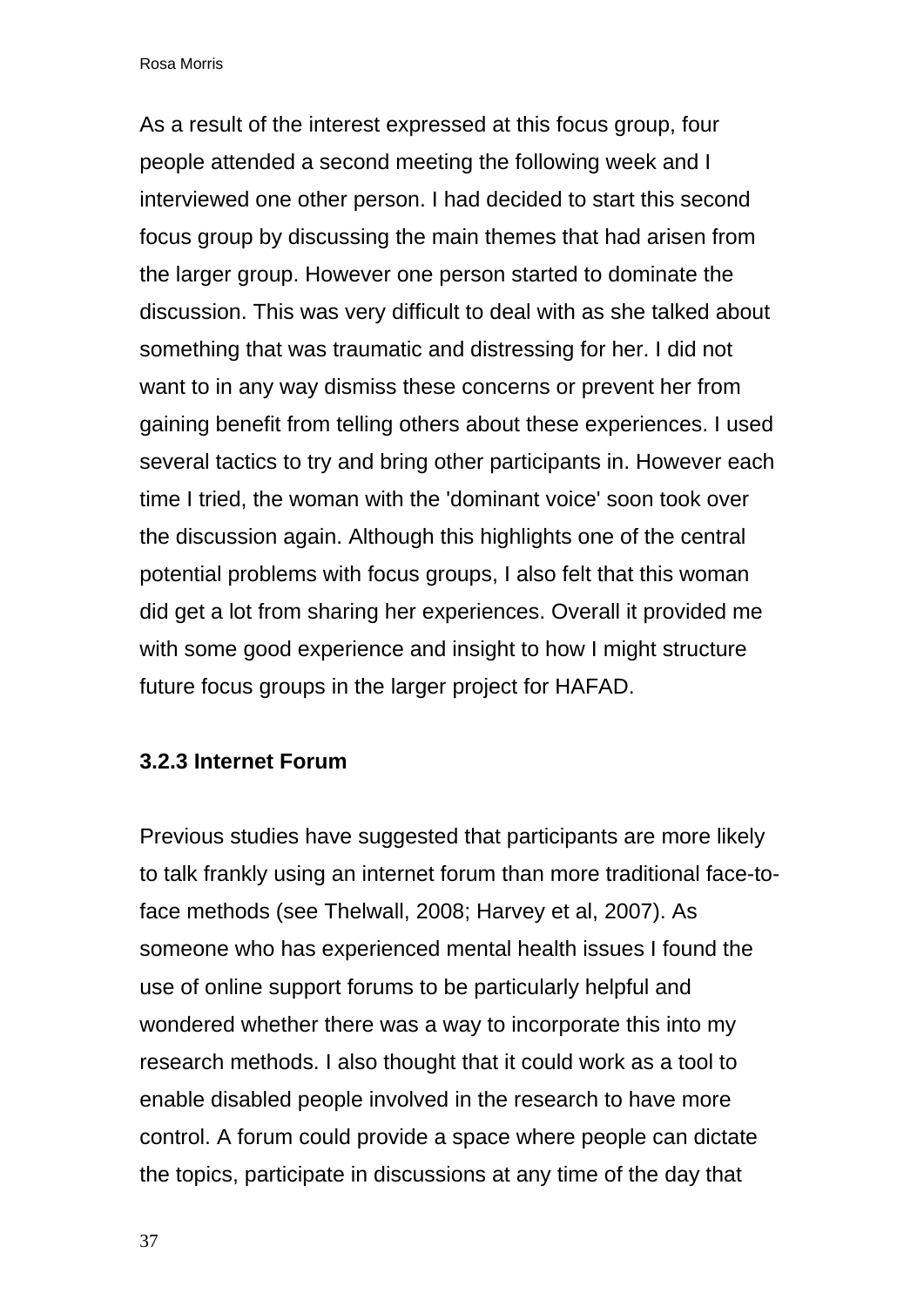suited them, and perhaps result in more useful data in terms of both how people are experiencing the cuts, what the most important issues are and how a DPO can best respond.

There would be a number of issues to consider if such a method was used. These include how public the forum would be. It is possible to make a private forum, however it is then much harder to truly know who the members are. There is a risk of people lying about their identity which could result in problems with the research outcomes or, much more seriously, present a risk to other members. There is also an issue of how to deal with potential 'trolling' of the forum or its members. There is also the potential of having to deal with someone posting about harming themselves and what the forum moderators, and researchers, can or should do in such a situation.

However, I have experience of being a moderator on an internet forum and decided that it would be worth trying out using such a method to gather research material. In the event, we were not able to recruit enough people to run such a forum owing to the time-scale for completing my dissertation. I still think an online forum has the potential to be a very useful tool for emancipatory research. However, I would draw on the experience of other researchers who have used this method, for example Sharkey et al (2011) who recommend using an experienced group of forum moderators.

#### **3.2.4 Individual interviews**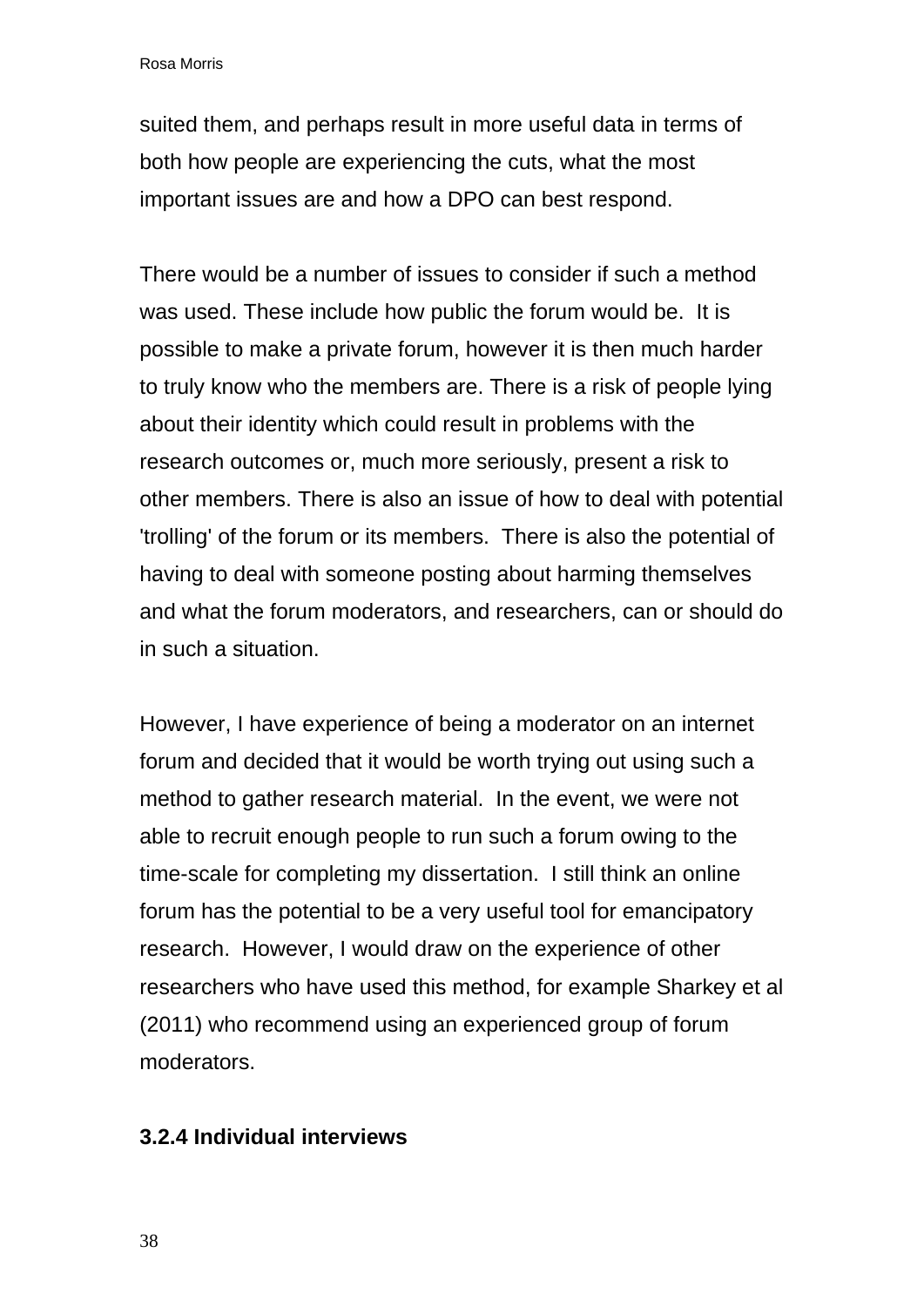I offered one-to-one interviews as an alternative to participating in the focus group, should anyone prefer this method. I also aimed to interview HAFAD staff to explore their knowledge of disabled people's experiences, gained from their contact with service users.

An interview schedule was designed using the same themes and prompts as for the focus group. In the event, however, only one person opted for an interview rather than participating in the focus group and there was only time to carry out one interview with a HAFAD staff member. Nevertheless, it was important to offer the option of an alternative to the focus group as not all disabled people will be comfortable discussing personal experiences in a group setting. Moving forward into the larger project of research for HAFAD, more individual interviews would be useful for collecting in-depth experiences. The interview with the staff member provided valuable background information about the impact of cuts and changes in a variety of situations and also an idea of changes across time and in relationships with local authority and funding bodies. When it comes to doing the larger piece of research, individual interviews with all of HAFAD staff would be a way of exploring these issues across all of the services HAFAD provide.

#### **3.3 Critique of the research methods used**

The research carried out for this dissertation has enabled a testing out of a range of methods which might be used for the intended larger research project which HAFAD wishes to do. While it has produced some interesting and useful findings, which are discussed in the next chapter, there have also been some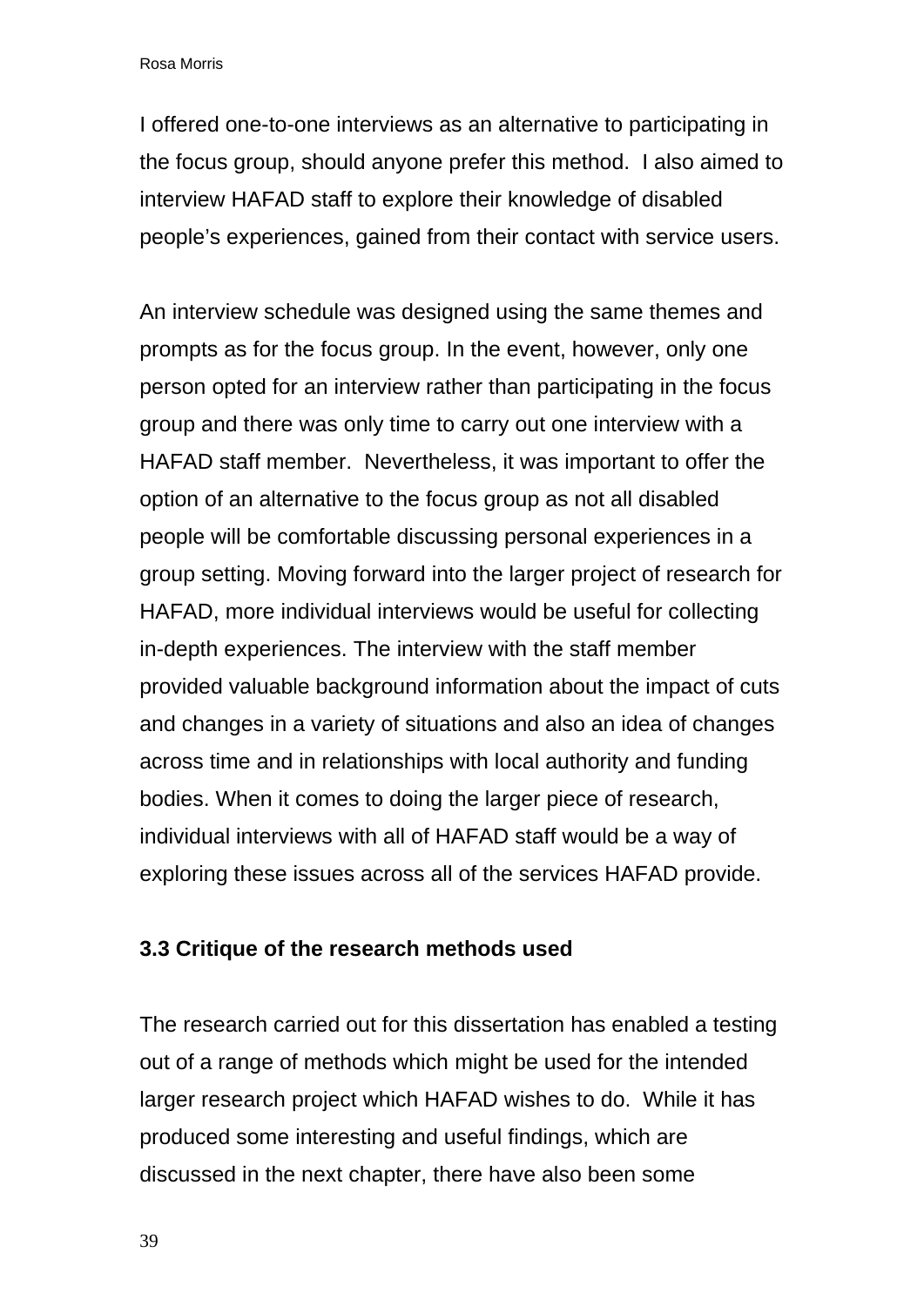methodological shortcomings which have lessons for the future work. In particular, the way questionnaire respondents were recruited created limitations on the representativeness of the findings; and the experience of the focus group discussions had implications for the qualitative data. These two aspects are discussed below, followed by a critique of the involvement of disabled people in the research and a discussion of the ethical issues raised.

#### **3.3.1 Use of social media to recruit research participants**

Using social media to recruit research participants had both advantages and disadvantages. The primary limitation associated with this method is the fact that 34% of disabled people have never used the internet. Only 10% of non-disabled people have never used the internet which means that disabled people are three times more likely to have never used the internet (Office for National Statistics, 2012).

There are a number of reasons for this. Disabled people are disproportionately more likely to be living in poverty (Palmer, 2007) and so less likely to be able to afford computer and internet access. They may also experience environmental and attitudinal barriers to using publically available computers and the internet itself is not always accessible to, for example, people with visual impairments.

The age and gender of the respondents illustrates the limitations of social media for recruiting research participants. Three out of four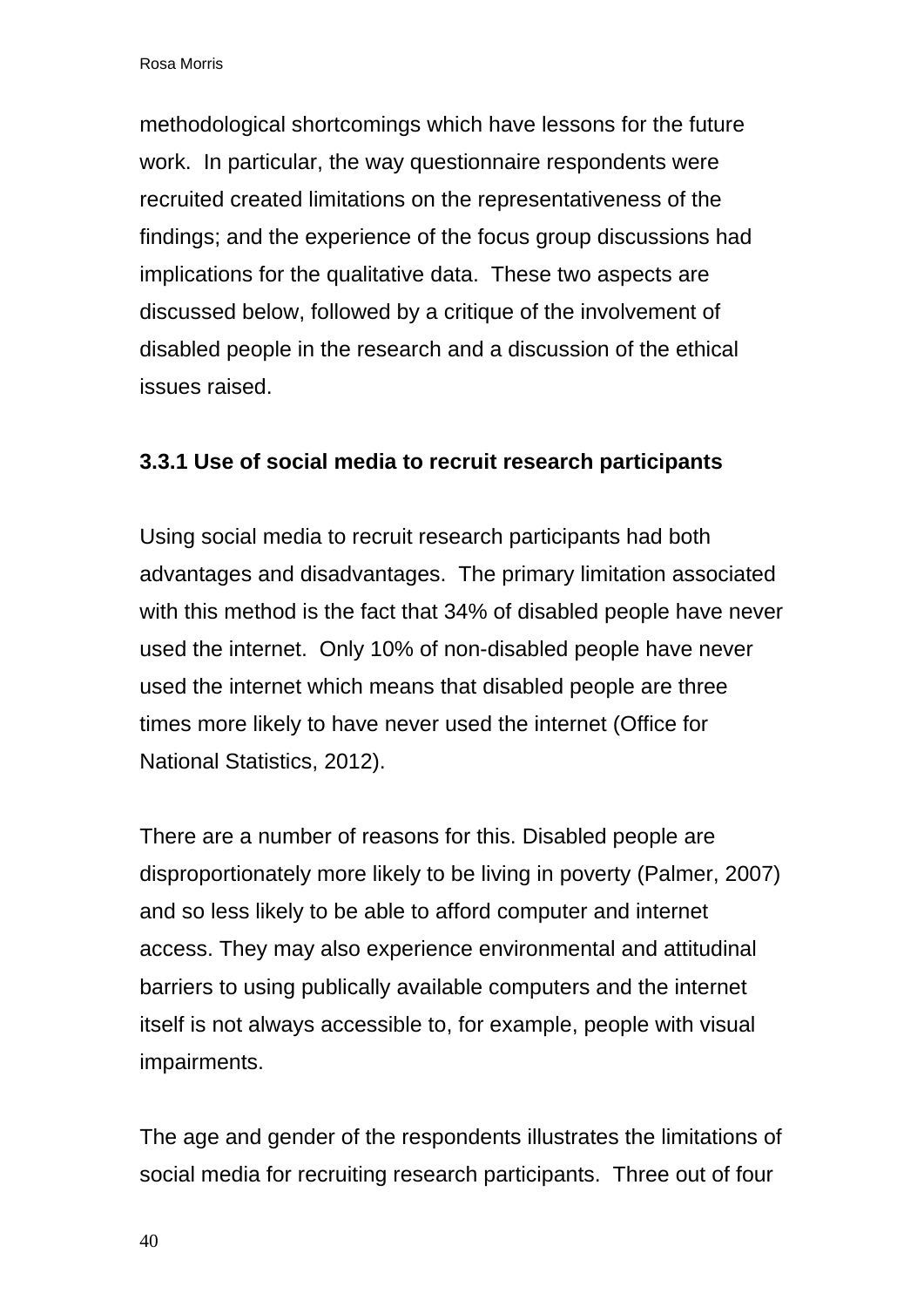respondents were women and only one was over the age of 65. However, although internet use is highest amongst younger people generally, my respondents were not skewed towards the youngest age groups, with 58% being aged between 40 and 64 (see Table 2 in Appendix 2). It is difficult to compare the impairment/disability breakdown with the available national statistics on disabled people generally: the largest category of respondents was those reporting multiple impairments (36%) which is not a category recorded in national data. Those reporting chronic illness were underrepresented amongst the respondents while those reporting physical impairment or mental health problems were overrepresented in comparison with national data (see Office for National Statistics, 2010, pp.34 and 37). There were no respondents with learning difficulties.

However, there were a number of advantages associated with using social media to recruit participants. There were no costs associated with disseminating the questionnaire, other than the time taken to post it on twitter, facebook and discussion lists. This is an important consideration for local DPOs who generally do not have access to research funding.

While there is increasing literature on the use of online surveys, there has not yet been much assessment of the use of twitter as a research recruitment tool in the particular way I used it, for example my use of related hashtags. However Sibona and Walczak (2012) have suggested that research which used a purposeful sampling technique to recruit participants through twitter - by tweeting directly at users they felt were most likely to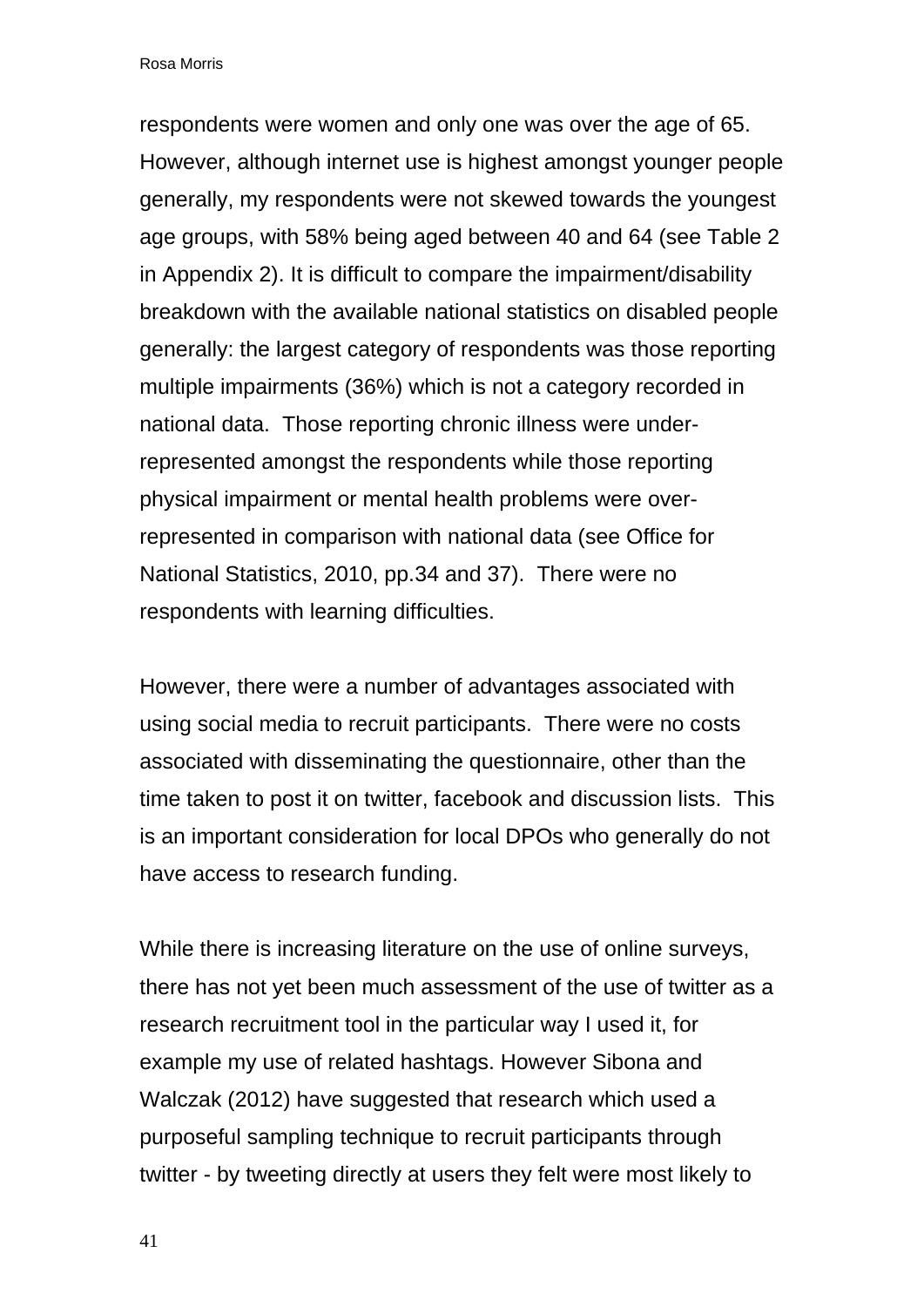respond to a survey - was a successful recruitment tool. The recent initiative funded by the National Centre for Research Methods, looking at the implications of social media for research methods, will be a useful future resource for researchers such as myself (see<http://www.natcen.ac.uk/nsmnss/index.htm>).

My experience indicates that there are ways of using social media which enables a reaching out to relevant 'communities of interest' and this can increase the response rate. At the same time, of course, this can bias the results as those responding are those most likely to be (negatively) affected by  $-$  in the case of this research project – the cuts and changes in benefits and services. However, as will become clear in Chapter 3, the questionnaire did elicit some detailed responses which give an insight into the experiences of some disabled people even though other sources would be required in order to estimate the extent of these experiences amongst the disabled population.

#### **3.3.2 Focus groups: limitations and advantages**

As discussed above, there were some significant difficulties and limitations with the two focus groups and certain issues will need to be addressed if this method is to be used for the planned larger piece of research. The recruitment methods resulted in too large a group and some confusion amongst participants as to why the discussion was being held (which raises an ethical issue as discussed below). There was also a 'dominant voice' in the second, smaller, group which limited the contribution made by other participants.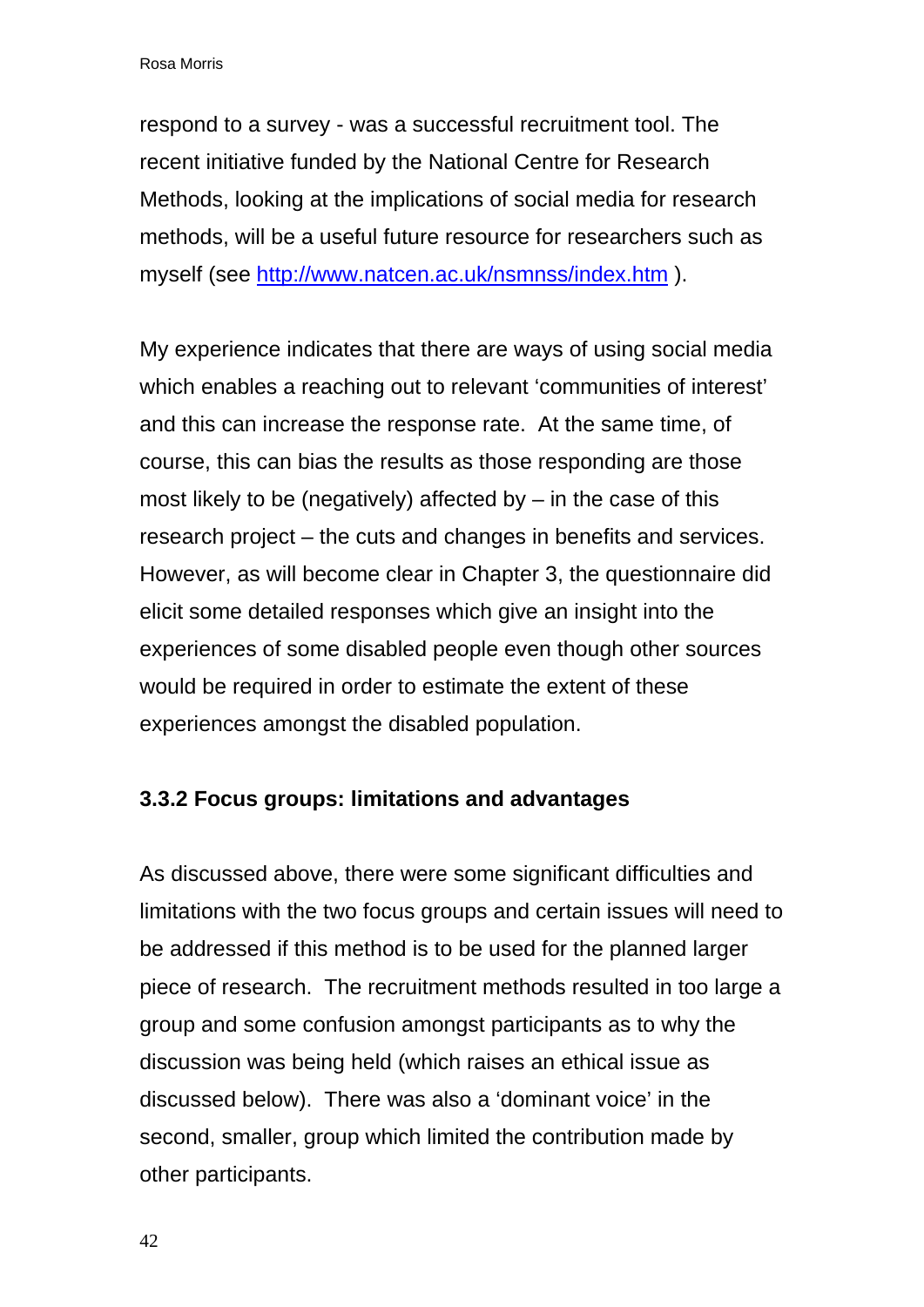Nevertheless, these limitations were a result of my own inexperience rather than being inherent to focus groups as a method. Moreover, in spite of the difficulties, the recording of the discussions produced some very rich data, as is evident from the next chapter. Focus groups can undoubtedly be a very useful method of gathering people's experiences and also enable research participants to have more control over the discussion and evidence (Wilkinson 1998). This is particularly important for emancipatory research as it means the research can be driven by "the respondents' hierarchy of importance, their language and concepts, their 'frameworks for understanding the world" (Kitzinger 1994, p. 106). Participating in the focus group in and of itself also has the potential to be an empowering experience as it should be somewhere where participants can air and discuss their experiences (Wilkinson, 1998).

The richness of data produced using focus groups has also been described as "more valuable many times over than any representative sample" because "by discussing collectively their sphere of life and probing into it as they meet one another's disagreement, will do more to lift the veils covering the sphere of life than any other device I know of" (Bulmer, quoted in Flick, 2006, pg 191). This can lead to a greater understanding of particular experiences (Kitzinger 1994; Morgan, 1997) and prevents the depth and content of the discussion being dependant on the knowledge or perspective of the researcher. This method should therefore assist in collecting data on the cumulative impact of a wide range of changes in benefits and services, without prompting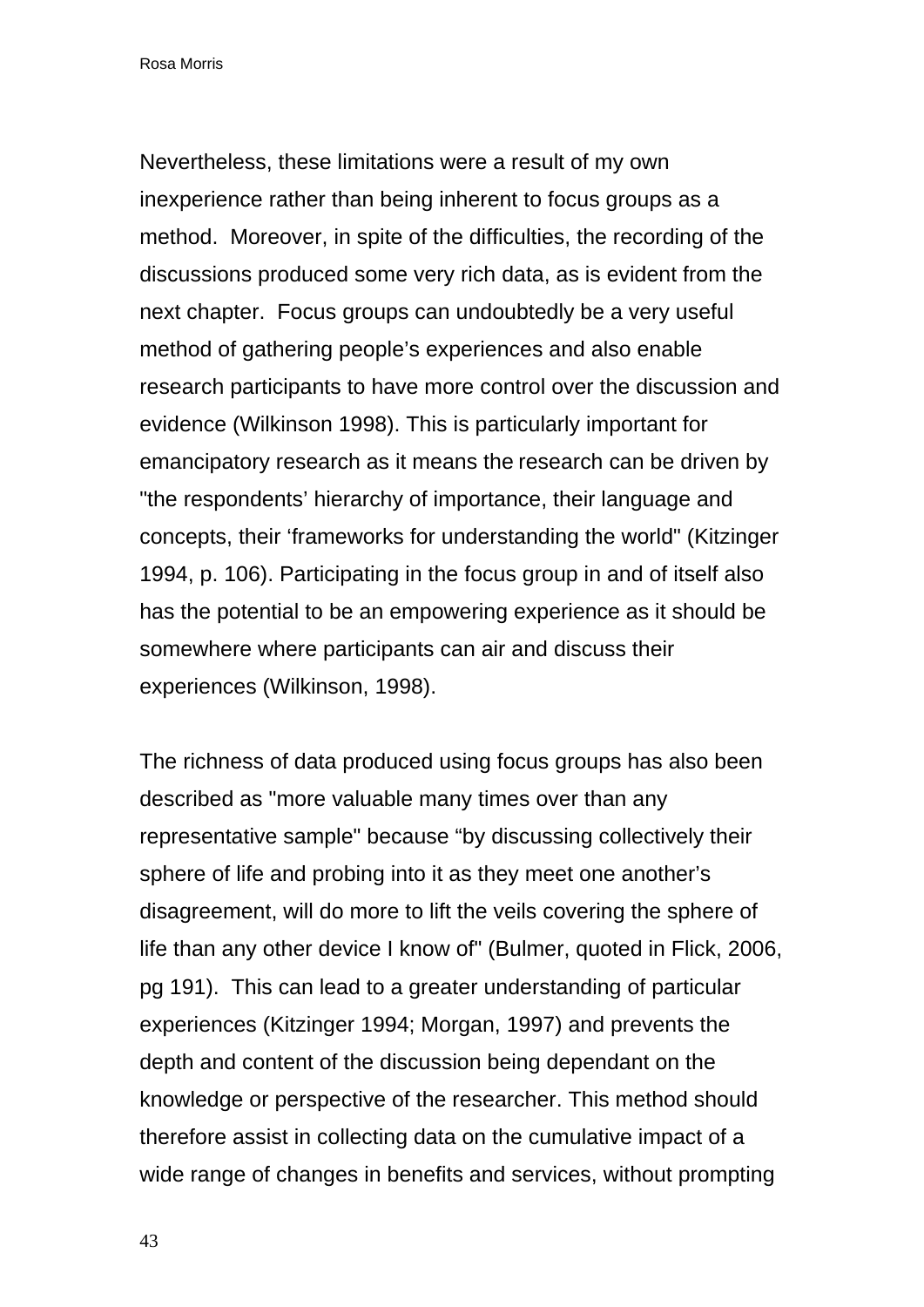from the researcher. It should also mean that the data collection is directed more by the participants than the researcher. Using a focus group can also avoid approaching disability as an individual experience as it is the group, rather than the individual, which is said to be the main unit of analysis (Kreuger, 1994; Morgan 1998; ref in Smithson, 2000). This makes it more likely that the research will be underpined by the social model rather than medical model of disability.

One issue with focus groups is whether people feel comfortable discussing potentially personal and upsetting topics, particularly topics which they might feel they will be judge negatively by others about. As a focus group is seen as a public rather than private sphere it is more likely that people are directed by normative narratives and less likely to bring up issues outside of this narrative than in perhaps an individual interview or anonymous questionnaire - although these are also affected by normative influences (Smithson, 2000, pg 113). However one of the things I was surprised about with the focus groups was how open people were and how many spoke frankly about mental health problems, a subject which can often be difficult for people to speak about publically. This would reflect Wilkinson's findings that focus groups can facilitate "the expression of difficult or taboo experiences in a group context" and that "one person's revelation encourages others to disclose similar experiences" (Wilkinson, 1998, pg 119). Although of course there is no way of knowing what subjects relating to the research questions that people may have found too personal or taboo to discuss, it was interesting to note how once one person spoke about having mental health problems others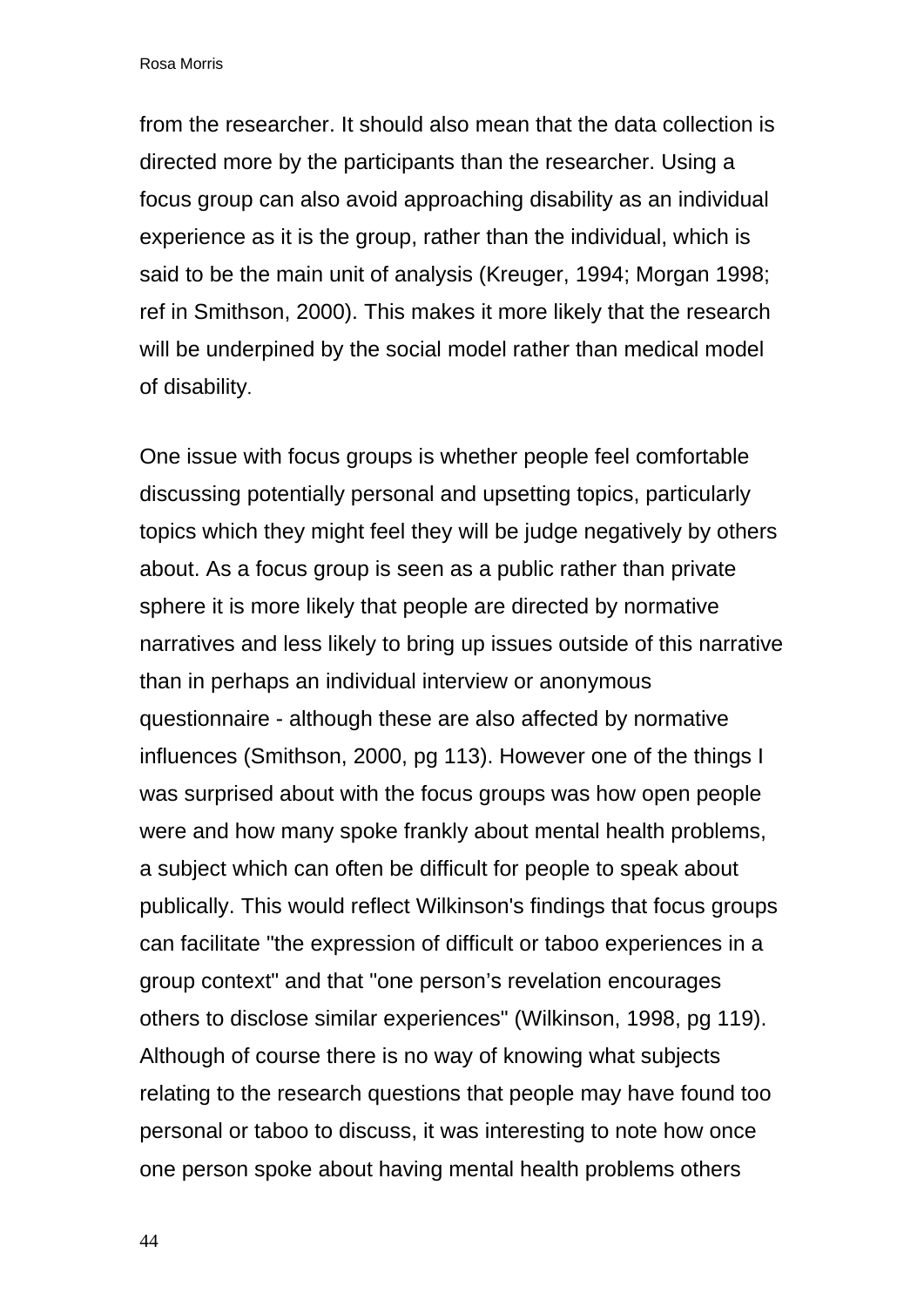began to share their experiences, and several people said afterwards how helpful it had been talking to other people who they felt understood their experiences.

# **3.3.3 Involvement of disabled people in design of the research**

One of the most important principles of emancipatory research is the involvement of the 'researched' in its design. Very quickly it became clear to me that this was going to be difficult to fulfill. HAFAD is a disabled people's organisation and they had decided that this would be a useful research subject for them. However due to both practical issues surrounding some individuals' availability and a limited amount of time, the role of HAFAD staff in designing the research was not as in-depth as it could have been. I did meet with HAFAD staff at each point of the research design and get feedback from them. However this is not the same as if they had been truly directing it. I was also aware that if the research was to be emancipatory perhaps it is those taking part in the research that need to be in control and involved in its design. Despite HAFAD being a DPO it could still be possible for them to develop an 'expert' role in which they dictate what is researched and fail to represent the voices of those that are the 'researched' themselves. One aim of this research project was therefore to find out how research participants would want to approach the research and what they thought would be the most useful and appropriate methods.

One way of doing this was the previously mentioned method of asking the focus group to review my questionnaire and give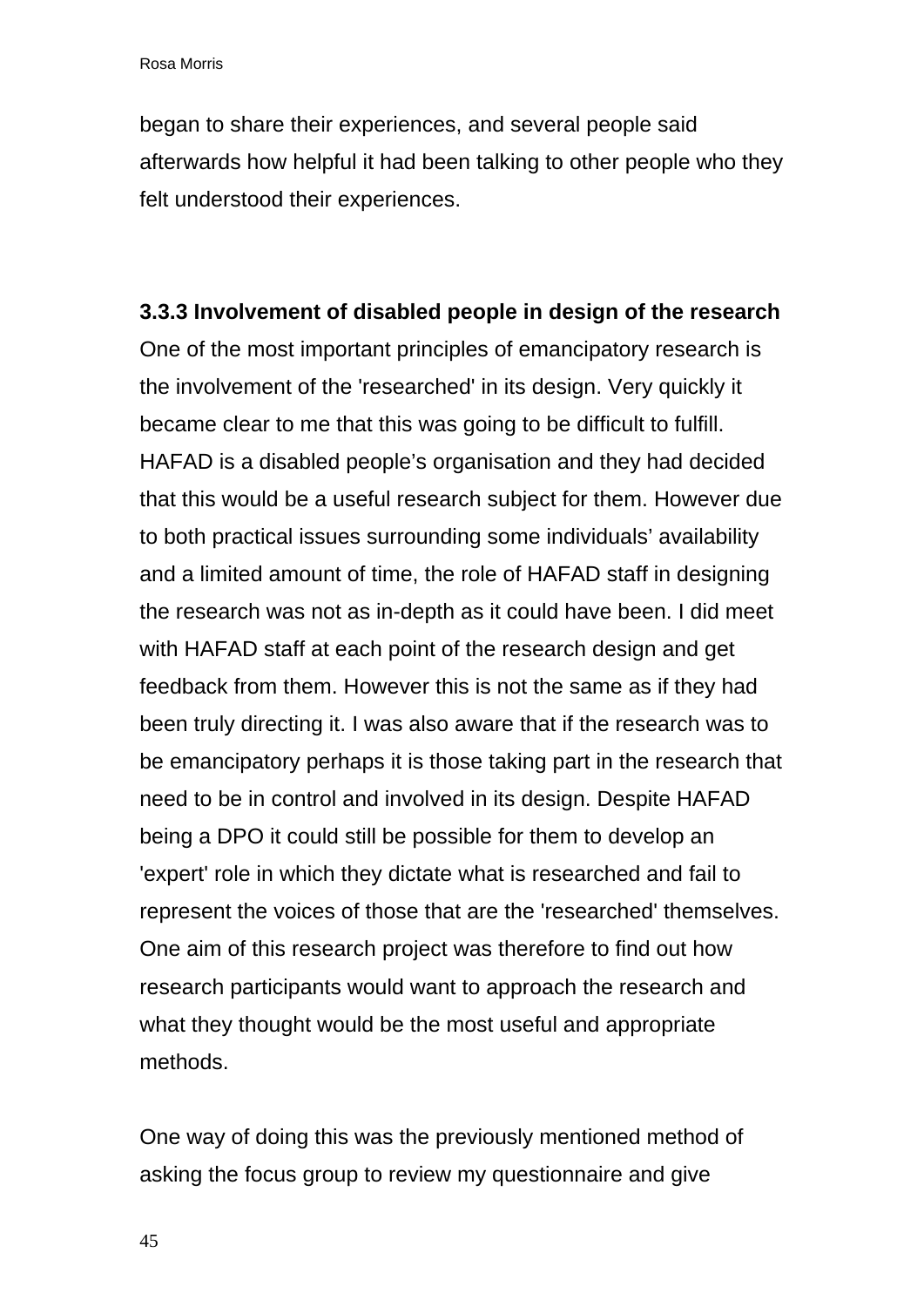feedback. However, this confused people and in hindsight I should have approached it differently. Everyone attending the focus group had so much they wanted to say about their experiences that it would have been better to have had a separate group to discuss the research questions and methods. Despite this the fact so many people attended the focus group and had so much they wanted to say could be seen as proof the research questions were ones people wanted to be researched. I did get some feedback from people regarding the research methods but this mainly related to issues such as the size of the initial focus group. There were also suggestions of having some focus groups which were more geared towards discussing one particular aspect or area of the cuts and policy changes. However others felt this might restrict the potential of the research to discover and display what the cumulative impact of the cuts and changes are on disabled people. Others felt individual interviews would enable me to get more detailed accounts of people's experiences. I only did two individual interviews but, when moving forward with the larger piece of research, individual interviews should probably play a larger role.

#### **3.3.4 Ethical Considerations**

The use of qualitative research methods means several ethical issues need to be considered (Silverman, 2006). Punch indentifies that "Most concern revolves around issues of harm, consent, deception, privacy and confidentiality of data" (Punch, 1994, p.89)

There are a number of ways research could be 'harmful' for participants - from emotional distress caused by taking part, to the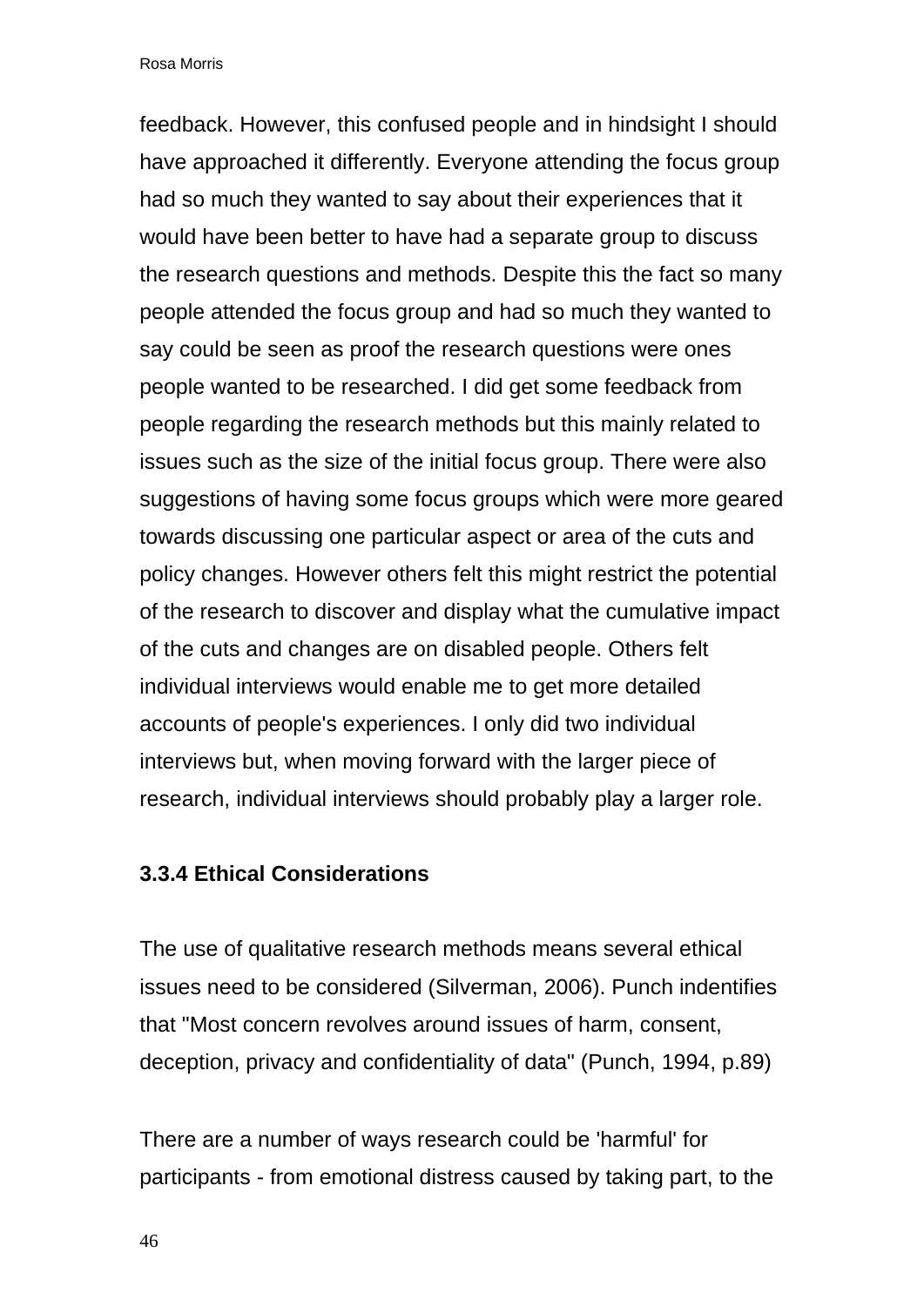research outcomes being used in a way that ends up causing harm to participants (Social Research Association, 2003). While it is "impossible to anticipate all potential harm" from participating in research, a researcher does have an obligation to protect participants from potential harm as much as possible (Ibid, pg 35). It is important to ensure all participants are fully informed about the research before participating, in order to avoid unnecessary confusion, offence, or intrusion. This is something that it appeared did not happen with some people attending the larger focus group, due to a lack of direct communication between myself and those attending. However I did ensure that, before the discussion began, everyone was fully briefed as to what the research was for and how the focus group fitted in. I also gave an opportunity to anyone to ask any questions before the group begun and it was one of these questions which alerted me to the lack of clarity given to some participants prior to the focus group. Although this immediately concerned me and raised issues of potential 'deception' of participants, it did allow people to express and discuss a number of alternative research methods and approaches. I ensured that before then starting the focus group everyone was still willing to participate and that they were welcome to leave at any point. Confidentially was also stressed, as was privacy over data. It was agreed that the discussion would be recorded and stored on a private laptop and that any direct quotes used in the research would be kept anonymous. I also offered all participants the option of reviewing the transcript of the discussion before anything was written up into the report. At the end of the focus group discussion, a member of HAFAD's staff came in and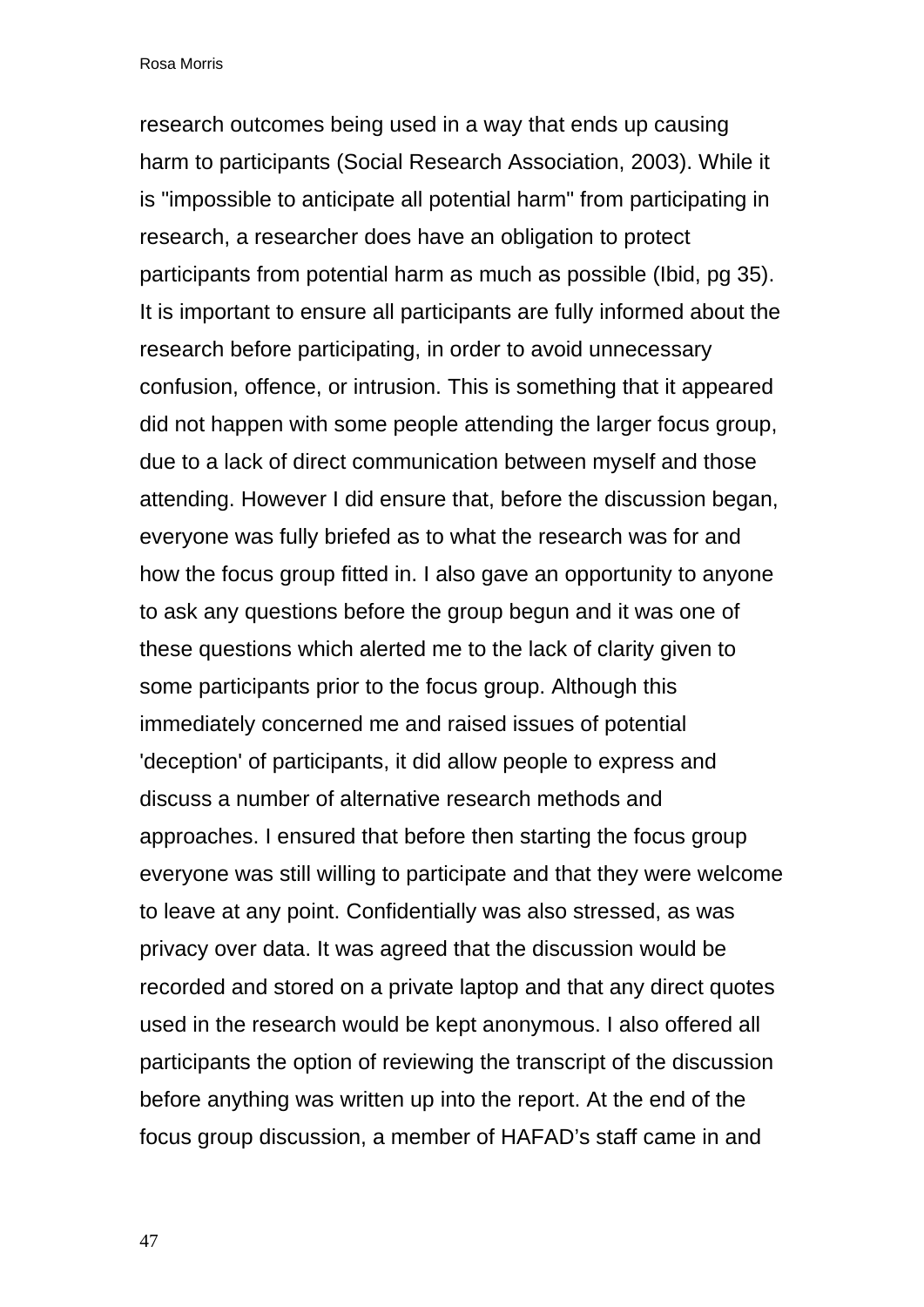offered support should any individual wish it and also reassured them about HAFAD's future.

Another ethical consideration is about enabling participation of those that may be otherwise excluded (Social Research Association, 2003 pg 37). The Social Research Association lists the potential barriers to participation as "communication, disability, comprehension or expense" (Ibid). By ensuring the focus group and interviews took place in an accessible venue and offering to cover transport costs I hoped to make participation more inclusive. Participants were also asked in advance what additional access needs they might have, for example communication assistance. Perhaps the fact that no one stated they did have access needs demonstrates that there was a certain amount of prior exclusion from participation. This could also be related to the methods used to find participants and future research needs to consider this and how 'harder to reach' groups can be included (see Emmel et al, 2007).

As previously mentioned, this research is intended to try out methods for a larger research project which HAFAD hopes to get funding for. There were a number of lessons learnt and these are summarised in the conclusion. The next chapter presents an analysis of the data gathered from the online questionnaire, the focus group discussions and the interviews.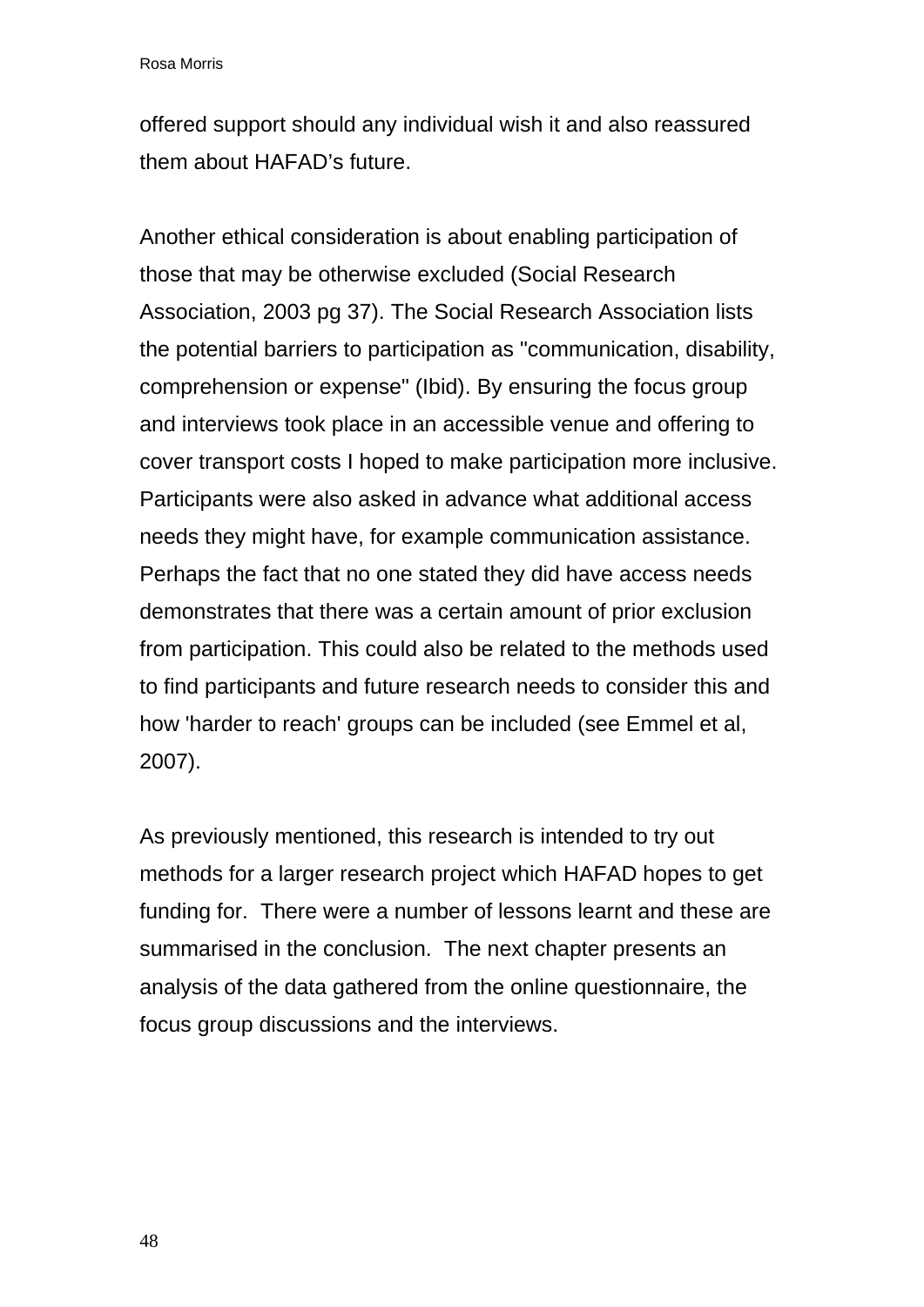## **Chapter Four: Research findings**

This chapter presents analysis of the material gathered from the two focus group discussions, the two interviews and the 72 questionnaires. First, I discuss people's experiences of the reforms to the benefits system before looking at experiences of adult social care. A common message from participants was their need for information, advice and advocacy and this is therefore dealt with as a separate section before moving on to discuss experiences of public attitudes towards disabled people and then, finally, what respondents wanted from disabled people's organisations.

## **4.1 Experiences of changes to assessments for benefits**

The change from Incapacity Benefit to Employment Support Allowance (ESA), saw a change in how people are assessed for benefits when they are too ill to work. The Work Capability Assessment (WCA) replaced the Personal Capability Assessment when ESA was introduced in 2008. A small number of people from both the focus groups and who completed the questionnaire had experienced a WCA.

The general feeling amongst focus group participants who had had a WCA was that the experience was "degrading" and "humiliating" and that those doing the assessments were "judging" them and had "a total lack of understanding and knowledge" about their impairments or ill health and their capacity for employment. Two women spoke about how the assessment and its outcomes had a negative impact on their physical and mental health. One spoke of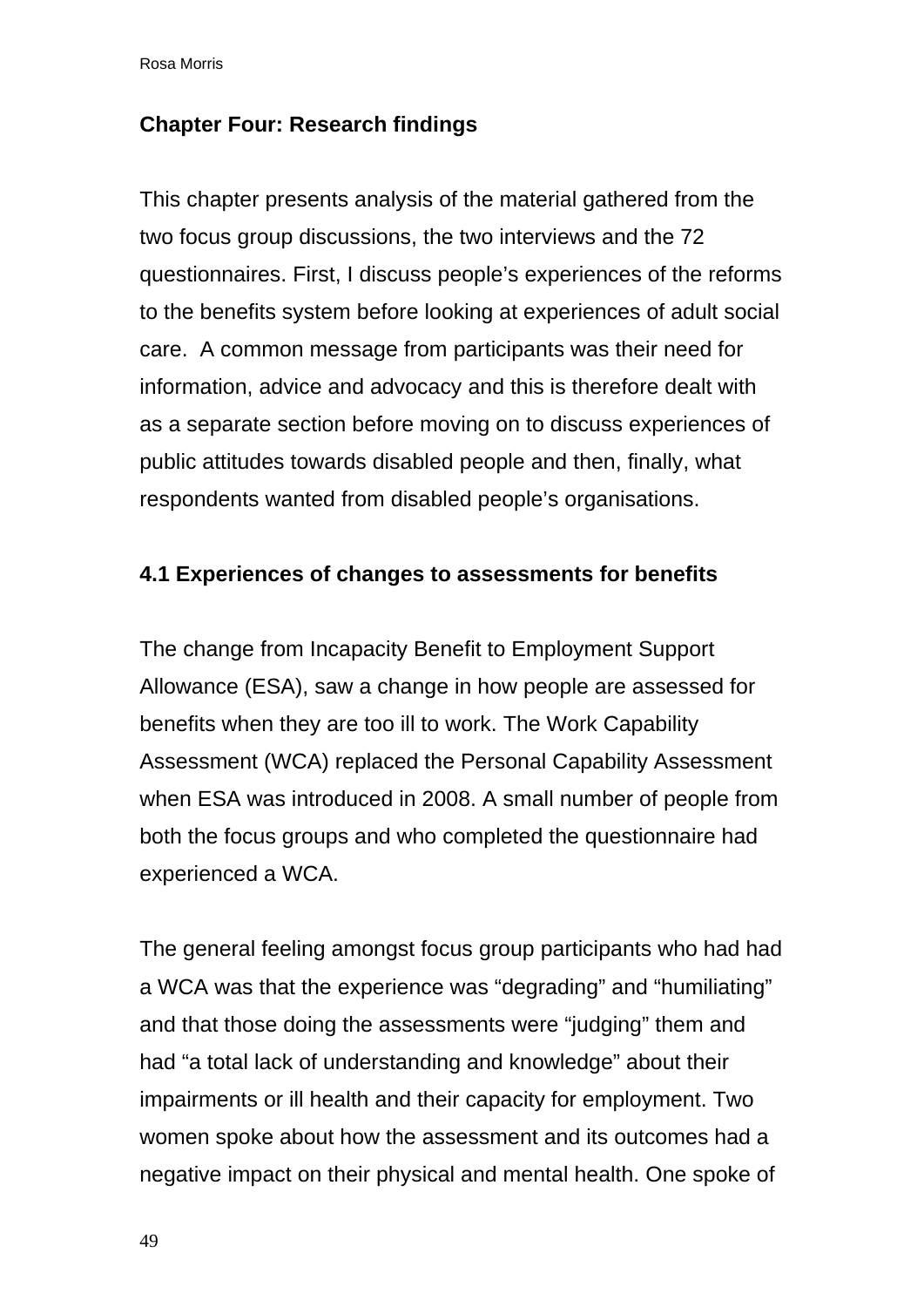"being put on anti depressants and blood pressure tablets after the experience of WCA" and another said "within a week of having WCA I had a breakdown, a psychotic episode". Both of these women were found 'fit to work' following assessment.

This detrimental impact of the WCA was also experienced by some people completing the questionnaire. One woman wrote that the process "is extremely stressful and has caused me great anxiety because it is unjust, inhumane and highly inaccurate in determining fitness to work". Another said that it was "making me even more severely ill and more disabled". Both these women were placed in the Work Related Activity Group ESA group following assessment.

A number of respondents were awaiting a WCA and expressed considerable fear about what they might experience. One wrote:

"The WCA and PIP plans have got me really worried. My main condition is Lupus but I also have arthritis, osteoporosis, asthma, COPD, auto-immune hepatitis and other minor conditions. I don't LOOK ill/disabled though and I am now really scared about losing benefits. I know I couldn't hold down a job - even if I could get one and the benefits I get enable me to live as normal a life as possible. I am also scared now to even try to do anything to make improvements in my health for fear that these efforts will be used against me. E.g. I can sometimes walk a short distance but if I do will they tell me I'm okay? Am I not better just to stay in my wheelchair?... I am really fearful of what is going to happen to me in the near future."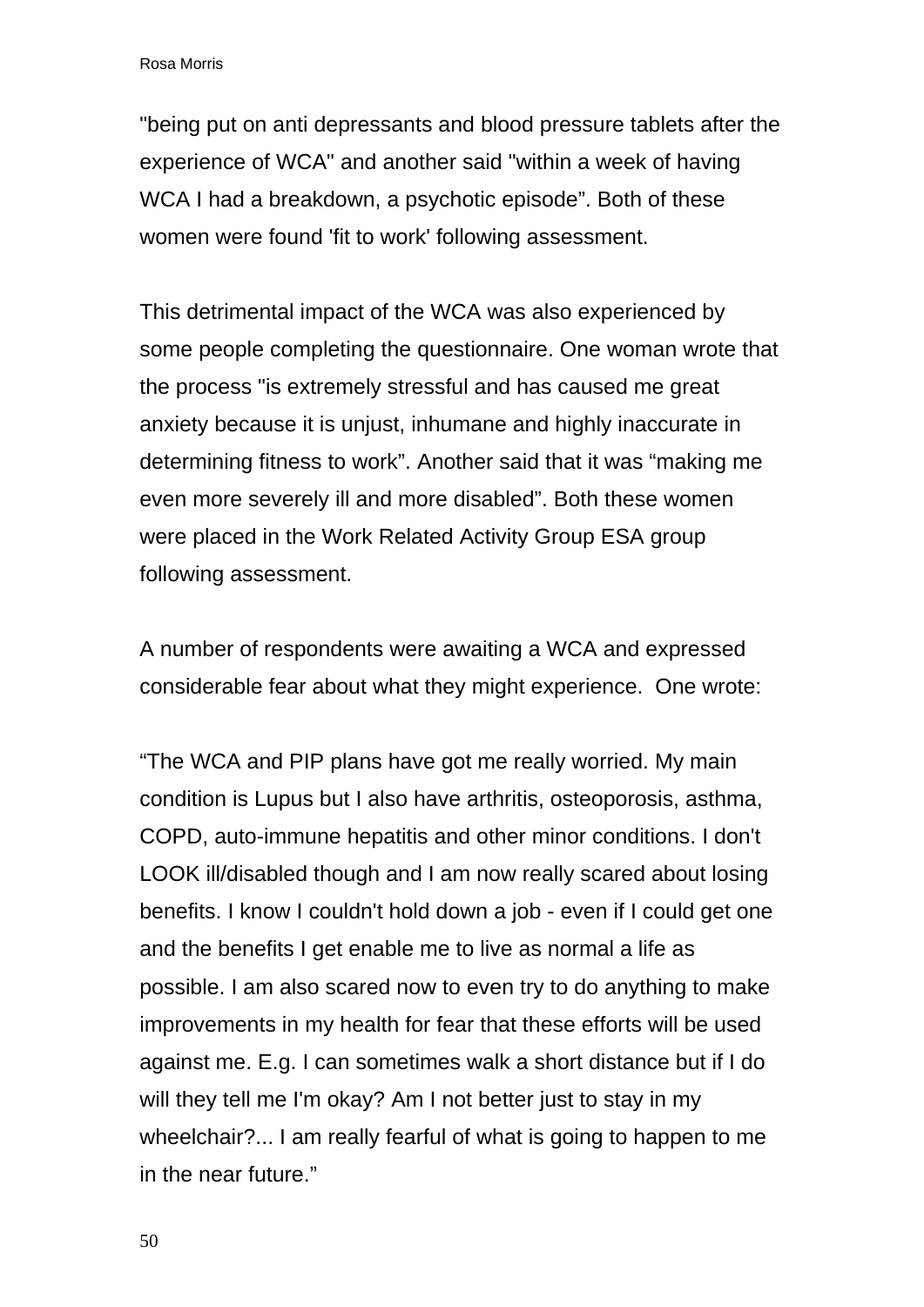Questionnaire respondents and focus group participants expressed fear about the forthcoming change from DLA to PIP, and in particular a concern that an assessment similar to the WCA would be used to determine eligibility. As one focus group participant said, "You're made to feel like you can't have a 'normal life' or do anything as it'll be used against you to say you aren't really disabled". Some people were worried that the aids and adaptations they had to enable them to go about their daily life would mean that they did not qualify for PIP.

## **4.2 Consequences of changes in entitlements**

The consequences of changes in entitlements amongst both those who completed the survey and who attended the focus groups appear to have been largely negative. However, as previously mentioned, this is perhaps unsurprising as those completing the online questionnaire or attending the focus group are more likely to be motivated to do so due to negative experiences. Only one woman who responded to the questionnaire reported that her benefits have been increased and that this had improved her life "immensely" while others wrote of reduced or withdrawn entitlements to support.

Most people talked about increasing poverty. The one year time limit on contributions-based ESA (which was retrospectively introduced from April 2012) meant that a number of participants found they were no longer entitled to out of work sickness benefits. One woman, for example, had used up her one year contributions-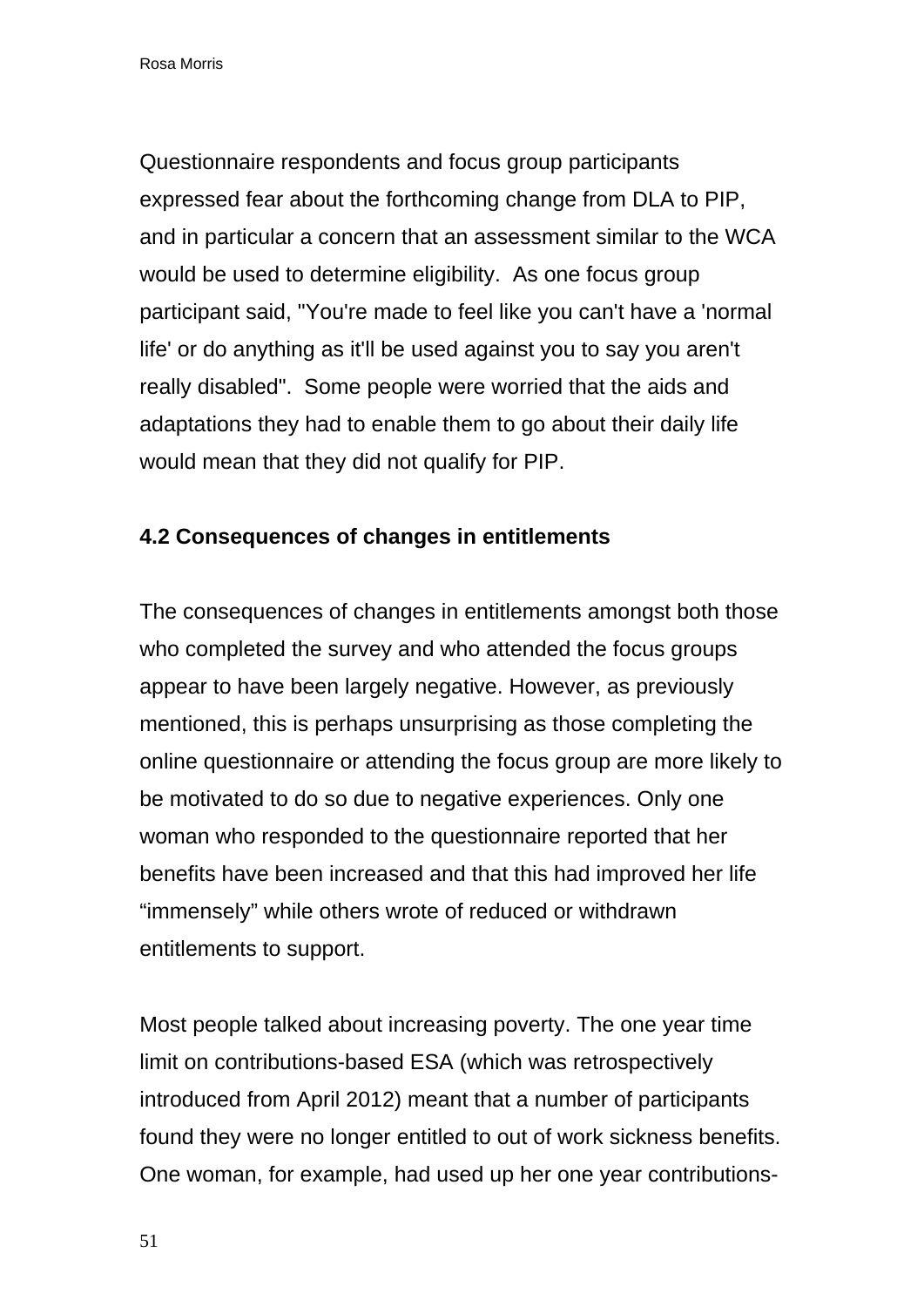based ESA and, "because my husband has a small pension, I can't claim anything…So now I earn nothing, after working for 38 years, bringing up a family too, who all work. I do not exist!". This sense of injustice was common amongst those facing this situation, as was anger at losing financial independence: "The decision to limit ESA in the WRAG group ….to 1 year non-means tested means I lose all my benefit when I get moved to ESA. Whilst I have a partner who can support me, I lose my dignity and financial independence."

Any gap in benefits payments due to changes or assessment outcomes which are then overturned at appeal can have a huge impact. One woman wrote that having her benefits stopped for a month before being reinstated meant that "all our direct debits got cancelled when my benefit didn't go in. All my creditors are now after me because I cannot cope any more to sort it out our home is at risk because of the drop in income. I feel suicidal want to self harm lost the will to live." A number of respondents reported experiences which similarly indicated the precarious nature of households' finances when dependent on benefits. For example one person wrote of how the wrongful withdrawal of DLA for a year meant going from "being very ill but independent, to chronically ill and totally dependent".

Some respondents spoke of their difficulties in complying with the conditions attached to Job Seekers Allowance and of a consequent increase in dependency on others: "I was not able to go to Jobseekers appointments because my health wasn't good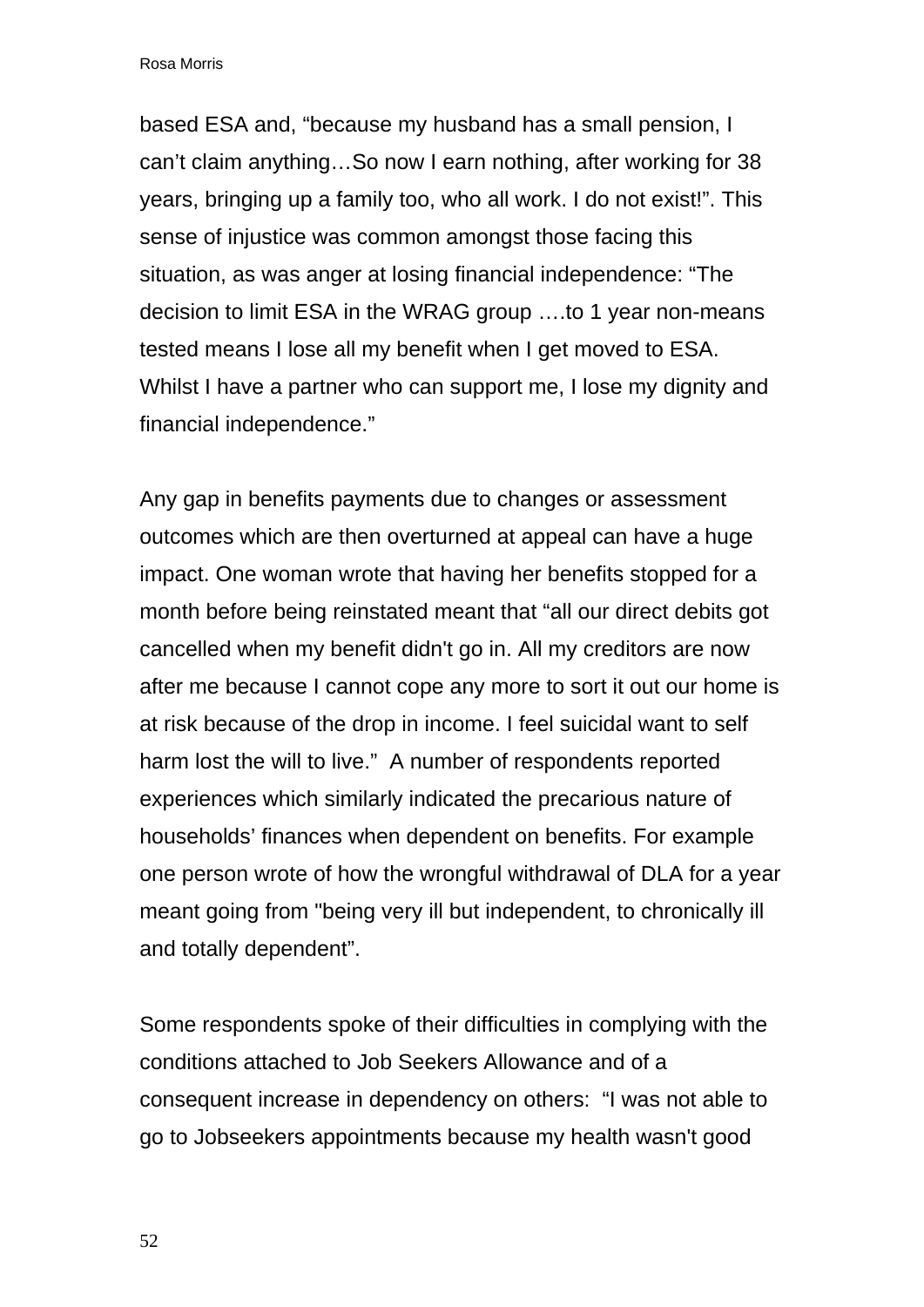enough, so I had to move back in with my parents so that I could afford to live and receive care".

A number of respondents were worried about whether they would be entitled to PIP when it replaced DLA and the significant financial consequences this would have for them: As one woman wrote: "The changes with DLA worry me, I would have virtually no income without this and illness led to being forced to retire early which I hated as I loved my work" while another said "Proposals re DLA and PIP… all make life prospects insecure and frightening."

Cuts to non-disability-related benefits have also had a huge impact on some respondents. For example one man reported that a "devastating" reduction in housing benefit by £330 per month has meant "Reduced amount to spend of food and combined with increased energy costs are pushing us into a spiral of debt. Had to use foodbanks". Another had experienced a 10% cut in housing benefit and this had a significant impact: "I now worry about how much food I can afford. It's difficult because I urgently need to try and rebuild wasted muscle (as I'm at a rare point in my illness where that's possible) so I need protein but it's hard to get enough. I'm usually hungry for most of the day and I just have one big meal in the evening so I don't have to sleep in that state".

#### **4.3 Impact of cuts in social care and other local services**

The online questionnaire, the focus groups and the interviews also covered experiences of changes in social care and other local services. There was one reported positive experience in terms of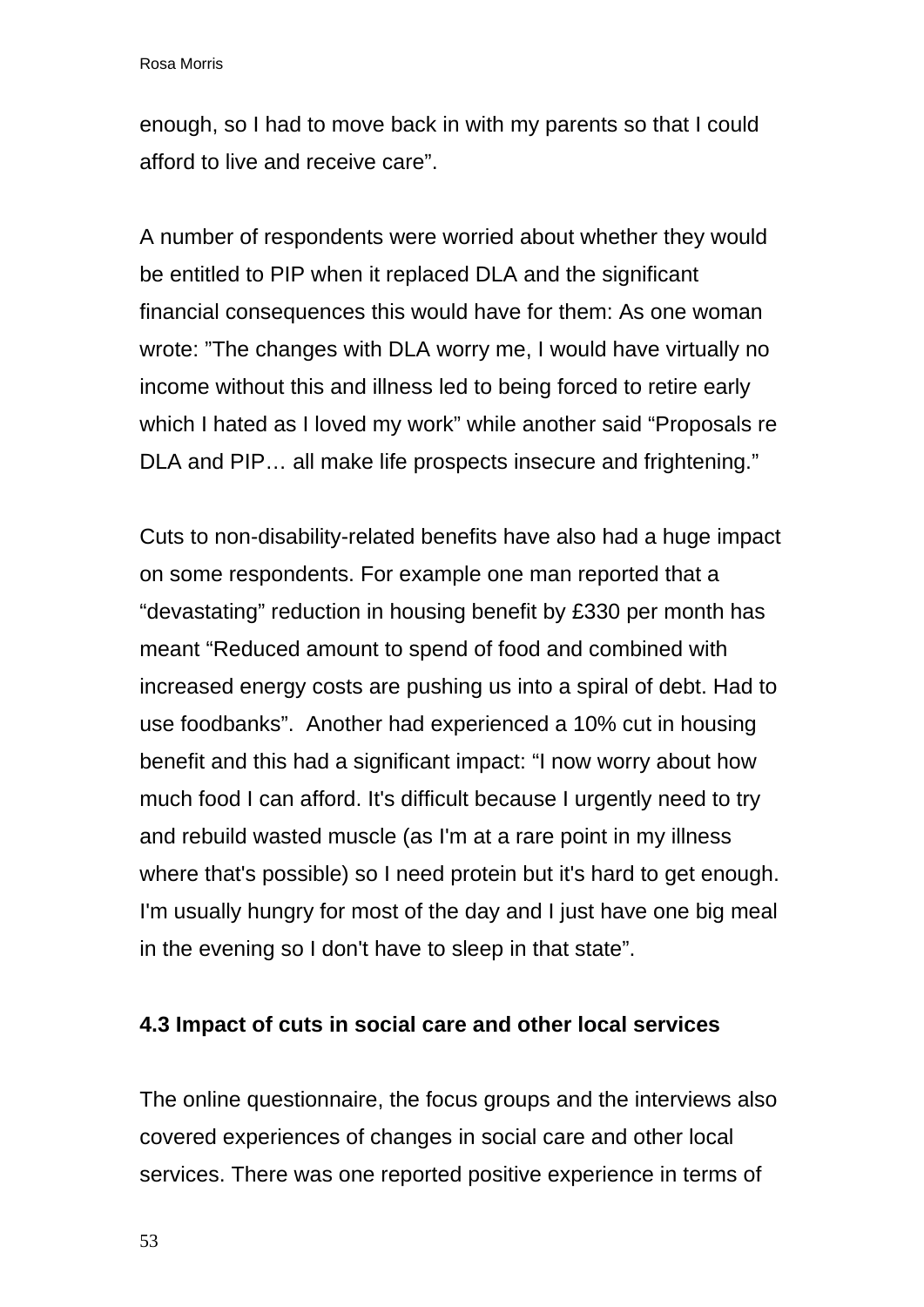changes to social care: "I've been given more hours of care (in the form of direct payments so that I can hire a PA) I've also been given funding to attend a day centre once a week….I've been more independent and spend less time in hospital now that I have the care I need. It costs my local authority less to prevent my problems than it costs the NHS to care for the aftermath of me being left to care for myself."

However, while this was one experience of increased support leading to increased independence, other respondents' experiences were of reduced support leading to increased dependency. For example one woman spoke of "going without desperately needed equipment and treatment" as "neither the NHS or local authority will fund them" and "as a consequence, my health is deteriorating rapidly and significantly". Another woman experienced eight months during which all her social care had been withdrawn due to what turned out to be a wrongful assessment. This lack of support resulted in frequent falls and a deterioration of her physical and mental health.

Some people reported how reductions in social care services affected family relationships. For example one man who took part in the focus group spoke about how his hours of care were cut following a reassessment, resulting in increasing pressure on his family. He now fears for the future of his marriage as "before getting that support my wife was a week away from walking out due to not being able to cope" and for his wife's mental health.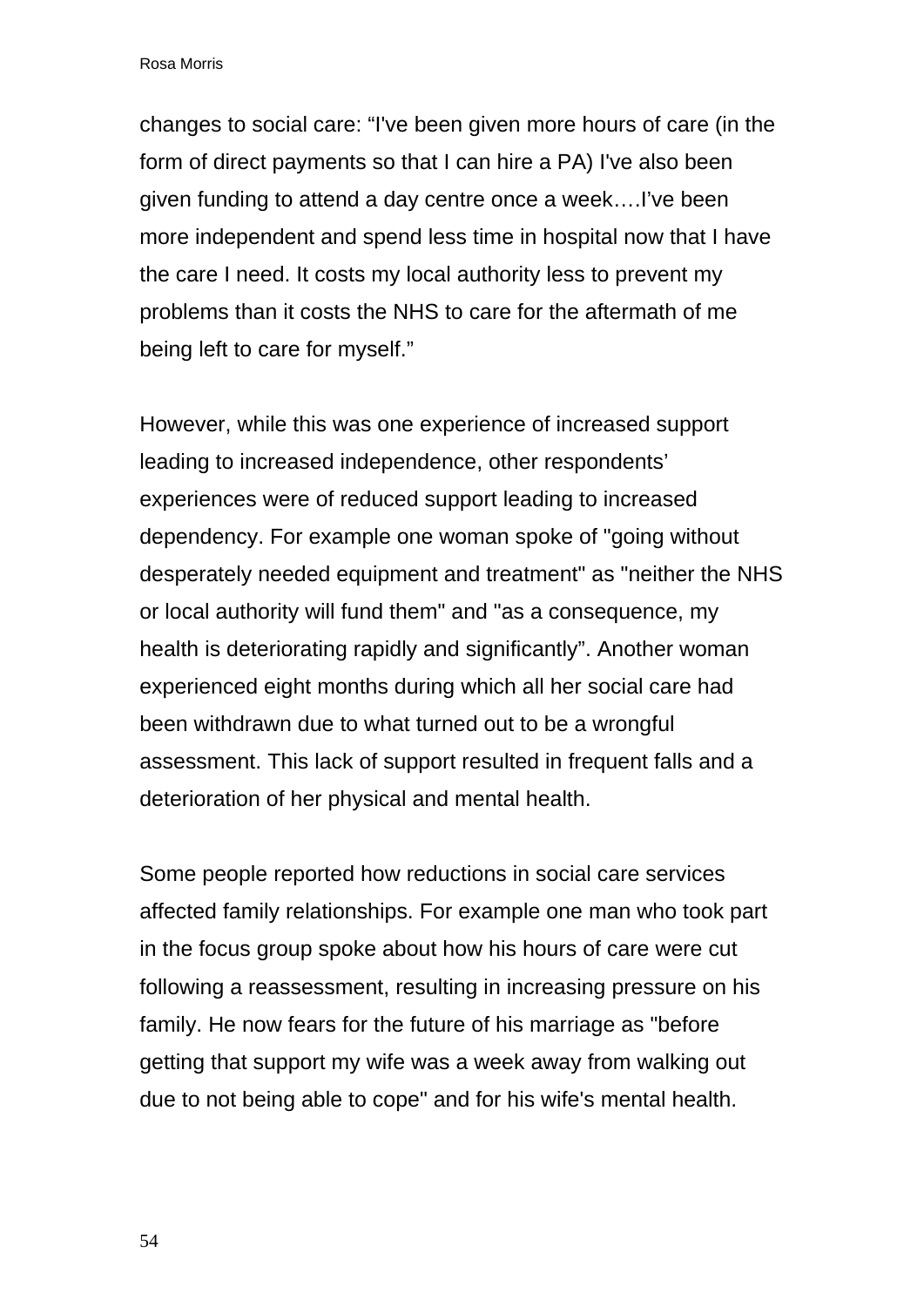Some people were affected by reductions in the availability of both health and social care. One man with mental health support needs reported that services he had previously received have "all virtually disappeared. No OT available, no CBT available, I don't even have a qualified mental health worker now". One woman with cancer found that the "day hospice shut the week I was diagnosed, receive no council assistance re disability….I could do with some help around the house but can't get any".

Even where people manage to get increased support, they may sometimes still be impacted by changes in services:

"Our needs have increased as our health has got worse so we have had some additional services. But when mental health services redesigned their service, we suddenly lost all our familiar support staff. I am angry at services for changing all their staff without telling us first. Their workers are also obviously worried about their jobs. This affects us. I am more stressed and feel like I can't rely on services for support. I worry that there will be more cuts."

Disabled people are not only being affected by reductions and changes in services but also by the charges made for social care support. For example one woman reported that increased charges meant "I have less money for other bills. I'm in arrears with my rent. Going out is a thing of the past". Another spoke of how she can no longer afford additional costs associated with her impairment: "I'm broke….my SDA is now taken for my care, whereas it only used to be the care component of the DLA. This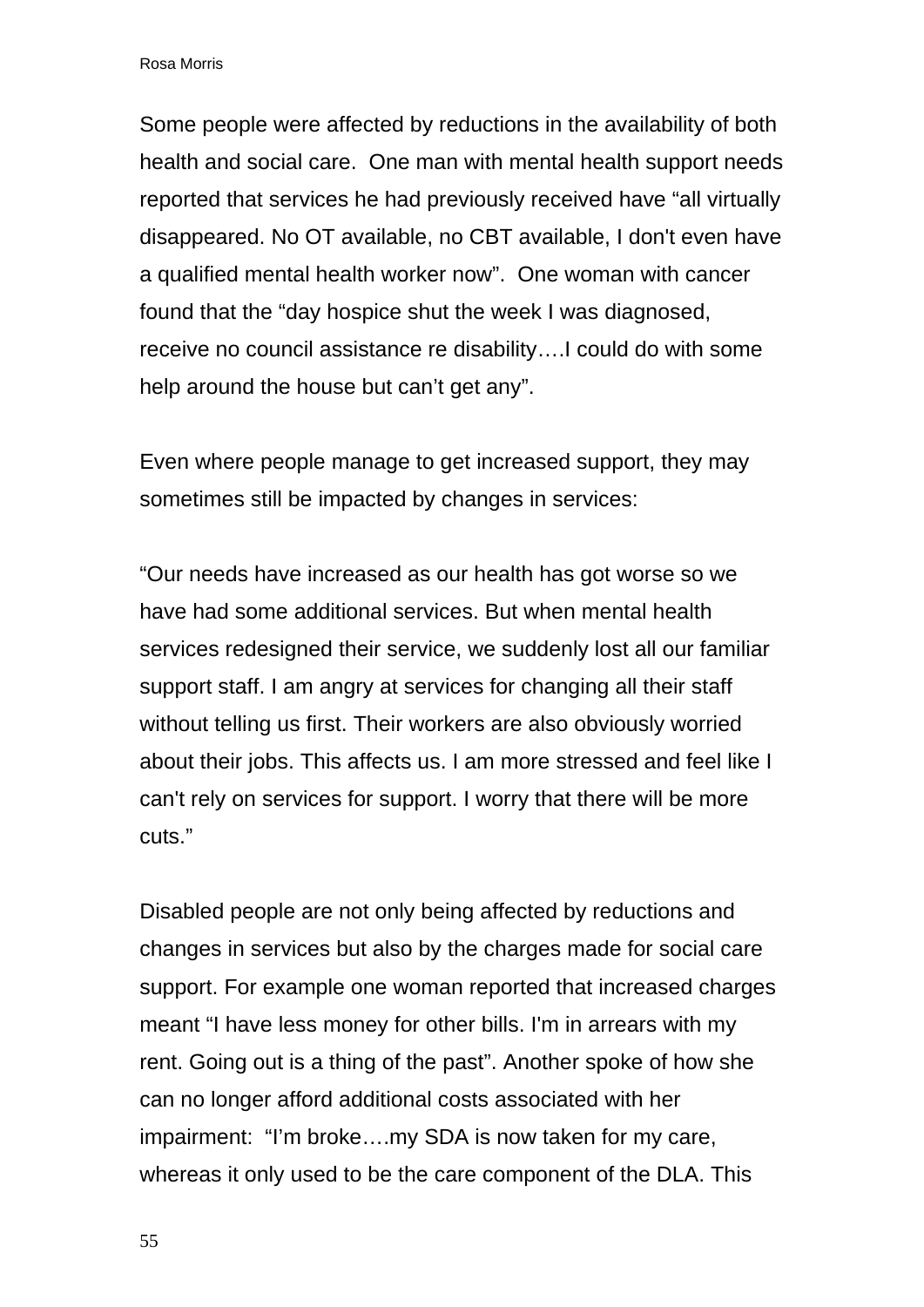means my very expensive and vital extras are now no longer covered, I have to reuse drinking straws for example because the extra long ones are too expensive".

The HAFAD member of staff who deals with social care and direct payments spoke of the many cases where "existing care packages [have been] reduced even though support needs are the same" and how this was "having a massive impact on people's day to day lives, causing debt, stress, and a worsening of mental and physical health". A particular problem was that in 2011, the local council had cut the hourly rate used for direct payments, so that people received less money to pay for their care even if they were assessed as needing the same number of hours. He spoke of the distress caused when disabled people had to tell someone who may have been working with them for years that they would either have to take a pay cut or no longer work for them. This was also an issue raised in the focus groups where people talked of how the council's actions had led to "a complete lack of choice and control over one's care".

Difficulties in getting housing adaptations were also raised in the focus group and by some questionnaire respondents. People reported further additional costs or need to go into debt due to changes in provision of adaptations by local authorities. A focus group participant spoke of how "any equipment or adaptations needed in home due to impairment are no longer covered. I was told to take out a loan to pay for them", while a questionnaire respondent wrote of her difficulty getting access to adaptations: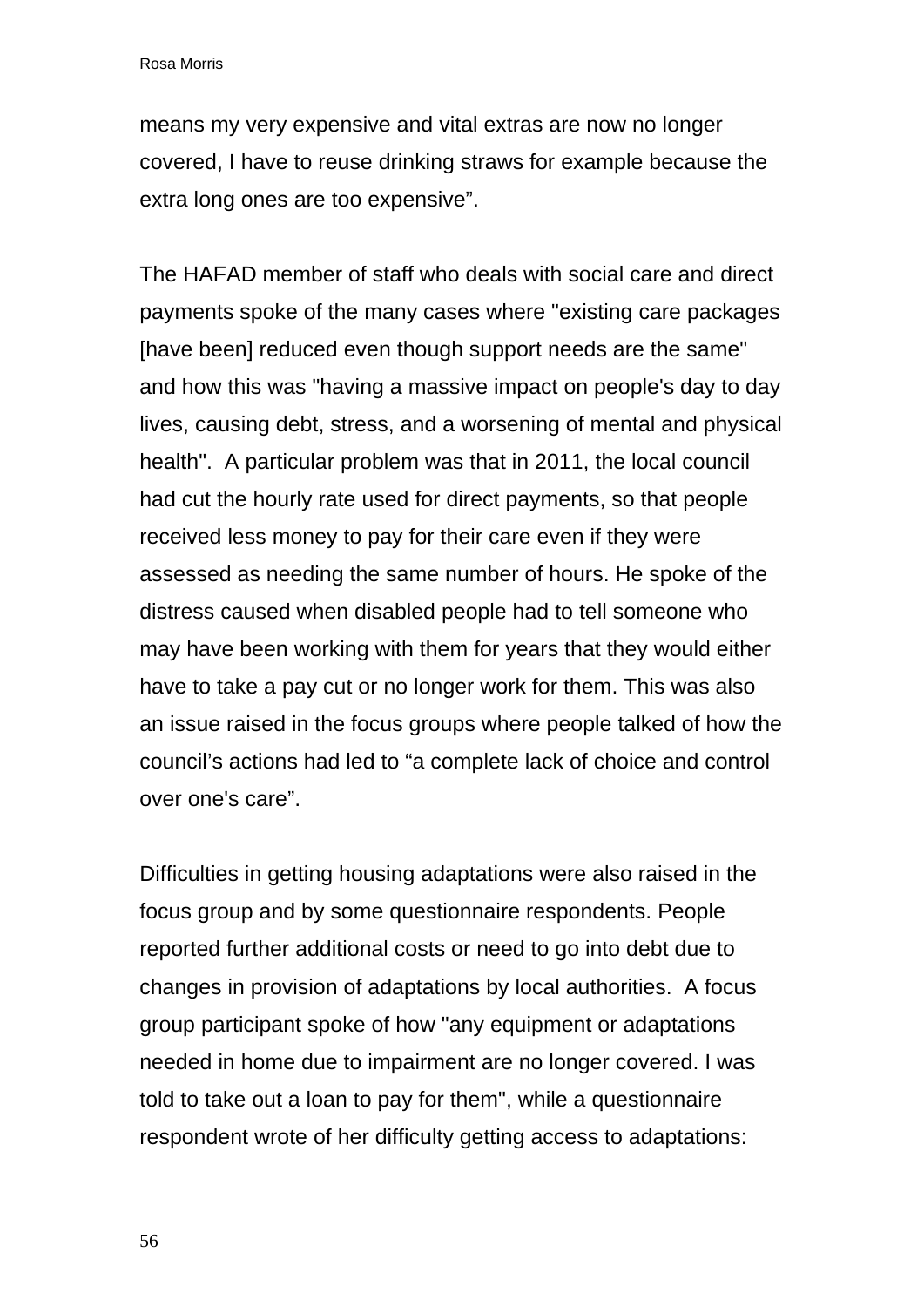"Cut backs to social services and to local authorities in general combined to mean that arranging the home adaptations I need have taken at least 2 years of grueling meetings, letters and phone calls, and still the adaptations are not yet underway".

Both focus group participants and questionnaire respondents gave many examples of the cumulative impact of reductions in local services and their increasing cost. There was a general feeling that reducing expenditure was increasingly the focus for local services and that people's actual care needs were secondary and in some cases not taken into account. The HAFAD staff member interviewed felt this was a result of a "year on year budget focus with no real impact assessment of how all cuts and changes in services and provisions will affect people".

## **4.4 Advice, information and advocacy**

A key message from the focus groups and questionnaires was the need for more advice, information and advocacy in the context of both benefits and local services.

Several people said how hard it was to get comprehensive information about what their benefit entitlements were and what they needed to do to claim them: as one man said, "the names of benefits have changed and it's quite obtuse and confusing as to one's entitlements, and there is no single place to go to for directions as to what each individual should get for help". Some also reported how draining trying to access this information can be: "Constant phoning and chasing wears you down", while another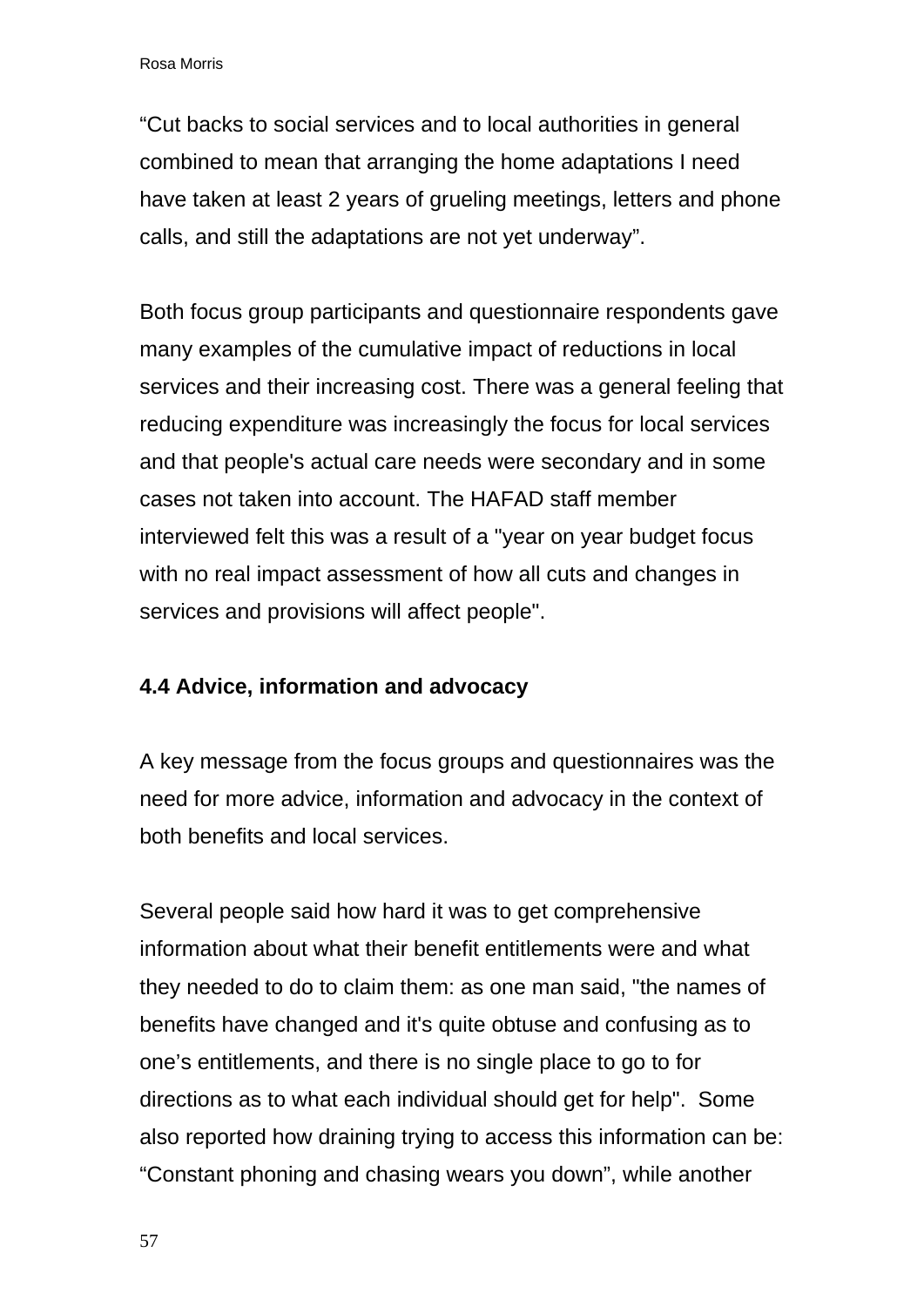wrote, "I'm drowning in paperwork and admin bureaucracy, doped up on morphine and can't even get out of bed".

Even where there might be people or places that can give advice the cuts to these services make it hard to access them: "I contacted a group to help me fill in the ESA and DLA forms but their waiting times were so long it exceeded the due date of when the form had to been handed in."

Another respondent wrote that: "CAB inadequate resources make them less accessible and less effective than needed - also they are unable to help with many things now due to pressure of work, and are also unable to get the levels of skills claimants need them to have. No other source of help with claims in this geographic area". This respondent also wrote of difficulty in accessing representation and support for appeals and tribunals and this was an issue raised by others. People spoke of being "terrified" of having to appeal without support and some mentioned how the loss of legal aid for benefits tribunals is also making appealing decisions a lot harder.

The need for advice and advocacy was also apparent in the context of ensuring that individuals were not unfairly penalised, for example where Job Centre personnel tried to wrongly apply conditions attached to a single parent's entitlement to ESA when she was placed in the Work Related Activity Group: "At present I'm not required to undertake work related activity because I'm a lone parent with a child under 5. However, my local Jobcentre were not aware of this DWP regulation exempting me. I have had to battle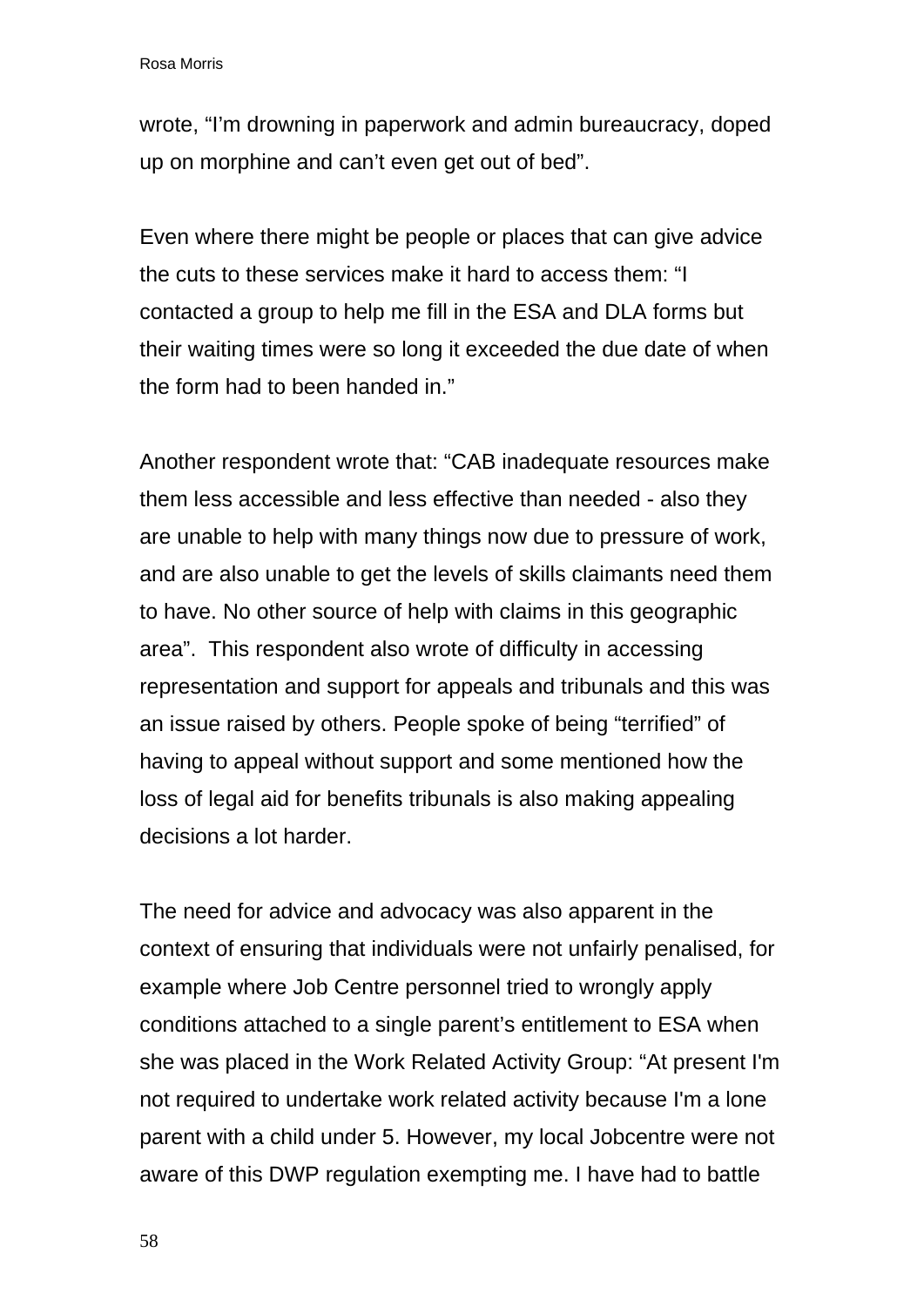with them to prove the DWP regulations, otherwise they were threatening to sanction my benefits for not undertaking work related activity".

# **4.5 Social attitudes**

Neither the online questionnaire, nor the information schedule used for the first focus group, asked about social attitudes but this was an issue raised spontaneously by both sets of respondents.

Twenty-five percent (18 out of 72) of respondents to the online questionnaire mentioned experiences of negative attitudes towards them as disabled people. These responses were mainly prompted by the question "Are there any other government policies which have had an impact on your life since 2010?". Negative experiences ranged from abuse from strangers to changes in attitudes amongst friends and acquaintances

One woman wrote: "I have started to be verbally abused in the street by strangers in relation to my disability, which hadn't happened to me before, although it has been visible for at least four years". Another stated: "I've had someone I was passing in a cafe doorway tell me that if I can walk even a couple of steps I shouldn't be using a wheelchair!"

Respondents wrote of how experience of abuse made them reluctant to leave home. One wrote "have been out of house once in 2012 and was shouted at in street for 'getting money from govt for that' (ie my disability/wheelchair)" while one woman said:"The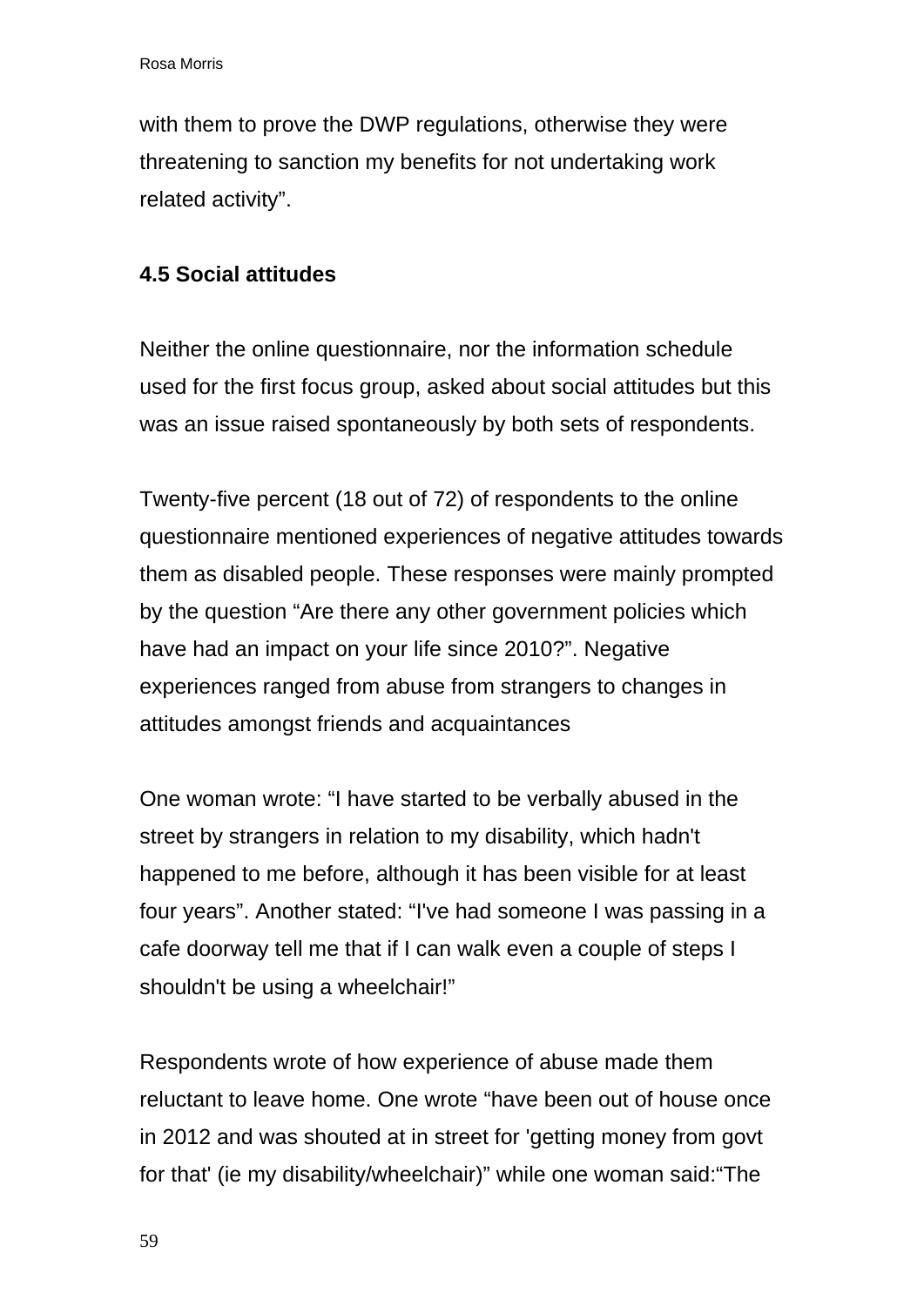government's policies and the lies they sell to the media have made me scared to go out as hate crimes have increased. I was attacked and called a scrounger last time".

People also reported how relationships with neighbours and friends have been affected:"I'm now frightened to speak to neighbours I have known for years, because of the DWP press releases relating to disabled people as scroungers and fraudsters". One person wrote of having been investigated by the DWP "in response to a neighbour's complaint that there was nothing wrong with me so have been questioned like a criminal even though they already had the answers to the questions they asked, I have had to have several medicals and I am so scared of it all happening again I am suicidal".

Some spoke of being scared of those that live around them or who they have considered friends and one woman spoke about being afraid even when she was in her home: "I worry that I'm being filmed through the windows. This is all making my mental health problems worse".

A number of people wrote that they felt that the government and media are fueling negative attitudes towards disabled people with one man stating: "I see more and more headlines about benefit scroungers, which I know to be false". Another respondent spoke about the impact of this on her mental health and perception of herself: "The effect may be insidious but is nonetheless very real – social isolation and a tendency to internalise a guilt I should not feel, as I am ill through no fault of my own and worked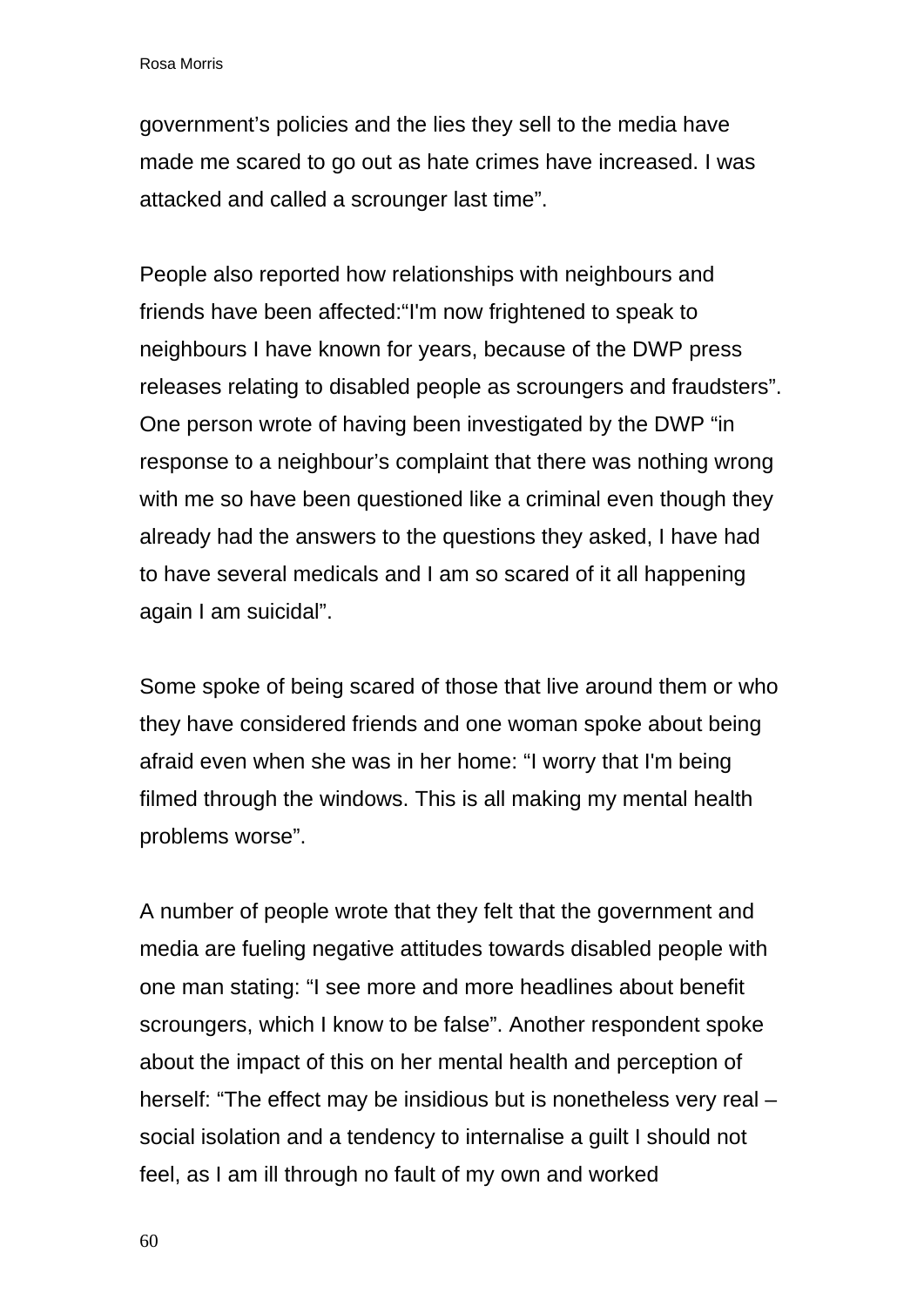tremendously hard throughout the first twelve years of having MS [multiple sclerosis]".

Similar experiences and feelings were expressed by those taking part in the larger focus group. Again, this was an issue which was raised spontaneously rather than in response to a specific question concerning social attitudes. Analysis of the discussion revealed that, of 21 participants, 18 spoke about negative attitudes towards them as disabled people. Of these only one said he had not experienced any increase in such experiences. The remaining 17 felt that, for example, their experiences represented "a sea change for disabled people", and that "Suddenly you've become a scrounger and made to feel guilty" and are "treated like scum". The consequences of this included people finding they were "questioning myself and if I was indeed 'really' disabled, despite it being obvious that I am" and "a constant feeling of paranoia" and a general impact on mental health with people talking about "living in a constant state of terror".

#### **4.6 What should disabled people's organisations be doing?**

Although the questionnaire respondents were probably more likely than the general disabled population to be involved in some way in disability politics and activism (because of the way the questionnaire was disseminated), 73 per cent of respondents were not in contact with a DPO and 60 per cent were not aware of one in their local area. The questionnaire sought views on how a local DPO might help disabled individuals and how they should respond to current policy changes affecting disabled people.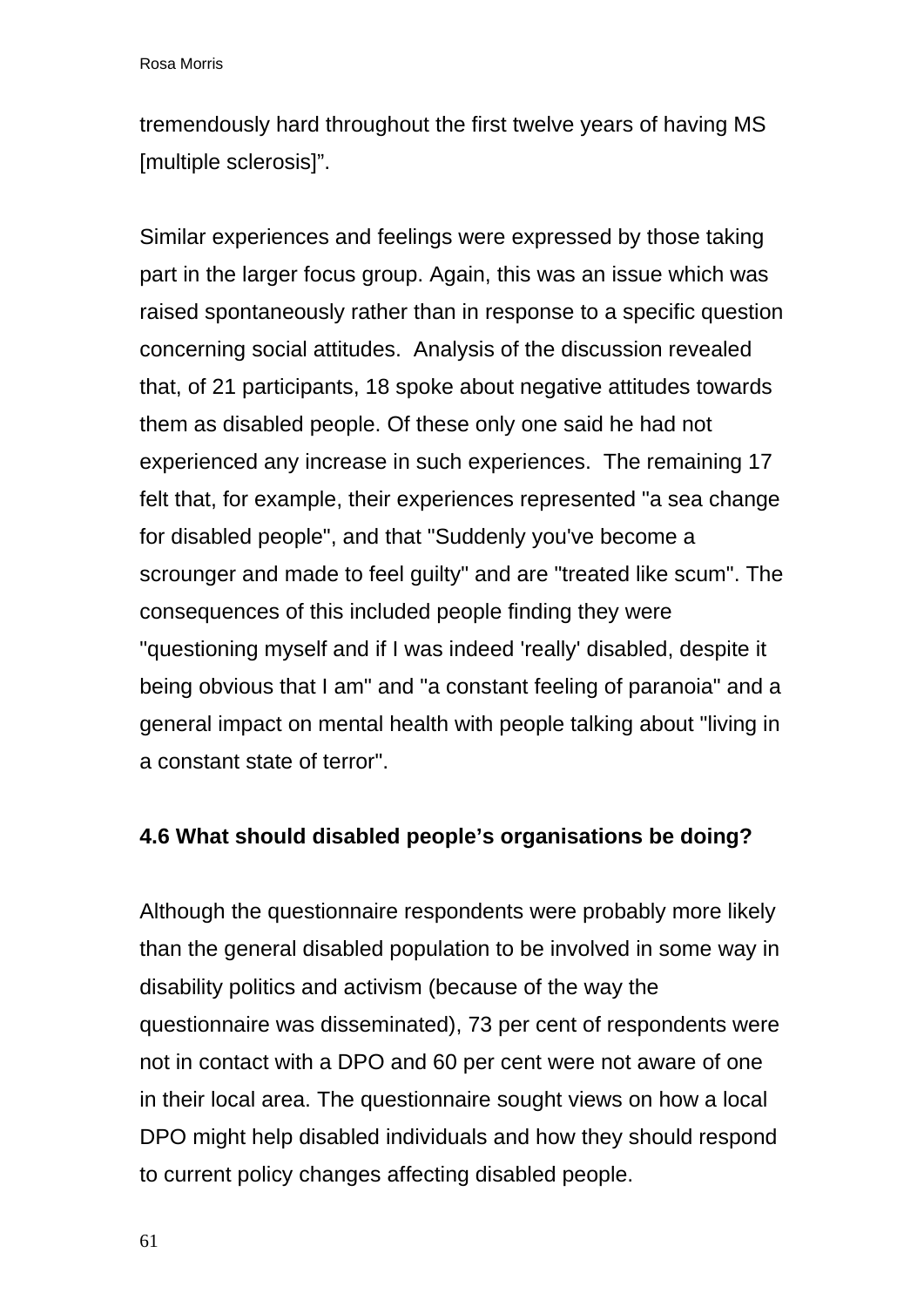One of the key issues mentioned by respondents was how DPO's could or should be addressing the previously mentioned negative social attitudes towards disabled people. As one person wrote, DPOs should "Work with charities, think tanks and academics, and - most of all – the media to shift public attitudes which are turning toxic". There was a general feeling that DPOs should raise awareness amongst the general public to increase understanding and help change current negative social attitudes: "They could focus on getting non- Disabled people to know what is fact and what is govt/media misinformation, to understand what we are facing and to campaign with us in challenging the govt agenda."

Some respondents also talked about the need to bring people together to campaign against specific policies: "Organisations can help to collectivise the response and organise protests e.g. against Atos, against cuts and make links with trade unions and other organisations". There was a great sense of anger and injustice amongst those at the focus groups and a feeling that they really needed to express and direct this at someone who was involved in government or council decision making.

Others wrote of the need to "collect evidence of impact of cuts", and how "At a national level, DPOs must fight against these inequitable cuts and bring them to the attention of as many people as possible in the wider community". One person wrote that DPOs should "Get people to care a bit more, raise profile about the human misery this is causing, try & shock the general population into treating disabled people with kindness & respect".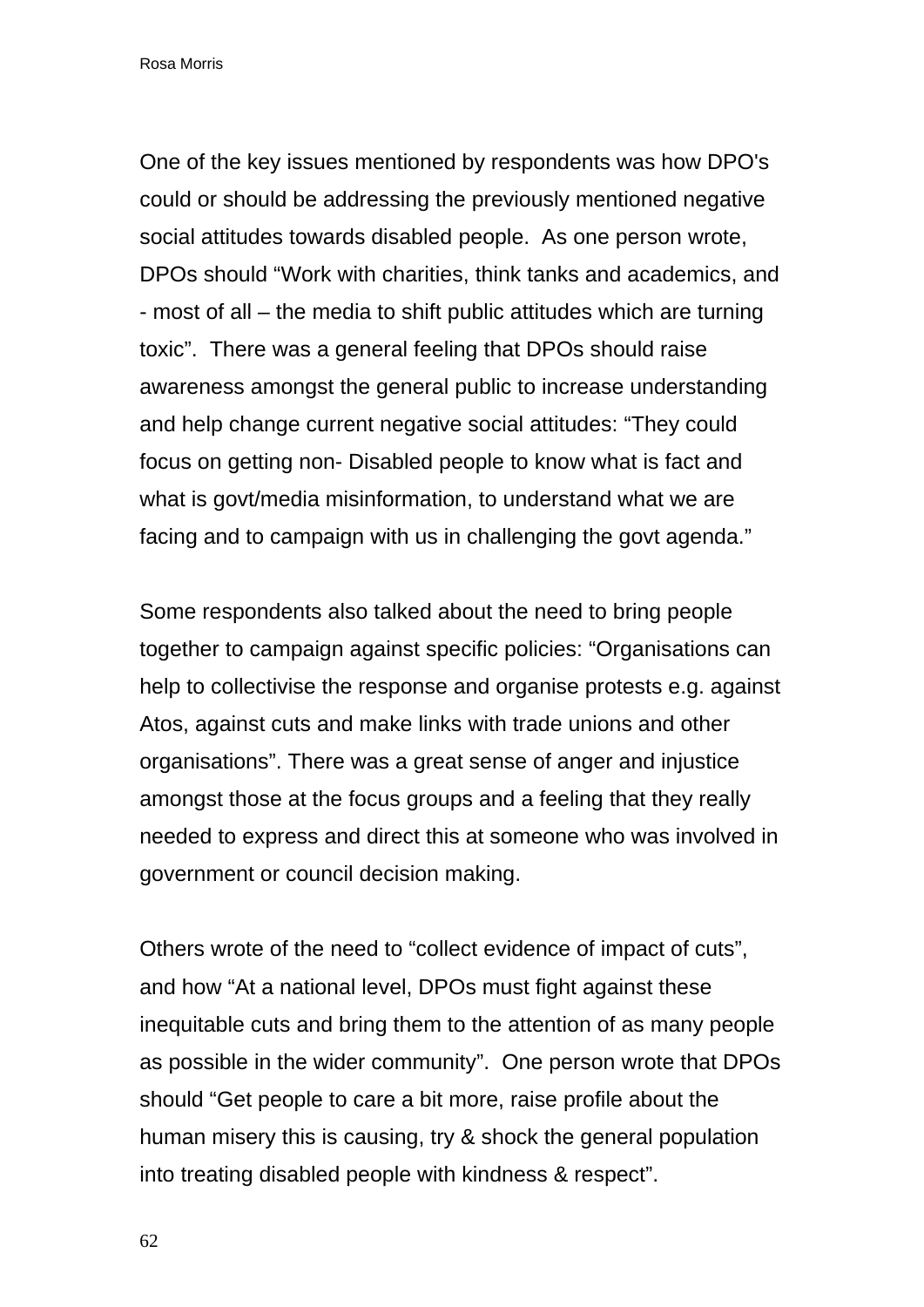As mentioned above, access to advice and information was an issue raised by a number of respondents and this was an area that it was felt DPO's could and should be helping with. They "could publicise info on process of applying for community care - no info available from council at all, I delayed applying for a long while because I was anxious and didn't know what to expect".

Advocacy is also an area people identified as being important and which could be provided by DPOs: "it's important to offer support in claiming benefits and the appeal process, and when care is not being provided or is being incorrectly charged".

A few people mentioned the importance of DPOs enabling connections with other local organisations that can offer support and information: "More Information, advice and guidance work with the legal aid, law centre or CAB in collaboration" and "They could introduce me to other services, help me make friends, be less isolated and advise me on accessible shops/hairdressers/dentists in my area as it's hard to find those by yourself." Another said she would like a local DPO to "give me benefits advice but also support on accessing training".

Respondents to both the questionnaire and those at both focus groups spoke about the importance of peer support. One woman said she "would like to meet and talk with other terminally ill cancer patients", while another wrote "Involvement in a DPO can help counter isolation and promote a more positive self image". Those attending the larger focus group also expressed how the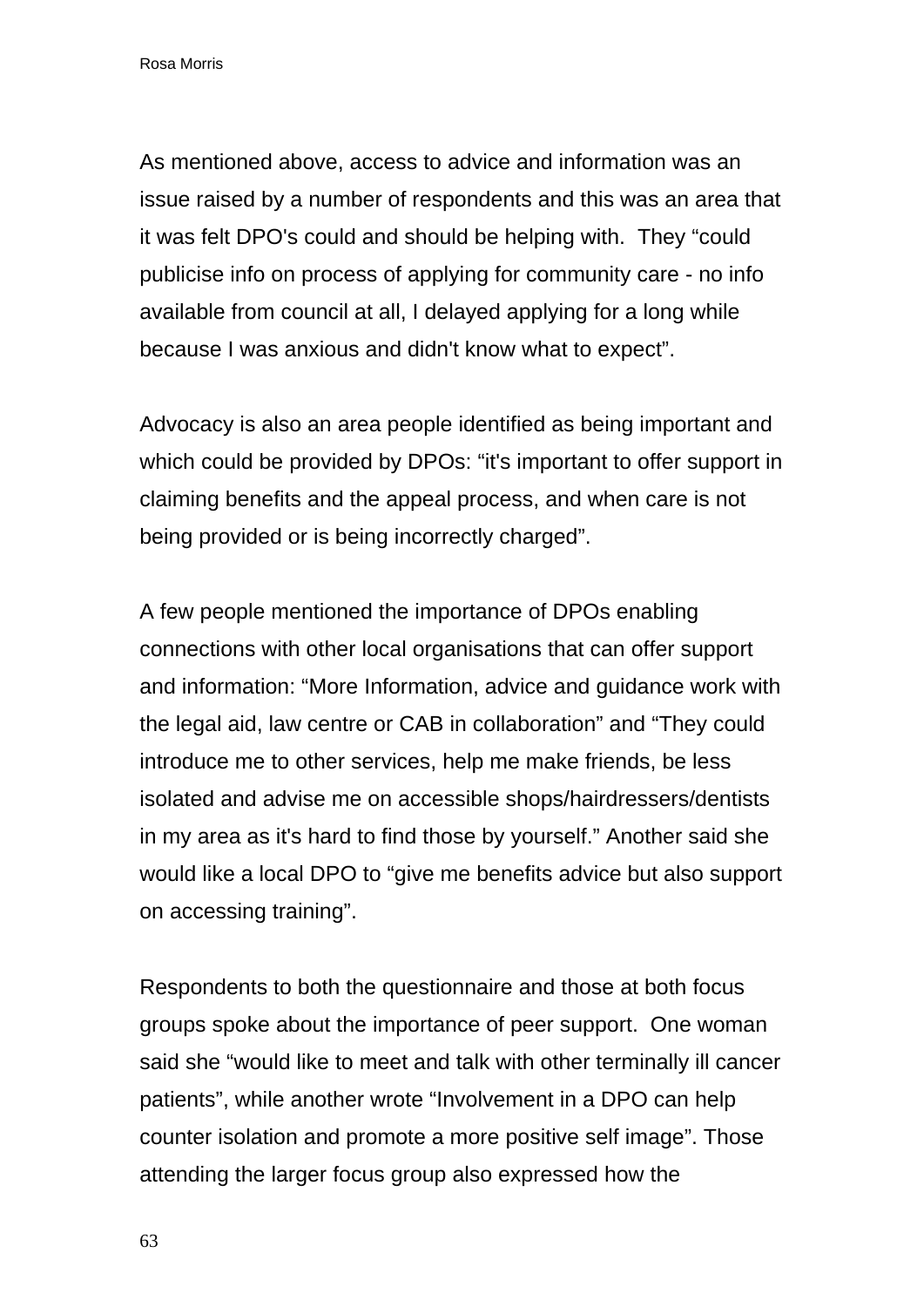experience of the focus group was a positive one and one that made them want more contact with people who were dealing with similar issues to themselves.

The discussion about DPO's in both focus groups centered on how important HAFAD was to people. One woman spoke about how scared and worried she had been but once she was in contact with HAFAD "from that moment on I knew I'd be OK". Another woman asked "what would we do without HAFAD?. People felt that the important things about HAFAD were that the staff were all "approachable" and "understood how to" work with and support them. That they were "impartial" and "have no hidden agenda", that they "genuinely care" and "give a damn".

Finally one of the questionnaire respondents said many DPO's lacked adequate funding and that "In the absence of this funding your question is perhaps the wrong way round – What can Disabled people do to support DPO's…There are Disabled people who out there who have well paid jobs or pensions, who have influence (directly or indirectly), who are not engaging because the cuts won't have such a big impact on them. If they were actively involved in, and supporting DPO work it could make a very big difference".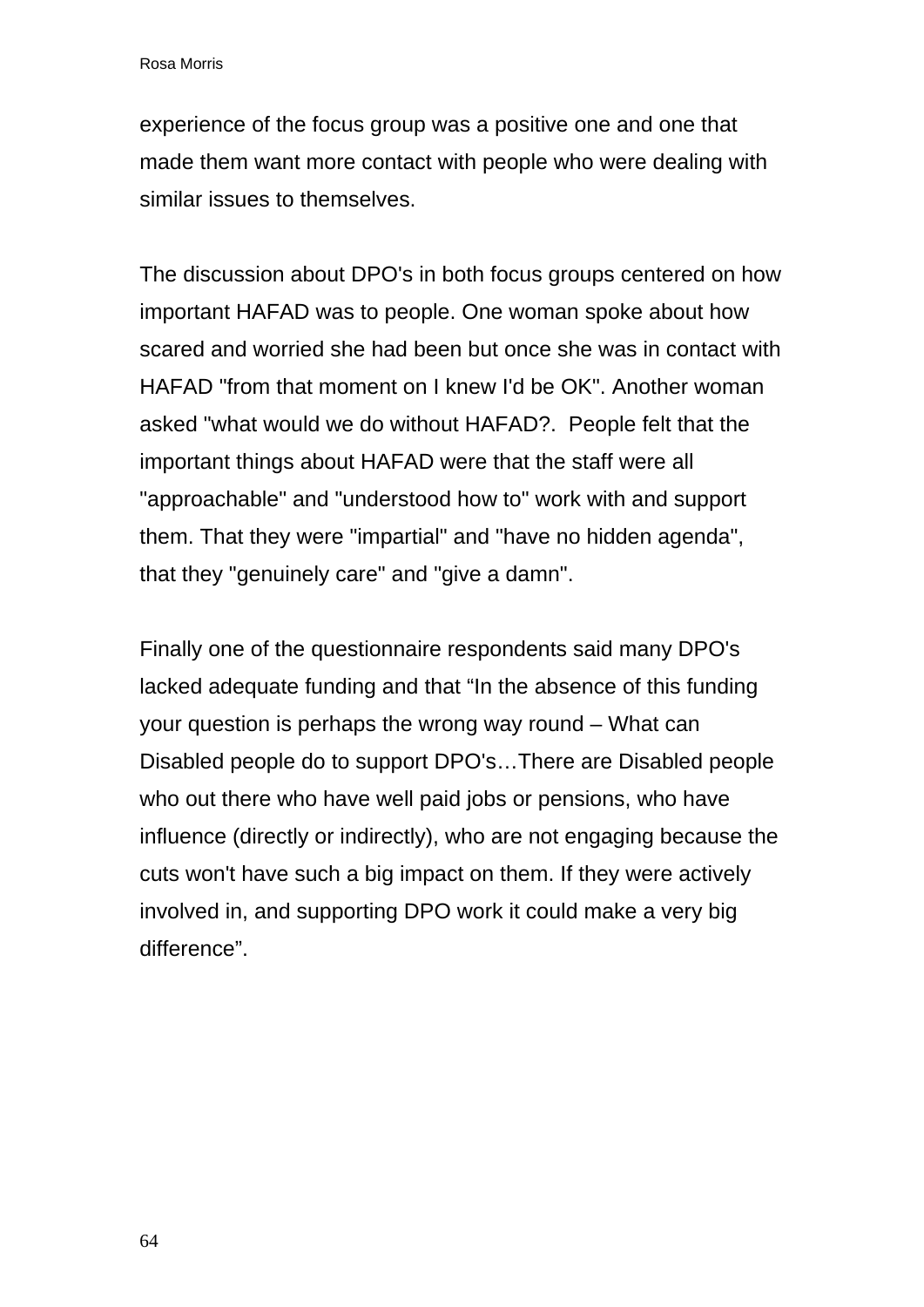# **Chapter 5: Conclusion**

This research highlighted important issues relating to the impact of cuts and changes in benefits and services, as well as indicating what disabled people want from DPOs. It also provided some important lessons for HAFAD concerning potential future research.

# **5.1 Research findings**

5.1.1 Impact on disabled people

Although many of the cuts and changes are yet to come, those already implemented are having a significant impact. There is a cumulative impact in that people are facing not just a cut in their income but also a reduction in support services and/or an increase in charges. Disabled people are more likely to already be living in poverty: when the additional costs of disability are factored in, 47 per cent of households with a disabled person are living below the poverty line (Grant, Wood, 2010, pg 20). Many research participants described the fragility of their financial situation, and how the loss or reduction of benefit income – even if it was then restored – could create significant and lasting financial, physical and emotional problems.

Respondents felt that the general climate associated with the changes had resulted in increased negative attitudes towards them as disabled people. Some had experienced abuse while others feared it. Generally, there was a feeling of injustice and often humiliation associated with assessments for benefits.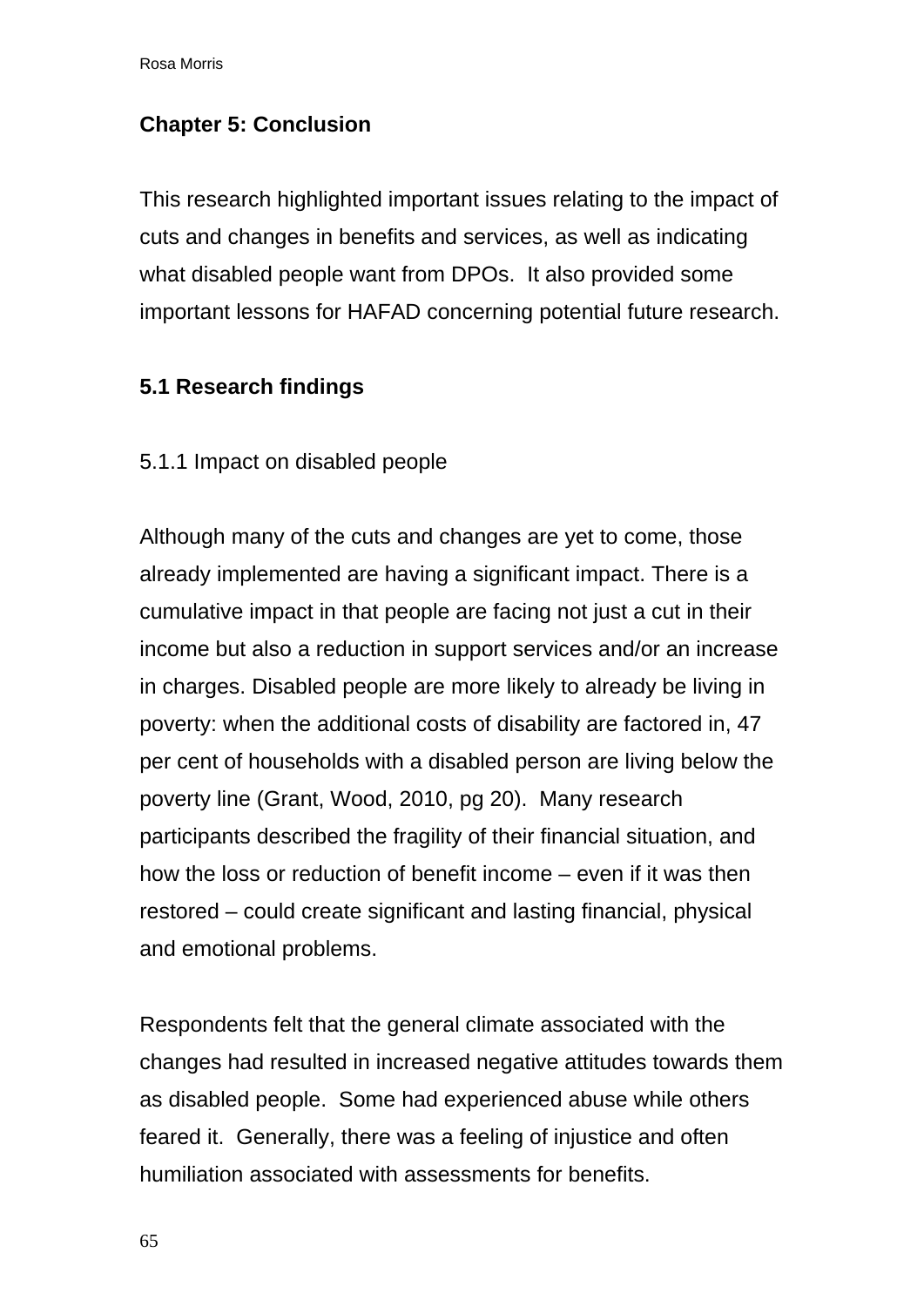There was fear amongst those awaiting a Work Capability Assessment, and also fear of coming changes, in particular the replacement of DLA with PIP. One woman, relying on her DLA to fund the help she needs, facing the prospect of a Work Capability Assessment, summed it up: "I'm really fearful about what is going to happen to me in the near future".

## 5.1.2 Key messages for DPOs

Amongst the questionnaire respondents there was a low awareness of local DPOs and few people had been in contact with them.

There was a great need for advice, advocacy and information services amongst respondents. Such services would need to be up-to-date with the rapidly changing benefit system and provide information and access to advice in a range of formats and ways in order to be accessible to disabled people.

Those that were in contact with a DPO were very worried about how the cuts might impact on the DPO. This was particularly noticeable in the focus group where all participants expressed how important HAFAD was to them and a concern about how they would cope without the organisation's support.

Some respondents also felt that DPOs needed to challenge negative social attitudes towards disabled people and disability benefits. It was felt they could do this by providing information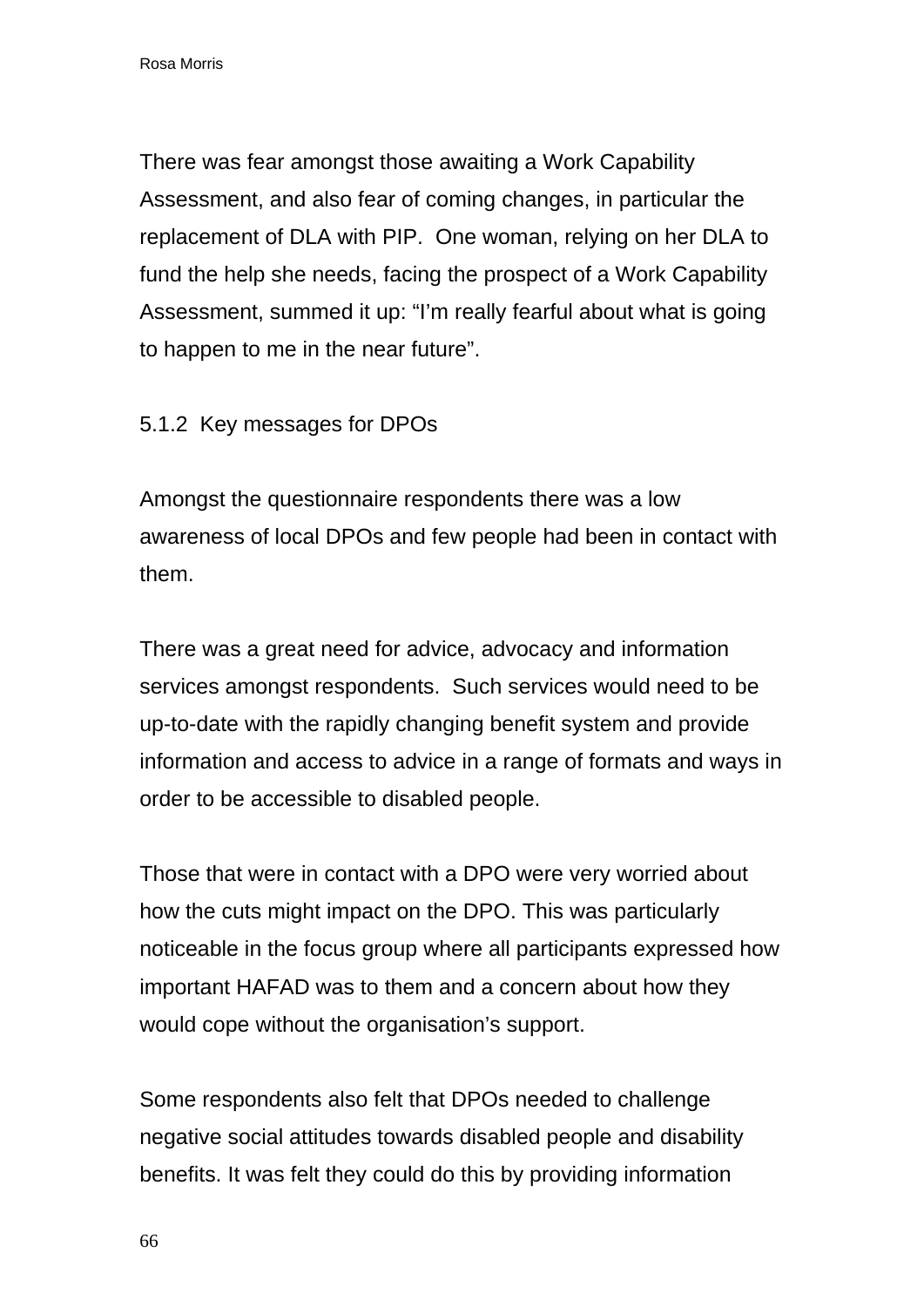which countered the messages given by government and the media about the disabled population. This would suggest that a campaigning element of DPOs is important and that simply focusing on delivering services is not enough. This has been an increasing issue for DPOs as they have found funders can be hostile towards any campaigning or activism the DPO engages in (Inclusion London, 2012, pg 21). In some cases DPOs are forging links with independent campaign groups in the area to try and 'get around' this tension (Inclusion London, 2012, pg 22).

# **5.2 Implications for further research to be carried out by HAFAD**:

The focus groups were a useful method for enabling research participants to determine the research agenda. For example, it was the discussion amongst the participants (rather than the questions written by the researcher) which highlighted the importance of changes in social attitudes.

The focus group method also enabled more detailed understanding of the interaction of different policies and cumulative impact, and the fragile nature of people's financial situations. Both issues are important for enabling a local DPO like HAFAD to understand the type of expertise required to deliver the advice, information and advocacy services that disabled people require in these difficult times.

Social media was a useful way of eliciting responses to a questionnaire, but this method of recruiting respondents has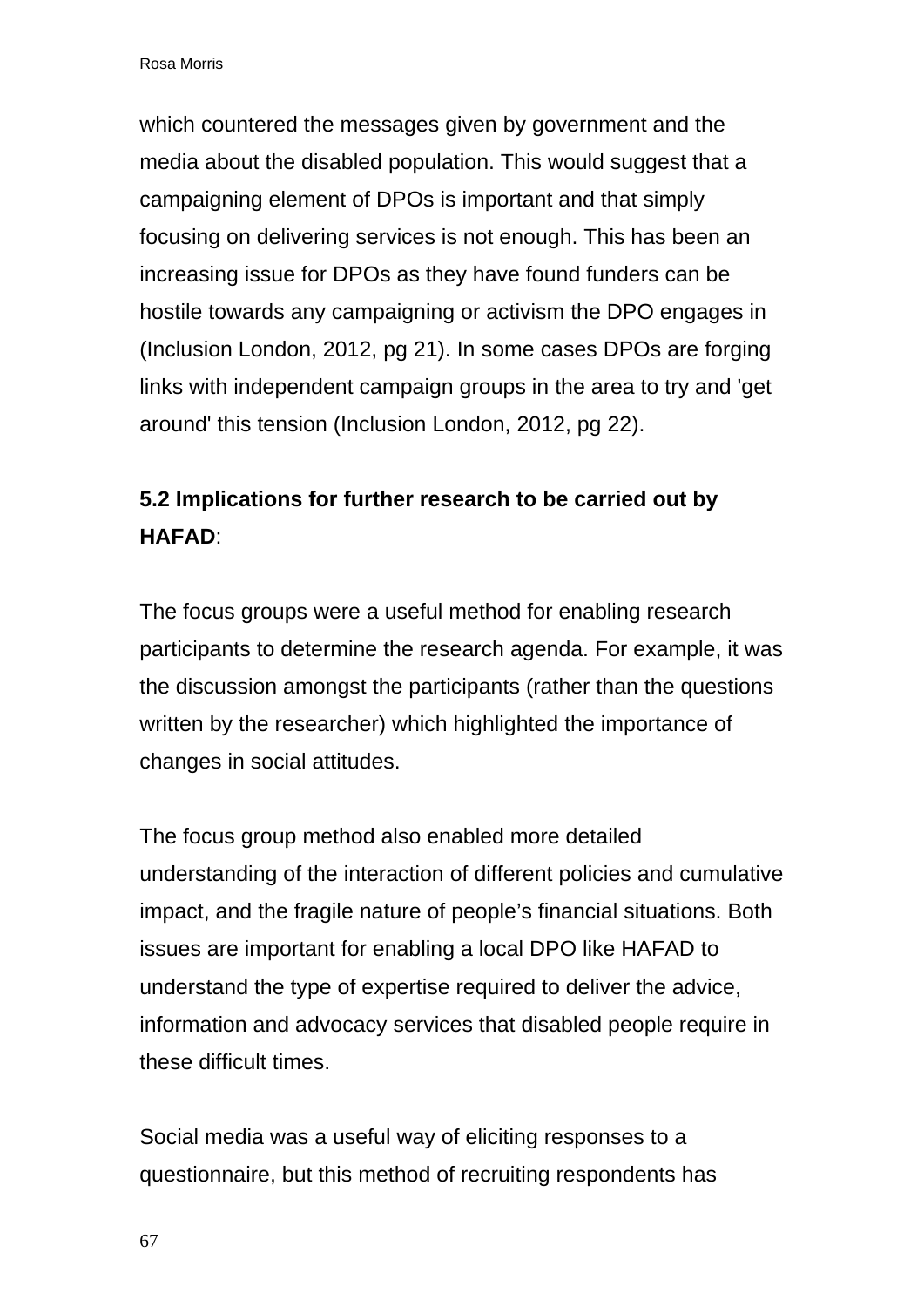limitations in terms of reaching out to all sections of the disabled population. Nevertheless, as long as these limitations are recognised it may be worth pursuing as a low-cost way of recruiting research participants.

Ideally, HAFAD needs to gather quantitative data in order to know how representative these experiences are. Such information is needed not only for campaigning purposes but also in order to plan for adequate advice, information and advocacy services.

However, it may well be that existing quantitative data about the local disabled population, together with DWP data and estimates on those impacted by benefit changes, may enable projections to be made as to how many people are affected by the experiences revealed by qualitative research data. Such a possibility will need to be pursued when drawing up the proposal for the larger piece of research.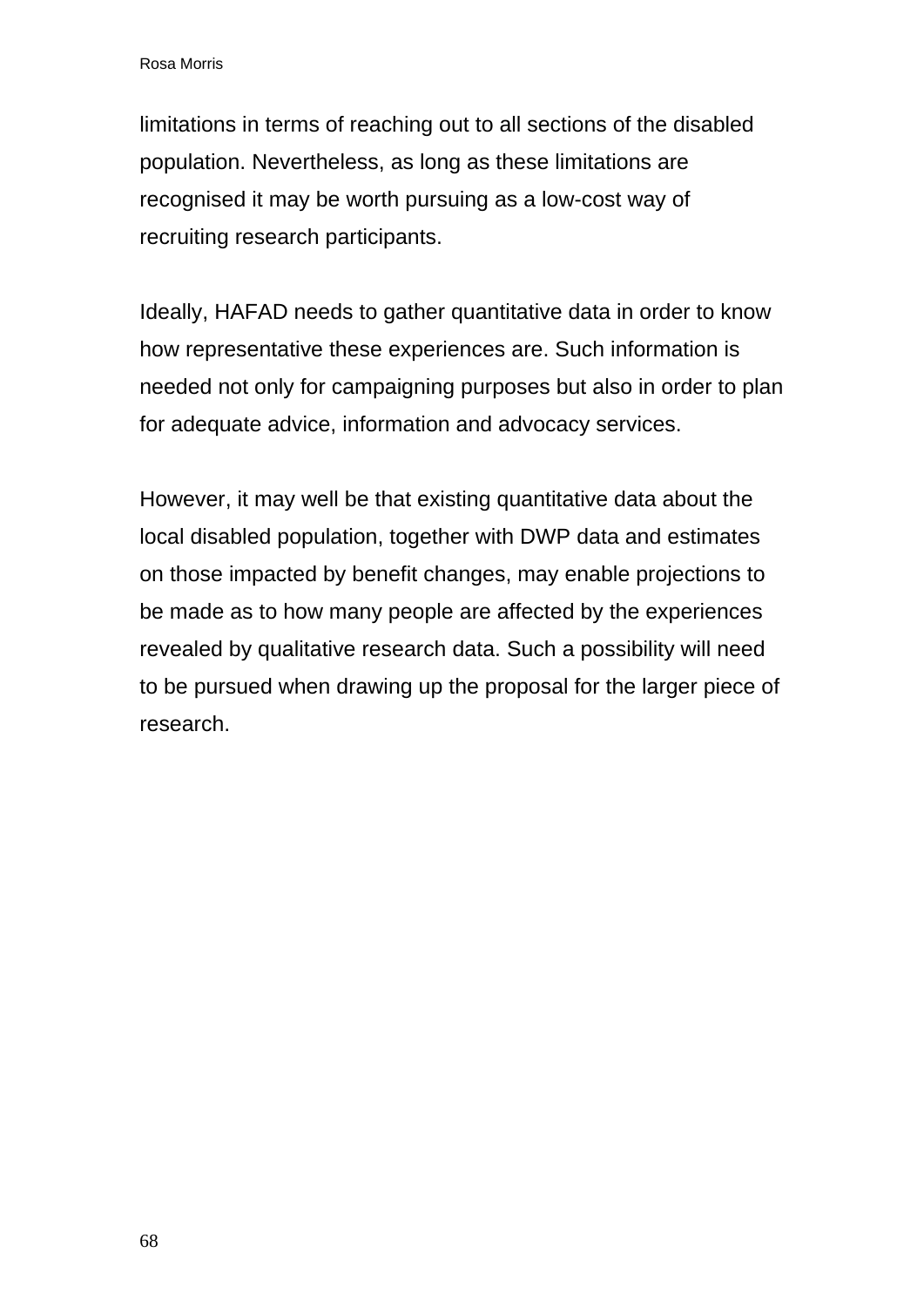# **Bibliography**

Barnes, C. (1992) *Qualitative Research: valuable or irrelevant?*  Disability, Handicap and Society, Vol. 7, Issue 2, pp 115-124

Barnes, C. (2001) *Emancipatory' Disability Research: project or process?* Public Lecture at City Chambers, Glasgow, on 24 October 2001. [http://www.leeds.ac.uk/disability](http://www.leeds.ac.uk/disability-studies/archiveuk/Barnes/glasgow%20lecture.pdf)[studies/archiveuk/Barnes/glasgow%20lecture.pdf](http://www.leeds.ac.uk/disability-studies/archiveuk/Barnes/glasgow%20lecture.pdf)

Barnes, C. (2008) An Ethical Agenda in Disability Research: rhetoric or reality? In Mertens, D. M. and Ginsberg P. E. (eds.) 2008: The Handbook of Social Research Ethics. London: Sage, pp. 458-473.

Barnes, C. and Mercer, G. (1997) *Breaking the Mould? An Introduction to Doing Disability Research*. In: Barnes, C. and Mercer, G. (Eds.) *Doing Disability Research*. Leeds: The Disability Press

Barnes, C. and Sheldon, A. (2007) "Emancipatory" Disability Research and Special Educational Needs, in Florian L., (ed) The Sage Handbook of Special Education, London: Sage, pp. 233-246.

Barnes, H, Sissons, P. and Stevens, H. (2010) *Employment and Support Allowance: Findings from a face to face survey of customers*, Department for Work and Pensions. [http://research.dwp.gov.uk/asd/asd5/rports2009-2010/rrep707.pdf](http://research.dwp.gov.uk/asd/asd5/rports2009-2010/rrep707.pdf%20p.4) 

Barton, L. (1999) Developing an Emancipatory Research Agenda: Possibilities and Dilemmas, In: P.Clough & L.Barton (eds) Articulating with Difficulty: Research voices in inclusive *education*. London, Sage, pp. 29-39

BBC, 2012. *Reviewer of fitness to work benefit test to stand down* ([http://www.bbc.co.uk/news/uk-politics-19046447\)](http://www.bbc.co.uk/news/uk-politics-19046447)

Browne, K. (2005), *Snowball sampling: using social networks to research non-heterosexual women*, International Journal of Social Research Methodology, Vol. 8, Issue 1. pp. 47-60.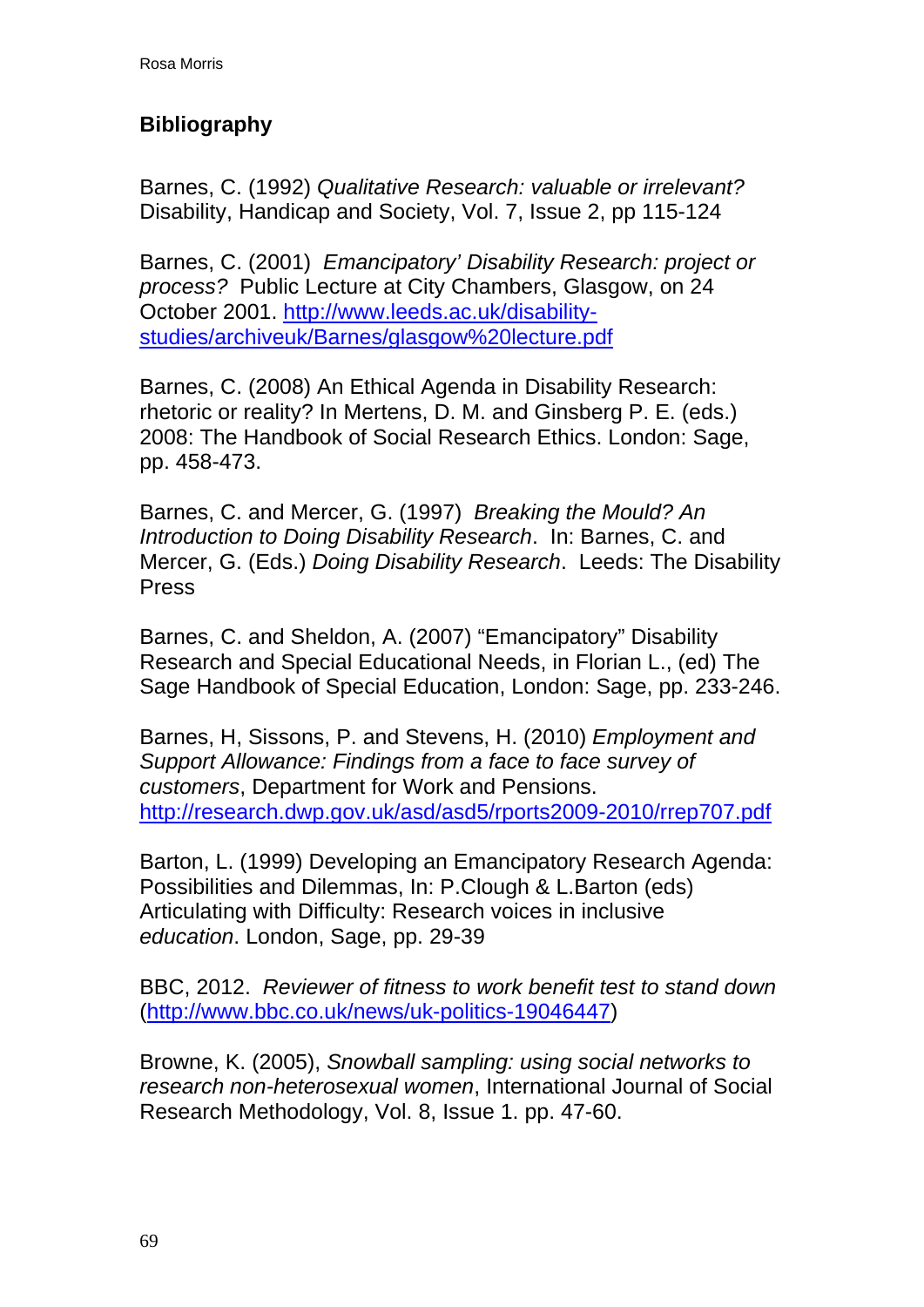Citizens Advice Bureau, (2010), *Not working: CAB evidence on the work capability assessment*,

[http://www.citizensadvice.org.uk/aboutus/aboutus/not\\_working.htm](http://www.citizensadvice.org.uk/aboutus/aboutus/not_working.htm)

Citizens Advice Bureau, (2012a), *Right First Time: An indicative study of the accuracy of ESA work capability assessment reports*, http://www.citizensadvice.org.uk/right\_first\_time

Citizens Advice Bureau, (2012b), Citizens Advice response to DWP consultation on work capability assessment: accounting for the effects of cancer treatments. Citizens Advice Bureau.

Citizens Advice Bureau and Macmillan Support, n.d. *Failed by the System: Why the Employment and Support Allowance isn't working for people with cancer*.

[http://www.macmillan.org.uk/Documents/GetInvolved/Campaigns/](http://www.macmillan.org.uk/Documents/GetInvolved/Campaigns/Benefits/FailedByTheSystemReport.pdf) [Benefits/FailedByTheSystemReport.pdf](http://www.macmillan.org.uk/Documents/GetInvolved/Campaigns/Benefits/FailedByTheSystemReport.pdf)

Community Care, (2009), *Employment and support allowance slammed on first birthday*.

[http://www.communitycare.co.uk/Articles/27/10/2009/112983/empl](http://www.communitycare.co.uk/Articles/27/10/2009/112983/employment-and-support-allowance-slammed-on-first-birthday.htm) [oyment-and-support-allowance-slammed-on-first-birthday.htm](http://www.communitycare.co.uk/Articles/27/10/2009/112983/employment-and-support-allowance-slammed-on-first-birthday.htm) 

Crowther, N. (2012), 'What the disability hate crime statistics really reveal is huge disparities in the performance of police authorities across the UK' [http://www.neilcrowtherconsulting.com/blog/what](http://www.neilcrowtherconsulting.com/blog/what-the-disability-hate-crime-statistics-really-reveal-is-huge-disparities-in-the-performance-of-police-authorities-across-the-uk)[the-disability-hate-crime-statistics-really-reveal-is-huge-disparities](http://www.neilcrowtherconsulting.com/blog/what-the-disability-hate-crime-statistics-really-reveal-is-huge-disparities-in-the-performance-of-police-authorities-across-the-uk)[in-the-performance-of-police-authorities-across-the-uk](http://www.neilcrowtherconsulting.com/blog/what-the-disability-hate-crime-statistics-really-reveal-is-huge-disparities-in-the-performance-of-police-authorities-across-the-uk)

Daily Telegraph, (2012), *500,000 to lose disability benefit,* 13 May, [http://www.telegraph.co.uk/news/politics/9263453/500000-to-lose](http://www.telegraph.co.uk/news/politics/9263453/500000-to-lose-disability-benefit.html)[disability-benefit.html](http://www.telegraph.co.uk/news/politics/9263453/500000-to-lose-disability-benefit.html)

Department for Work and Pensions, (2011). *Time limit Contributory Employment and Support Allowance to one year for those in the Work Related Activity Group*,

[http://www.parliament.uk/documents/impact-assessments/IA11-](http://www.parliament.uk/documents/impact-assessments/IA11-022AF.pdf) [022AF.pdf](http://www.parliament.uk/documents/impact-assessments/IA11-022AF.pdf) 

Department for Work and Pensions, (2012a). *Employment and Support Allowance: Outcomes of Work Capability Assessments – New Claims*. Quarterly Official Statistics Bulletin July 2012.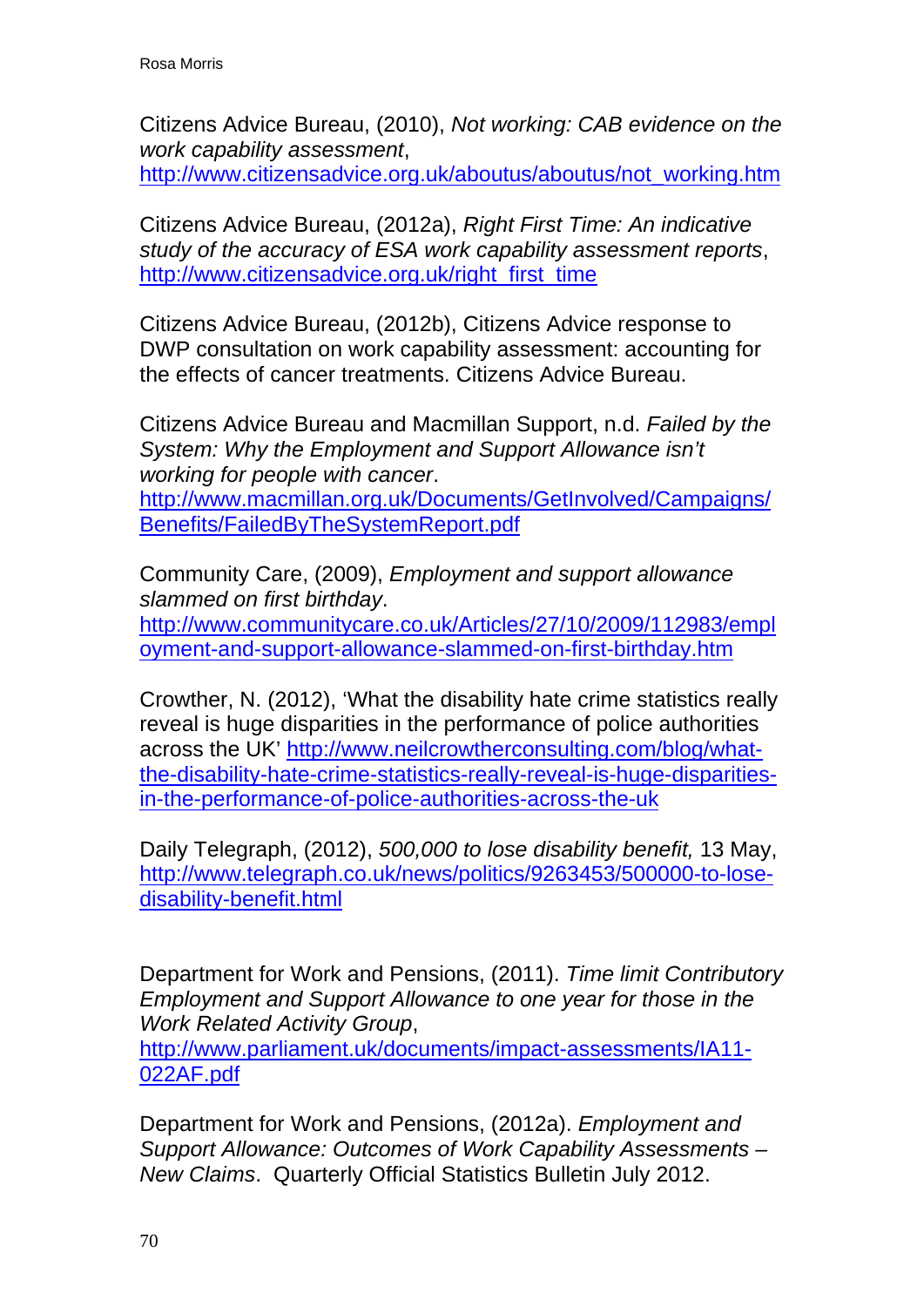[http://research.dwp.gov.uk/asd/workingage/esa\\_wca/esa\\_wca\\_jul2](http://research.dwp.gov.uk/asd/workingage/esa_wca/esa_wca_jul2012.pdf) [012.pdf](http://research.dwp.gov.uk/asd/workingage/esa_wca/esa_wca_jul2012.pdf)

Department for Work and Pensions, (2012b). *Employment and Support Allowance – Incapacity Benefit Reassessments: Outcomes of Work Capability Assessments*. Quarterly Official Statistics Bulletin March 2012.

[http://research.dwp.gov.uk/asd/workingage/esa\\_ibr/esa\\_ibr\\_mar12](http://research.dwp.gov.uk/asd/workingage/esa_ibr/esa_ibr_mar12.pdf) [.pdf](http://research.dwp.gov.uk/asd/workingage/esa_ibr/esa_ibr_mar12.pdf)

Department for Work and Pensions, (2012c). *Public consultation on the future of the Independent Living Fund*. Department for Work and Pensions.

Edwards, C. 2012. *The Austerity War and the Impoverishment of Disabled People*,

[http://documents.ncodp.org.uk/news/3%20September%202012%2](http://documents.ncodp.org.uk/news/3%20September%202012%20The%20Austerity%20War%20and%20the%20impoverishment%20of%20disabled%20people.pdf) [0The%20Austerity%20War%20and%20the%20impoverishment%2](http://documents.ncodp.org.uk/news/3%20September%202012%20The%20Austerity%20War%20and%20the%20impoverishment%20of%20disabled%20people.pdf) [0of%20disabled%20people.pdf](http://documents.ncodp.org.uk/news/3%20September%202012%20The%20Austerity%20War%20and%20the%20impoverishment%20of%20disabled%20people.pdf)

Emmel, N, Hughes, K, Greenhalgh, and Sales, A. (2007). *Developing Methodological Strategies to recruit and research socially excluded groups: Methods Briefing 19*, University of Leeds

<http://www.ccsr.ac.uk/methods/publications/documents/Emmel.pdf>

Evans, J. (2011). 'Rights and Social Inclusion or Cuts and Social Exclusion', Paper presented to European Day Conference, *Europe's Way out of the Crisis: The Disability Rights Perspective*, Brussels, December 1st. " [http://www.leeds.ac.uk/disability](http://www.leeds.ac.uk/disability-studies/archiveuk/evans/The%20impact%20of%20the%20austerity%20measures%20on%20disabled%20people%20in%20Europe.pdf)[studies/archiveuk/evans/The%20impact%20of%20the%20austerity](http://www.leeds.ac.uk/disability-studies/archiveuk/evans/The%20impact%20of%20the%20austerity%20measures%20on%20disabled%20people%20in%20Europe.pdf) [%20measures%20on%20disabled%20people%20in%20Europe.pd](http://www.leeds.ac.uk/disability-studies/archiveuk/evans/The%20impact%20of%20the%20austerity%20measures%20on%20disabled%20people%20in%20Europe.pdf) [f](http://www.leeds.ac.uk/disability-studies/archiveuk/evans/The%20impact%20of%20the%20austerity%20measures%20on%20disabled%20people%20in%20Europe.pdf)

False Economy, (2012a). '*Lost care hours after assessment'*, 21 August. [http://falseeconomy.org.uk/cuts/testimony/lost-care-hours](http://falseeconomy.org.uk/cuts/testimony/lost-care-hours-after-reassessment)[after-reassessment](http://falseeconomy.org.uk/cuts/testimony/lost-care-hours-after-reassessment)

False Economy, (2012b). '*Increases in care charges'*, 23 March. [http://falseeconomy.org.uk/cuts/testimony/increases-in-care](http://falseeconomy.org.uk/cuts/testimony/increases-in-care-charges)[charges](http://falseeconomy.org.uk/cuts/testimony/increases-in-care-charges)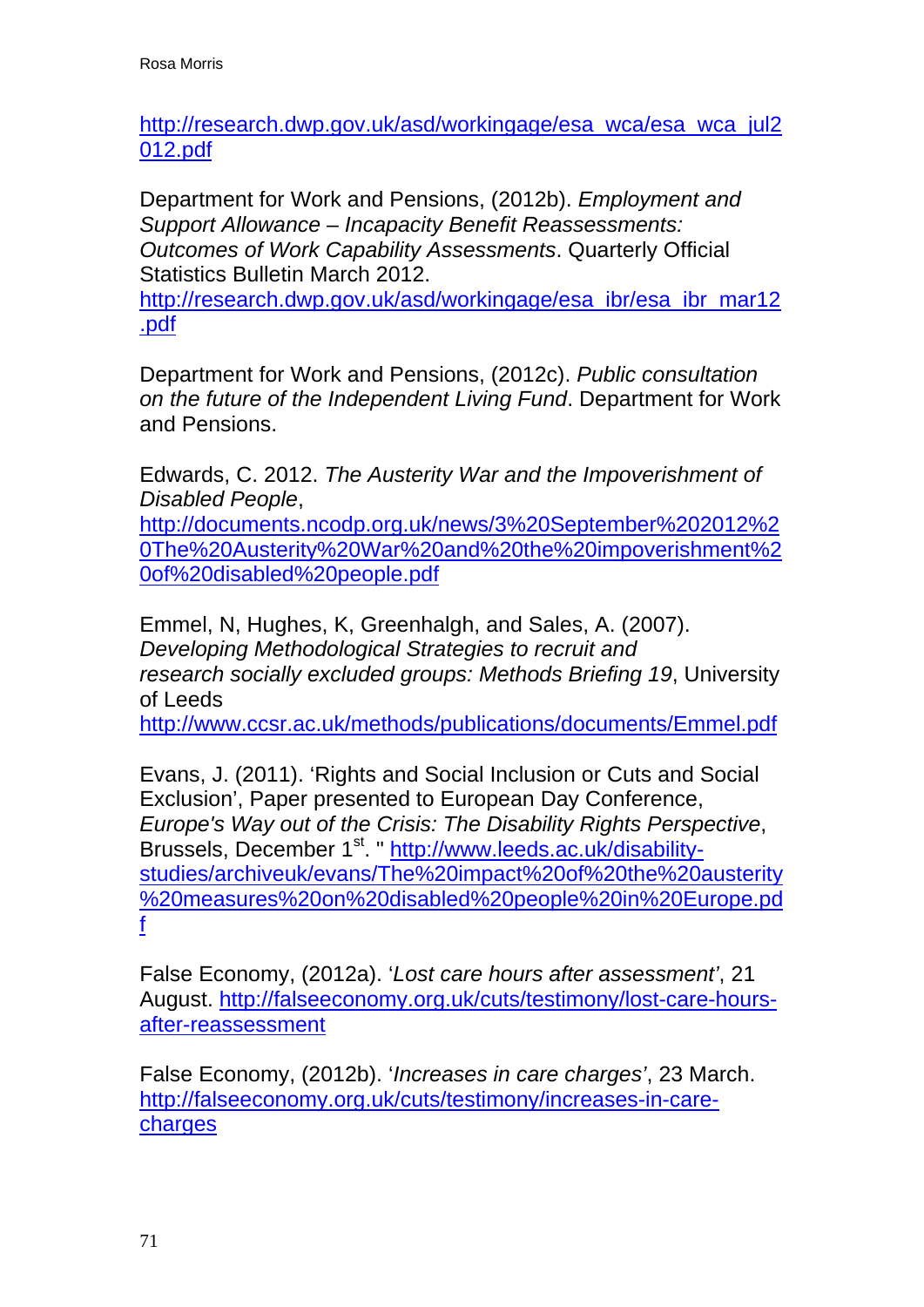False Economy, (2012c). '*Newcastle city council - introduction of caps on high-cost care packages*', 28 March. [http://falseeconomy.org.uk/cuts/item/newcastle-city-council](http://falseeconomy.org.uk/cuts/item/newcastle-city-council-introdution-of-caps-on-high-cost-care-packages)[introdution-of-caps-on-high-cost-care-packages](http://falseeconomy.org.uk/cuts/item/newcastle-city-council-introdution-of-caps-on-high-cost-care-packages)

Flick, U. (2006). *An Introduction to Qualitative Research* (3rd Ed.). London, Sage Publications

Franklin, K. and Marsh, S. (2011). *The Benefits Scandal,*  Soundings, Vol. 49, pp.43-56

French, S. (1994) *Researching disability*. In French, S. (ed.) *On*  Equal Terms: Working with disabled people, Oxford: Butterworth **Heinemann** 

Gore, E. and Parckar, G. (2009). *Disability and the Downturn*, Leonard Cheshire Foundation.

Guardian, (2012a). *'Cap on care at home could drive under-65s into institutions'* 17 July. <http://www.guardian.co.uk/society/2012/jul/17/social-care-disability>

Guardian, (2012b). *'Disability hate crime is at its highest since records began'* 14<sup>th</sup> August. [http://www.guardian.co.uk/news/datablog/2012/aug/14/disability](http://www.guardian.co.uk/news/datablog/2012/aug/14/disability-hate-crime-increase-reported-incidents-data)[hate-crime-increase-reported-incidents-data](http://www.guardian.co.uk/news/datablog/2012/aug/14/disability-hate-crime-increase-reported-incidents-data)

Harrington, M. (2010). *An independent review of the Work Capability Assessment*, The Stationery Office. <http://www.dwp.gov.uk/docs/wca-review-2010.pdf>

Harrington, M. (2011). *An independent review of the Work Capability Assessment*: *Year Two,* The Stationery Office <http://www.dwp.gov.uk/docs/wca-review-2011.pdf>

Hunt, P. (1981), *Settling Accounts with the Parasite People: A critique of "A Life Apart" by E.J. Miller and G.V. Gwynne*, Disability Challenge, vol. 1, pp. 37-50. Available at: <http://www.leeds.ac.uk/disability-studies/archiveuk/index.html>

Inclusion London (2012), *A Matter of Survival: Funding experiences of London's Deaf and disabled peoples organisations*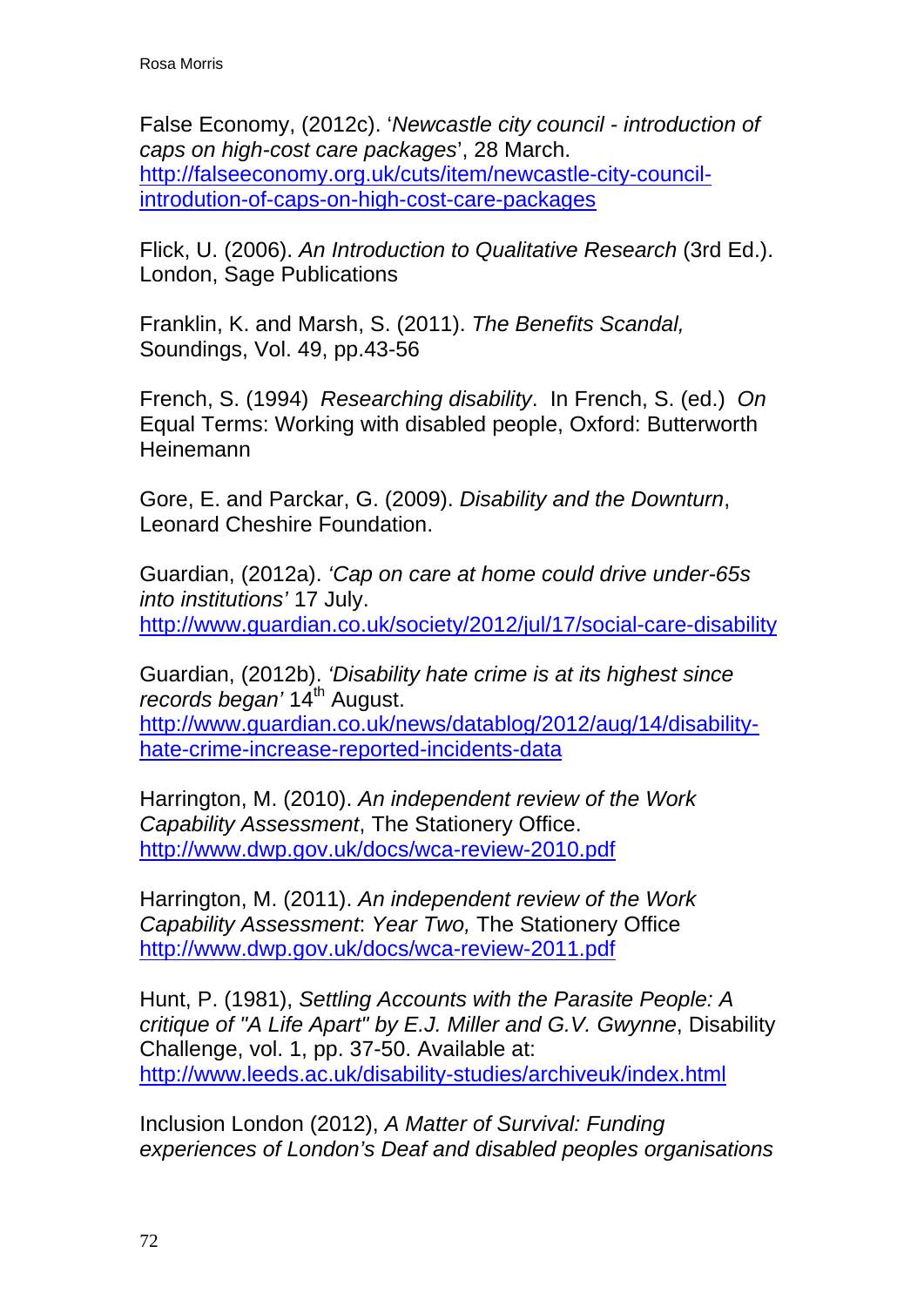*and implications for disability equality*. <http://www.inclusionlondon.co.uk/a-matter-of-survival>

Joint Committee on Human Rights, (2012). Implementation of the Right of Disabled People to Independent Living [http://www.publications.parliament.uk/pa/jt201012/jtselect/jtrights/2](http://www.publications.parliament.uk/pa/jt201012/jtselect/jtrights/257/25702.htm) [57/25702.htm](http://www.publications.parliament.uk/pa/jt201012/jtselect/jtrights/257/25702.htm) 

Kitzinger, J., (1994), *The Methodology of Focus Groups - the Importance of Interaction between Research Participants*, Sociology of Health & Illness, Vol. 16, Issue 1, pp 103-121

Labour Force Survey, Quarter 2, 2011

Learning Disability Coalition, (2011), *Social care - the continuing crisis: from the perspective of local authorities in England*. [http://www.learningdisabilitycoalition.org.uk/download/Social%20C](http://www.learningdisabilitycoalition.org.uk/download/Social%20Care%20-%20The%20Continuing%20Crisis.pdf) [are%20-%20The%20Continuing%20Crisis.pdf](http://www.learningdisabilitycoalition.org.uk/download/Social%20Care%20-%20The%20Continuing%20Crisis.pdf)

Local Government News, (2012), '*ADASS warns of £890m budget*  cuts' 14<sup>th</sup> June. [http://www.localgov.co.uk/index.cfm?method=news.detail&id=1059](http://www.localgov.co.uk/index.cfm?method=news.detail&id=105919) [19](http://www.localgov.co.uk/index.cfm?method=news.detail&id=105919) 

Mercer, G. (2004), From Critique to Practice: emancipatory disability research, in Barnes, C. and Mercer, G. (eds) Implementing the Social Model of Disability: Theory and Research. Leeds: The Disability Press, pp. 118-137.

Morgan, D. L. (1997), *Focus groups as qualitative research* (2nd ed.). Thousand Oaks, CA: Sage

Morgan, G. (2012), *Benefits After the Act: The future of meanstested benefits after the Welfare Reform Act 2012*, Ferret Information Systems.

Morris, J. (1992), Personal and Political: a feminist perspective on *researching physical disability*, Disability, Handicap and Society, Vol. 7, Issue 2, pp 157-66.

NCVO Civil Society Almanac (n.d), *How are public sector spending cuts affecting the voluntary sector*. [http://data.ncvo-](http://data.ncvo-vol.org.uk/almanac/voluntary-sector/income-in-focus/how-are-public-sector-spending-cuts-affecting-the-voluntary-sector/)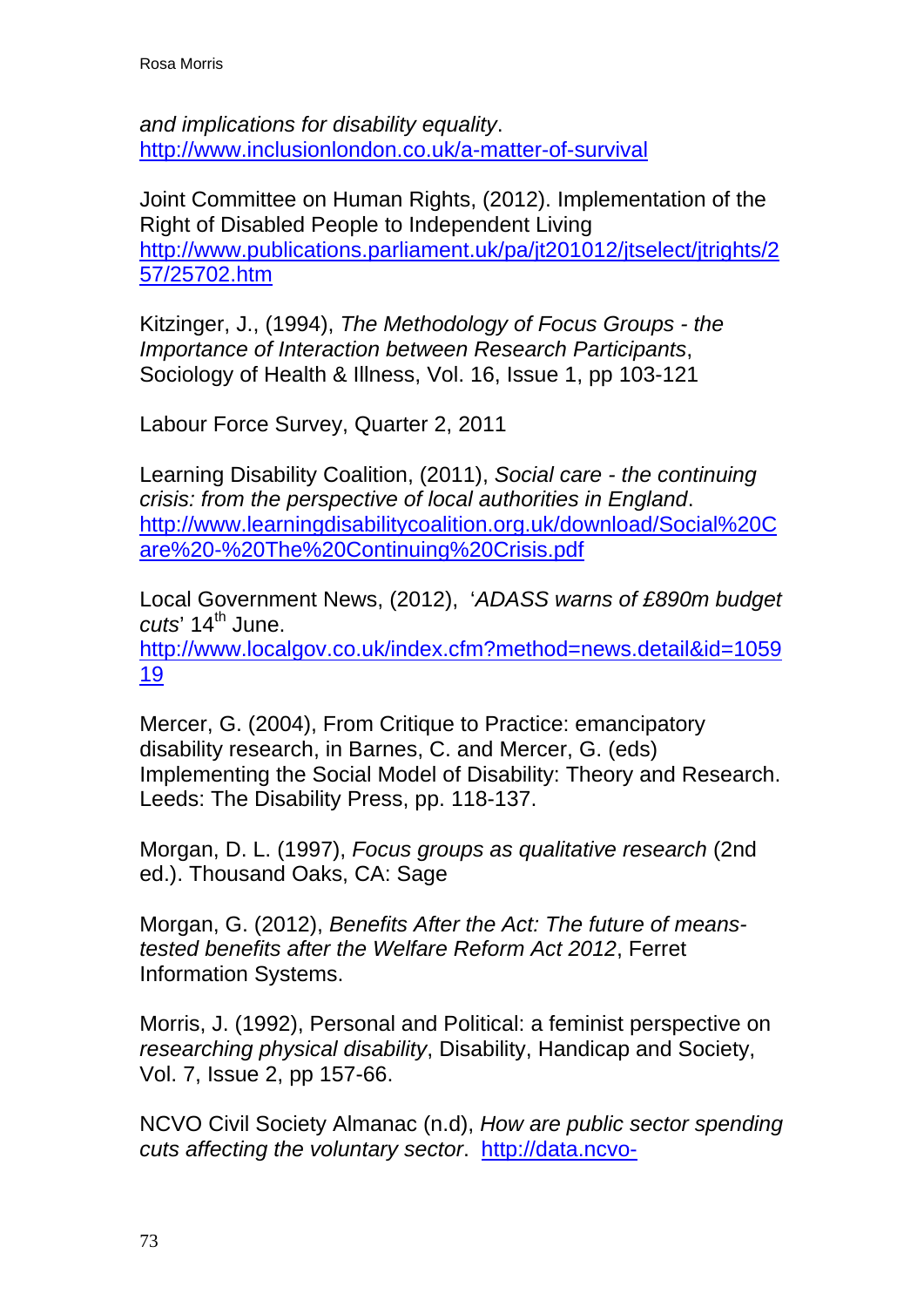[vol.org.uk/almanac/voluntary-sector/income-in-focus/how-are](http://data.ncvo-vol.org.uk/almanac/voluntary-sector/income-in-focus/how-are-public-sector-spending-cuts-affecting-the-voluntary-sector/)[public-sector-spending-cuts-affecting-the-voluntary-sector/](http://data.ncvo-vol.org.uk/almanac/voluntary-sector/income-in-focus/how-are-public-sector-spending-cuts-affecting-the-voluntary-sector/)

Office for National Statistics, (2010), *Life Opportunities Survey: Interim results 2009/10*, Office for National Statistics. [http://www.ons.gov.uk/ons/rel/los/life-opportunities-survey/life](http://www.ons.gov.uk/ons/rel/los/life-opportunities-survey/life-opportunities-survey/index.html)[opportunities-survey/index.html](http://www.ons.gov.uk/ons/rel/los/life-opportunities-survey/life-opportunities-survey/index.html) 

Office for National Statistics, (2012), *Statistical Bulletin: Internet Access Quarterly Update 2012 Q2.*  [http://www.ons.gov.uk/ons/rel/rdit2/internet-access-quarterly](http://www.ons.gov.uk/ons/rel/rdit2/internet-access-quarterly-update/2012-q2/stb-internet-access-2012-q2.html)[update/2012-q2/stb-internet-access-2012-q2.html](http://www.ons.gov.uk/ons/rel/rdit2/internet-access-quarterly-update/2012-q2/stb-internet-access-2012-q2.html)

Oliver, M. (1992) *Changing the social relations of research production*, Disability, Handicap and Society, Vol. 7, Issue 2, pp 101-114.

Oliver, M. (1997), Emancipatory Research: Realistic Goal or *Impossible Dream,* in C. Barnes and G. Mercer, (eds), Doing Disability Research. Leeds: The Disability Press, pp 15-31.

Palmer, (2007), *Disabled People, Poverty and the Labour Market*, New Policy Institute. <http://www.poverty.org.uk/reports/disability.pdf>

Park, A,Clery, E, Curtice, J, Phillips, M. Utting, D. (2012), *British Social Attitudes 29*. National Centre for Social Research. [http://www.bsa-](http://www.bsa-29.natcen.ac.uk/media/13421/bsa29_full_report.pdf)[29.natcen.ac.uk/media/13421/bsa29\\_full\\_report.pdf](http://www.bsa-29.natcen.ac.uk/media/13421/bsa29_full_report.pdf)

Punch, K. F. (2005), *Introduction to Social Research: Quantitative and Qualitative Approaches* (2nd ed). London: Sage.

Punch, M. **(**1994), *Politics and ethics in qualitative research*, in N.K. Denzin and Y.S. Lincoln, (eds), *Handbook of qualitative research*. Newbery Park, CA: Sage.

Rutherford, J. (2007), *New Labour, the market state, and the end of welfare,* Soundings, Vol 36, pp. 40-55.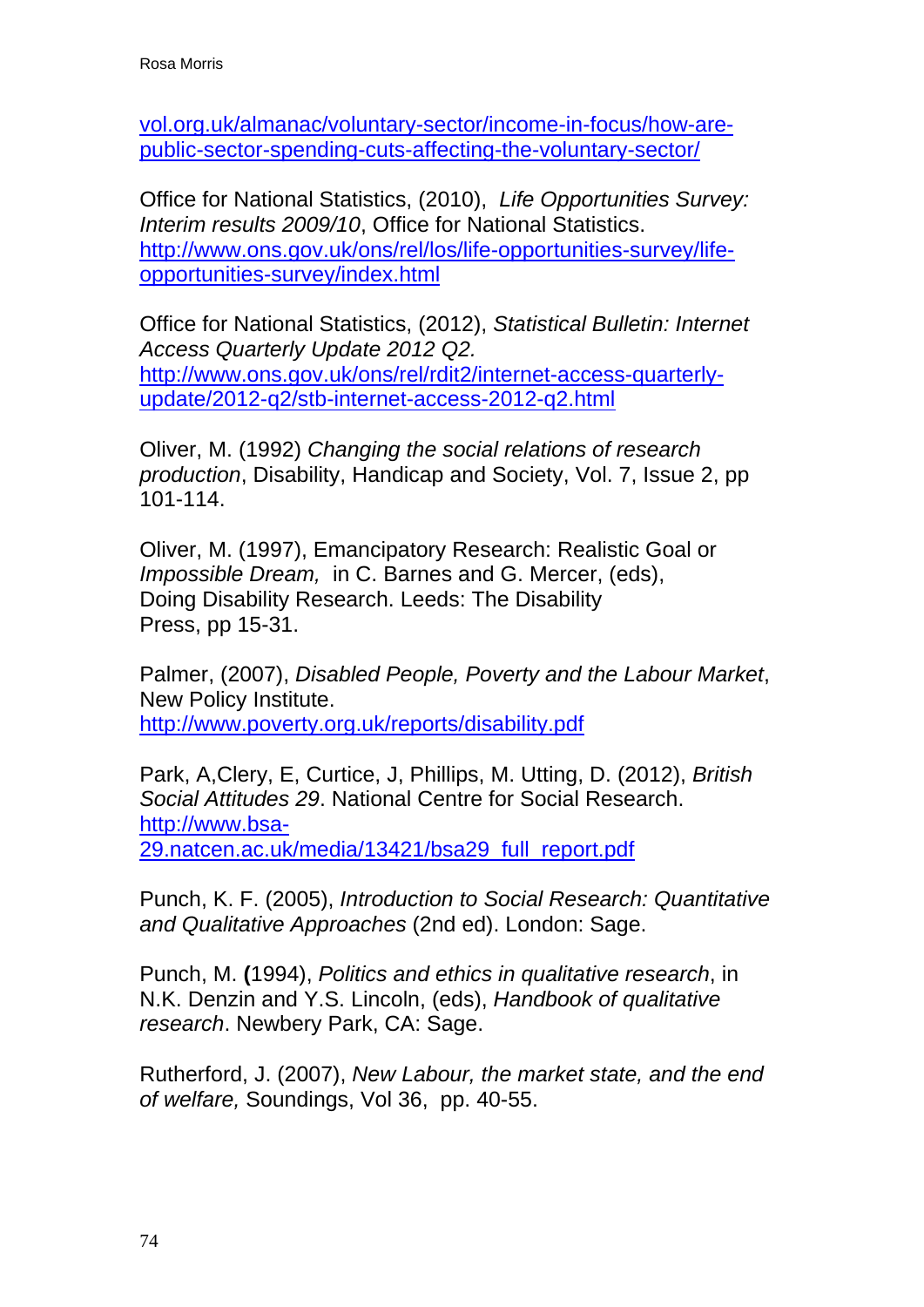Scope, (2008), *Getting away with murder*, Scope. [http://www.scope.org.uk/sites/default/files/pdfs/Campaigns\\_policy/](http://www.scope.org.uk/sites/default/files/pdfs/Campaigns_policy/Scope_Hate_Crime_Report.pdf) Scope Hate Crime Report.pdf

Silverman, D. (2006), *Interpreting Qualitative Data (3rd edn.)*. London: Sage

Sissons, P, Barnes, H. and Stevens, H. (2011), *Routes onto Employment and Support Allowance*, Department for Work and Pensions,<http://research.dwp.gov.uk/asd/asd5/rrs-index.asp>

Social Research Association, (2003), *Ethical Guidelines*. London, SRA <http://the-sra.org.uk/wp-content/uploads/ethics03.pdf>

Sparrow, M, (2012), *Chris Grayling, you've made me financially as well as physically disabled,* The Guardian, April 29 [http://www.guardian.co.uk/commentisfree/2012/apr/29/chris-](http://www.guardian.co.uk/commentisfree/2012/apr/29/chris-grayling-made-me-financially-physically-disabled)

[grayling-made-me-financially-physically-disabled](http://www.guardian.co.uk/commentisfree/2012/apr/29/chris-grayling-made-me-financially-physically-disabled)

Stone, E. and Priestley, M. (1996), *Parasites, pawns and partners: disability research and the role of non-disabled researchers*, British Journal of Sociology, Vol. 47, Issue 4, pp 699-716

Strathclyde Centre for Disability Research and Glasgow Media Unit, (2012), *Bad news for disabled people: How the newspapers are reporting disability*,

[http://www.inclusionlondon.co.uk/domains/inclusionlondon.co.uk/lo](http://www.inclusionlondon.co.uk/domains/inclusionlondon.co.uk/local/media/downloads/bad_news_for_disabled_people_pdf.pdf) [cal/media/downloads/bad\\_news\\_for\\_disabled\\_people\\_pdf.pdf](http://www.inclusionlondon.co.uk/domains/inclusionlondon.co.uk/local/media/downloads/bad_news_for_disabled_people_pdf.pdf)

Stevenson, M (2010), Flexible and Responsive Research: Developing Rights-Based Emancipatory Disability Research Methodology in Collaboration with Young Adults with *Down Syndrome*, Australian Social Work, Vol. 63, Issue 1, pp 35- 50

Swain J. And French S. (2004), *Researching Together: A participatory approach*. [http://www.leeds.ac.uk/disability](http://www.leeds.ac.uk/disability-studies/archiveuk/French/A%20PARTICIPATORY%20APPROACH%20TO%20RESEARCH.pdf)[studies/archiveuk/French/A%20PARTICIPATORY%20APPROAC](http://www.leeds.ac.uk/disability-studies/archiveuk/French/A%20PARTICIPATORY%20APPROACH%20TO%20RESEARCH.pdf) [H%20TO%20RESEARCH.pdf](http://www.leeds.ac.uk/disability-studies/archiveuk/French/A%20PARTICIPATORY%20APPROACH%20TO%20RESEARCH.pdf)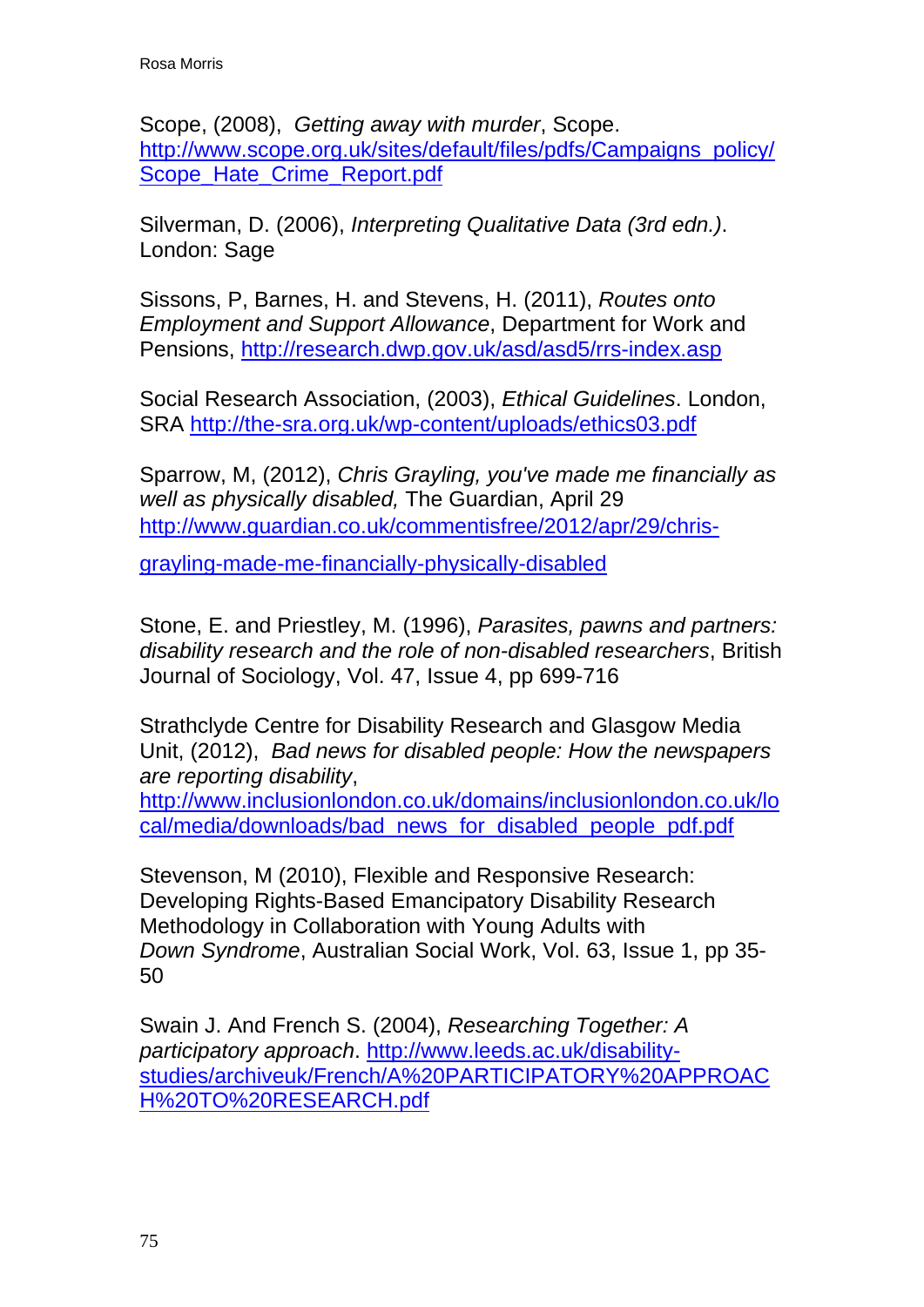Wade, D.T. and Halligan, P.W. (2004), *Do biomedical models of illness make for good healthcare systems?,* British Medical Journal*,* Volume 329, December, pp.1398-1401

Wilkinson, S. (1998), *Focus groups in feminist research: Power, interaction and the co-construction of meaning,* Women's Studies International Forum, (1998), Vol 21, Issue 1, pp 111-125.

Wood, C. and Grant, E., (2010), *Destination Unknown*, Demos. <http://www.demos.co.uk/publications/destinationunknowndisability>

Wood, C. (2012), *Destination Unknown, Summer 2012*, Demos. [http://www.demos.co.uk/files/Destination\\_Unknown\\_Summer\\_201](http://www.demos.co.uk/files/Destination_Unknown_Summer_2012_-_web.pdf?1340294386) [2\\_-\\_web.pdf?1340294386](http://www.demos.co.uk/files/Destination_Unknown_Summer_2012_-_web.pdf?1340294386) 

Zarb, G. (1992), On the Road to Damascus: First steps towards changing the relations of research production, Disability, Handicap and Society, Vol 7, Issue 2, pp 125 - 38.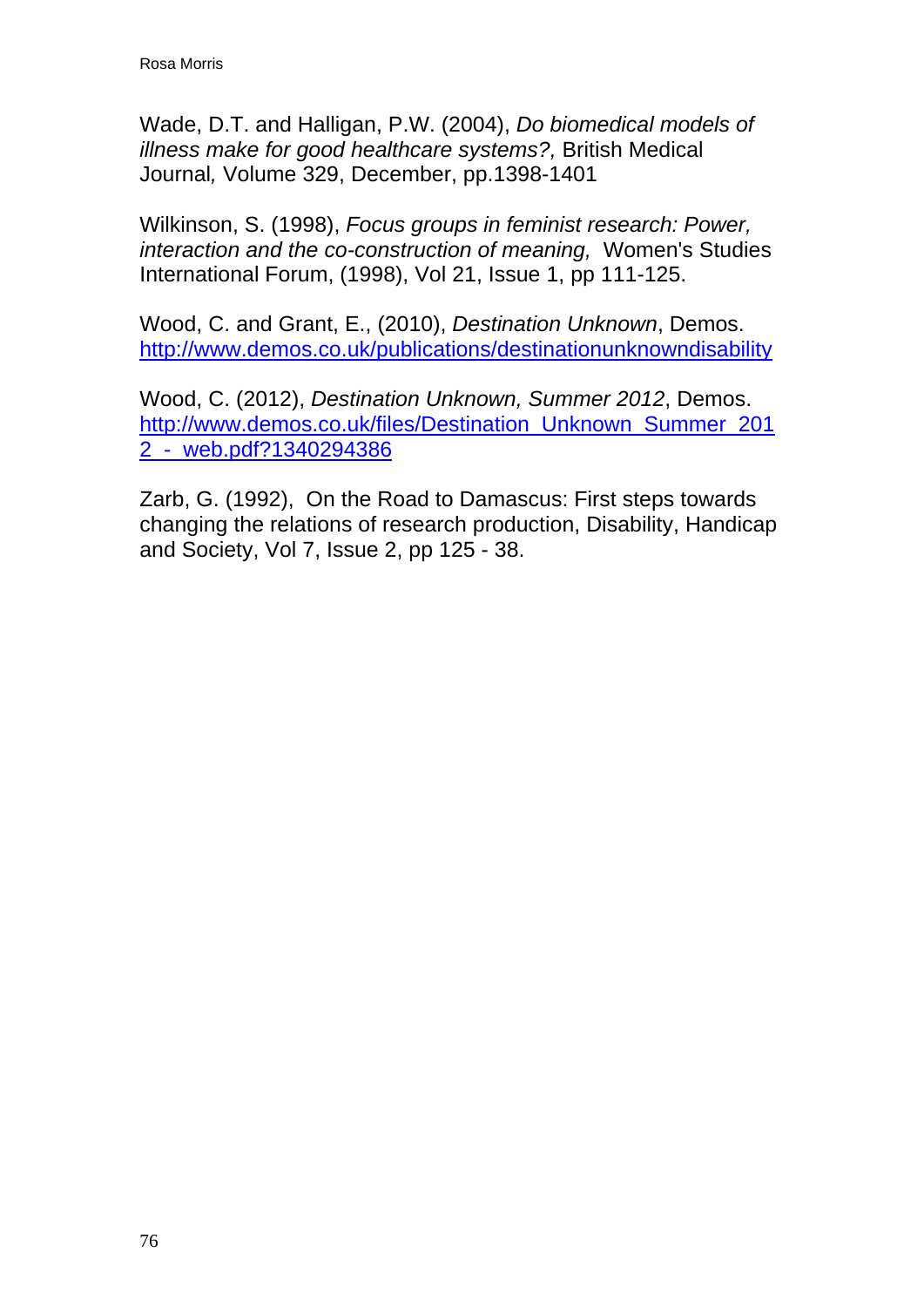# **APPENDIX ONE: ONLINE QUESTIONNAIRE**

# **Impact of cuts and policy changes on disabled people and how disabled people's organisations can respond**

This is short survey in which you do not have to answer any questions you do not wish to and, dependent on the length of your answers, should take 5-15 minutes to complete. All answers are confidential and will be used as part of a MA dissertation which aims to gather a sample of disabled people's experiences of the current cuts and changes to disability related services and benefits, and how local disabled people's organisations can best respond. All data collected is anonymous and please feel free to contact me at [ss10rm@leed.ac.uk](mailto:ss10rm@leed.ac.uk) if you have any queries. Thank you very much for taking time to fill this in.

### **1. How old are you?**

(please only tick one box)

- П under 18
- $\Box$  18-24
- $\Box$ 25-39
- П 40-64
- П 65+

### **2. What gender do you identify as?**

- О Man
- O. Woman
- O. **Other**
- O. Prefer not to say

#### **3. What county or borough do you live in?**

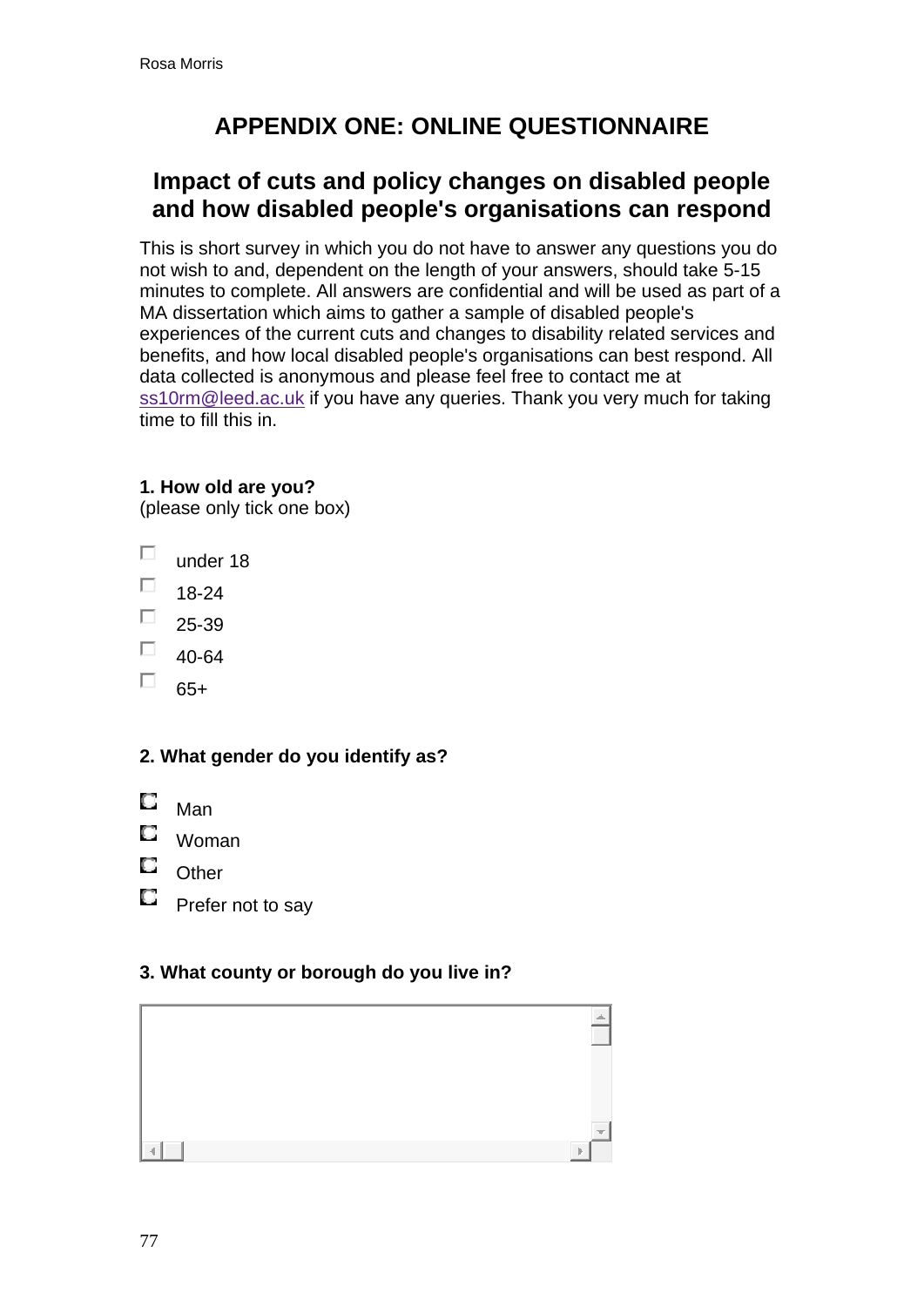### **4. How would you describe your impairment/disability?**

О Physical

- О Mental Health
- $\Box$ Learning difficulty
- О Sensory: vision/hearing
- О chronic illness
- $\Box$ multiple
- О Other:

#### **5. How did you hear about this survey?**



**6. Are you currently or have you recently (within the last two years) been in receipt of benefits or local authority support?** This can be directly related to your impairment, e.g DLA/ESA/Direct Payments/Community Care or Independent Living Fund Grants/Access to Work etc, or not directly related, e.g housing benefit/income support/child benefits

| yes |  |
|-----|--|
| no  |  |

#### **7. Have there been changes to any benefits you receive since 2010? If so what were these changes?**

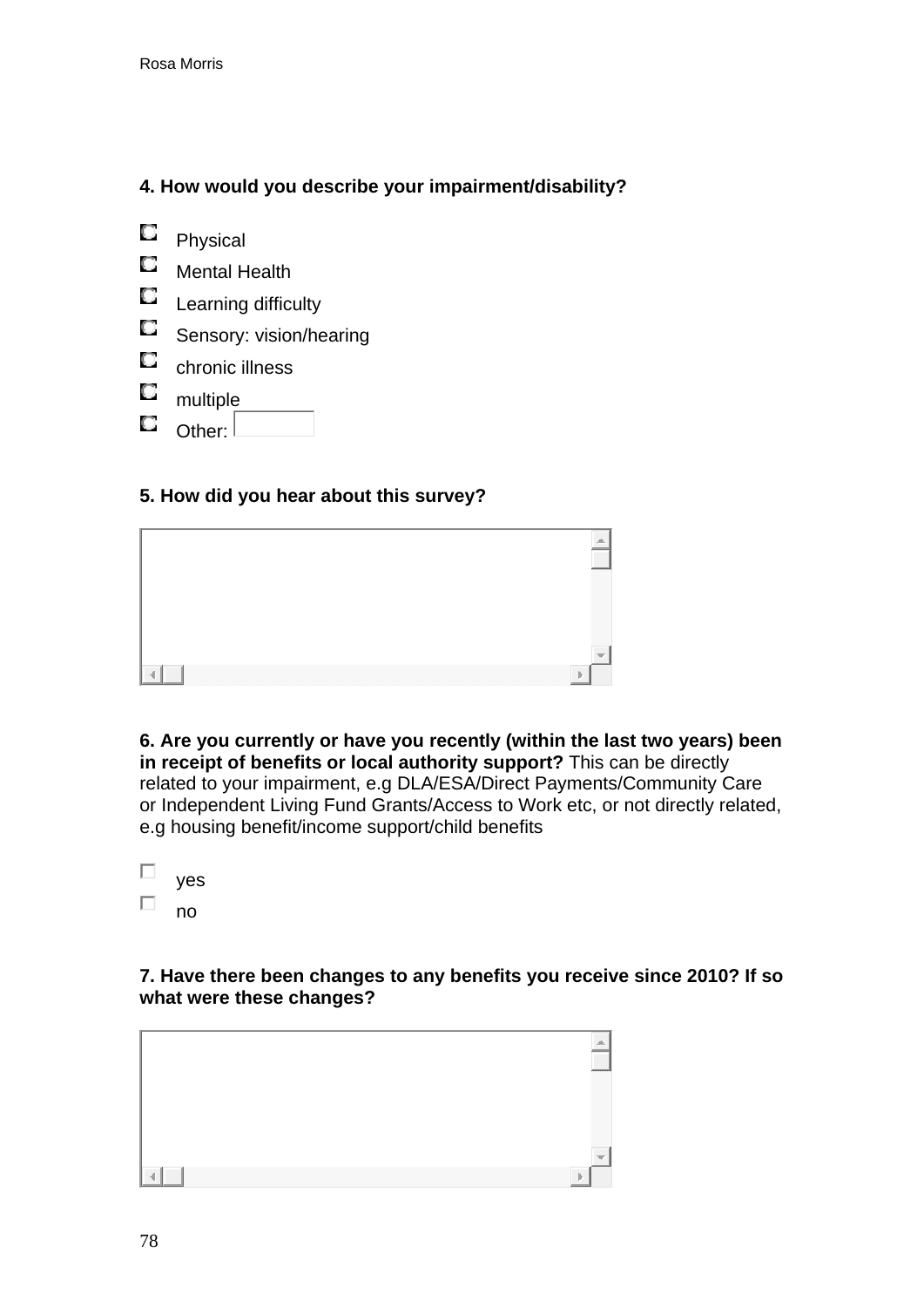#### **8. Have there been any changes to any local authority support you**

**receive since 2010?** If so what were these changes? These might be community care services (home carers, day centres, meals on wheels, etc) or direct payments or personal budgets designed to cover these.



#### **9. What impact have these changes had on your life?**



**10. Are there any other government policies which have had an impact on your life since 2010?** If so please describe these.



**11. Are you aware of a local Disabled People's Organisation (DPO) in your area?**(a local DPO is an organisation based within your local borough, city, or region which is run and controlled by disabled people. For further info see: http://www.disabilitylib.org.uk/disabled-peoples-organisations-dpos )

| yes |
|-----|
| no  |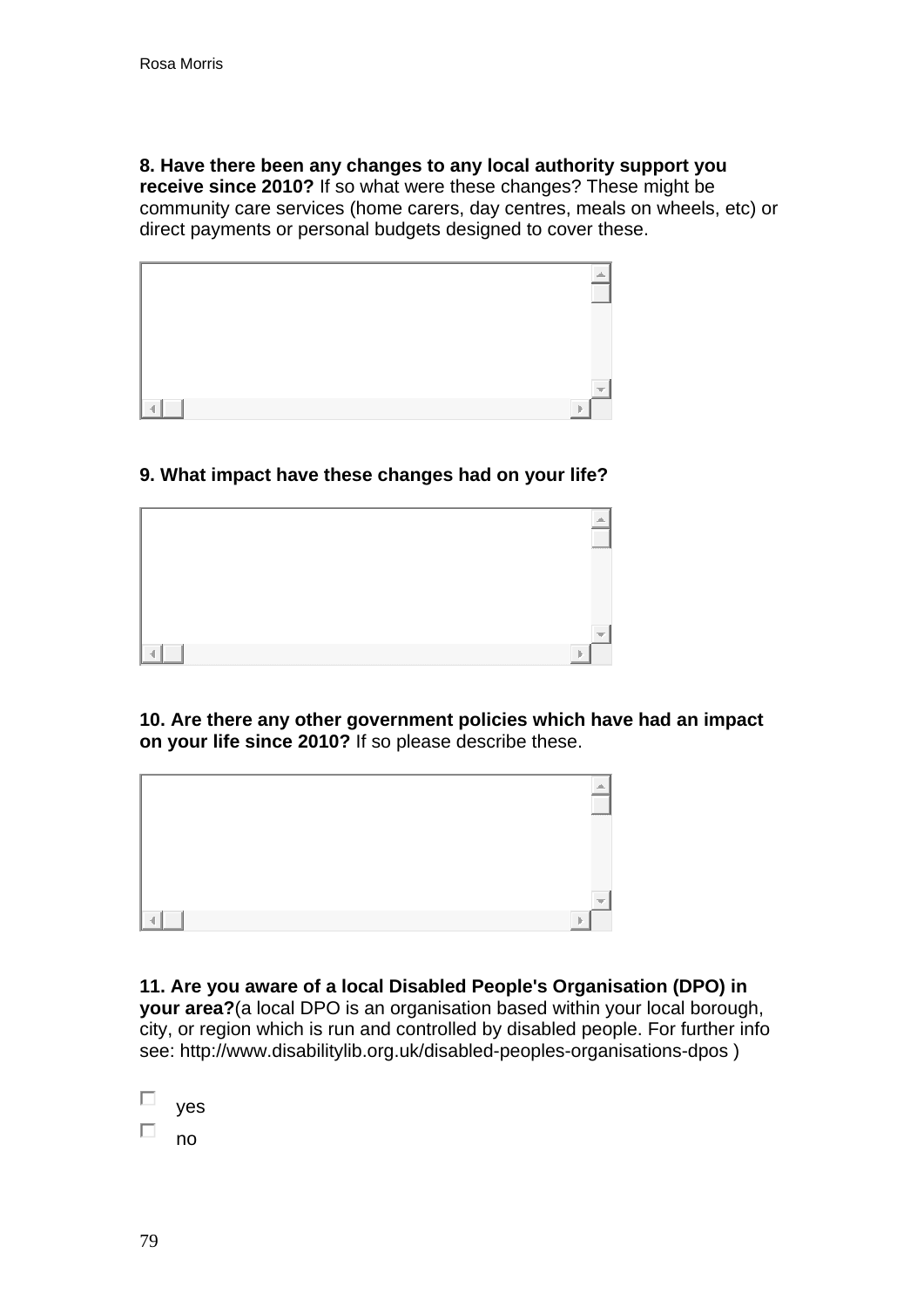**12. Are you in contact with a local Disabled People's Organisation (DPO) in your area?** 



**13. What could a local Disabled People's Organisation do to most help you in the context of the changes you have experienced?** 



**14. Is there anything else you'd like to say about the impact of cuts on disabled people and how disabled people's organisations might best respond?** 



Submit

Powered by [Google Docs](http://docs.google.com/)[Report Abuse](https://docs.google.com/spreadsheet/reportabuse?pli=1&pli=1&formkey=dDduVFpVZU9UUnBQN3puaUIzMmZYVWc6MQ&source=https://docs.google.com/spreadsheet/viewform?pli%3D1%26formkey%3DdDduVFpVZU9UUnBQN3puaUIzMmZYVWc6MQ) - [Terms of Service](http://www.google.com/accounts/TOS) - [Additional Terms](http://www.google.com/google-d-s/terms.html)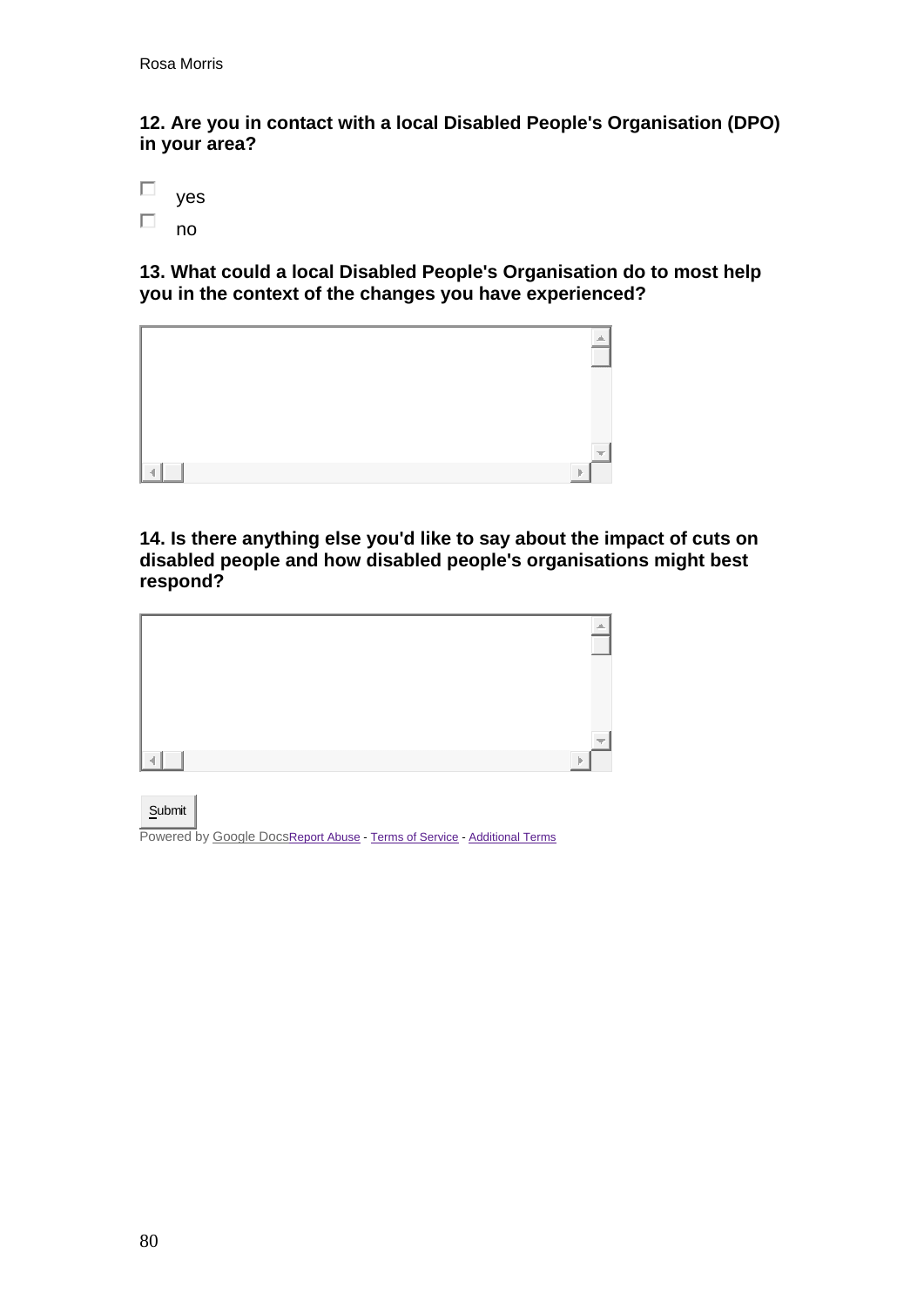# **Appendix Two : Analysis of Questionnaire Respondents**

| Table 1: Source of questionnaire respondents |               |                   |  |  |
|----------------------------------------------|---------------|-------------------|--|--|
| <b>Source</b>                                | <b>Number</b> | <b>Percentage</b> |  |  |
| <b>Twitter</b>                               | 36            | 50                |  |  |
| Facebook                                     | 15            | 21                |  |  |
| <b>Discussion list</b>                       | 17            | 24                |  |  |
| Other                                        | 4             | 5                 |  |  |
| <b>Total</b>                                 | 72            | 100               |  |  |

# **Table 2: Age distribution of respondents to online questionnaire**

| Age      | <b>Numbers</b> | <b>Percentages</b> |
|----------|----------------|--------------------|
| Under 18 | 3              | 4                  |
| 18-24    | 3              | 4                  |
| 25-39    | 23             | 32                 |
| 40-64    | 42             | 58                 |
| $65+$    | 1              | 1                  |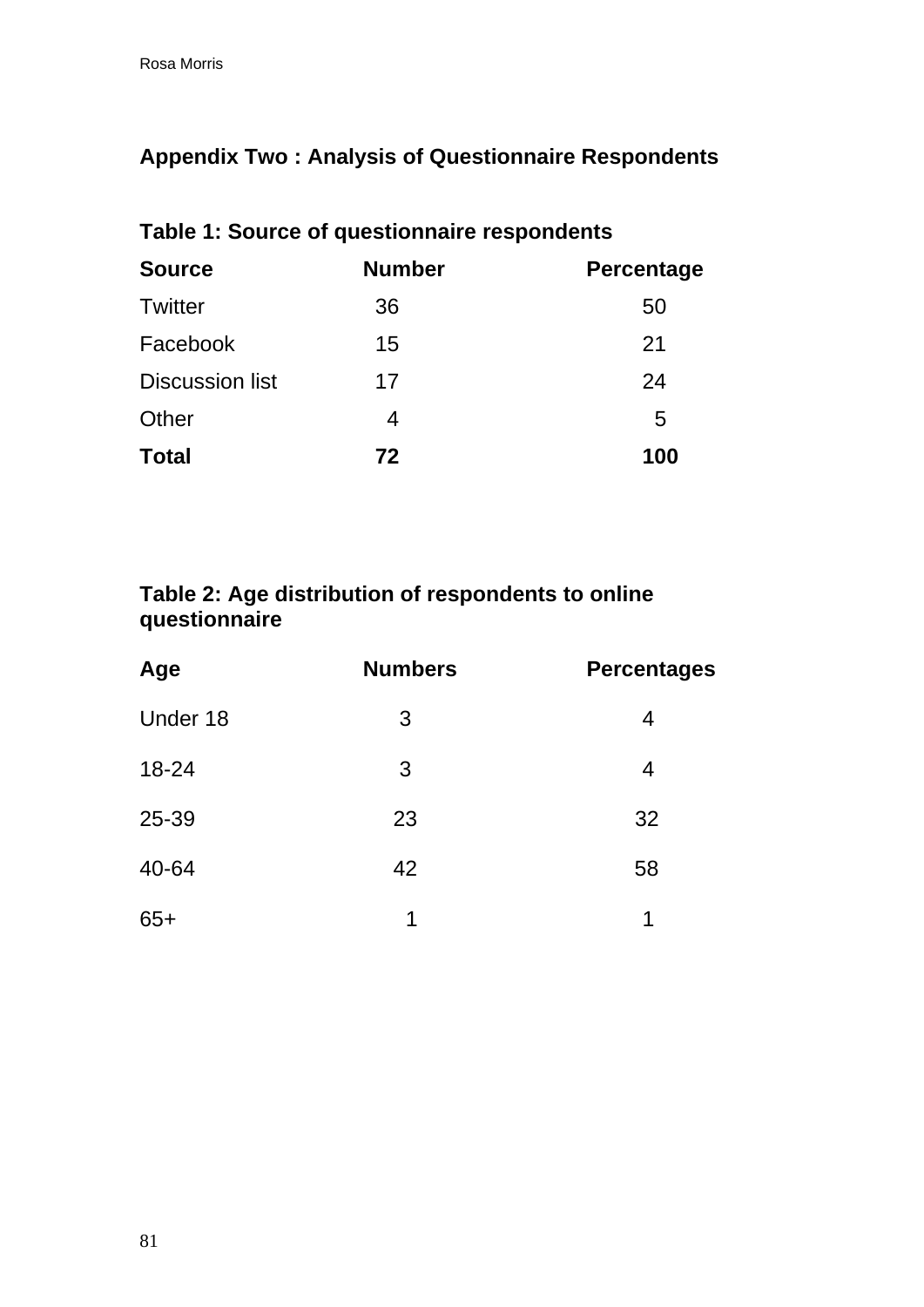### **Table 3: Answers to the question - 'How would you describe your impairment/disability?'**

| <b>Impairment/disability Numbers</b> |    | <b>Percentages</b> |
|--------------------------------------|----|--------------------|
| Physical                             | 17 | 24                 |
| Mental health                        | 15 | 21                 |
| Learning difficulty                  | O  | 0                  |
| <b>Chronic illness</b>               | 5  | 7                  |
| <b>Multiple</b>                      | 26 | 36                 |
| Other                                | 8  | 11                 |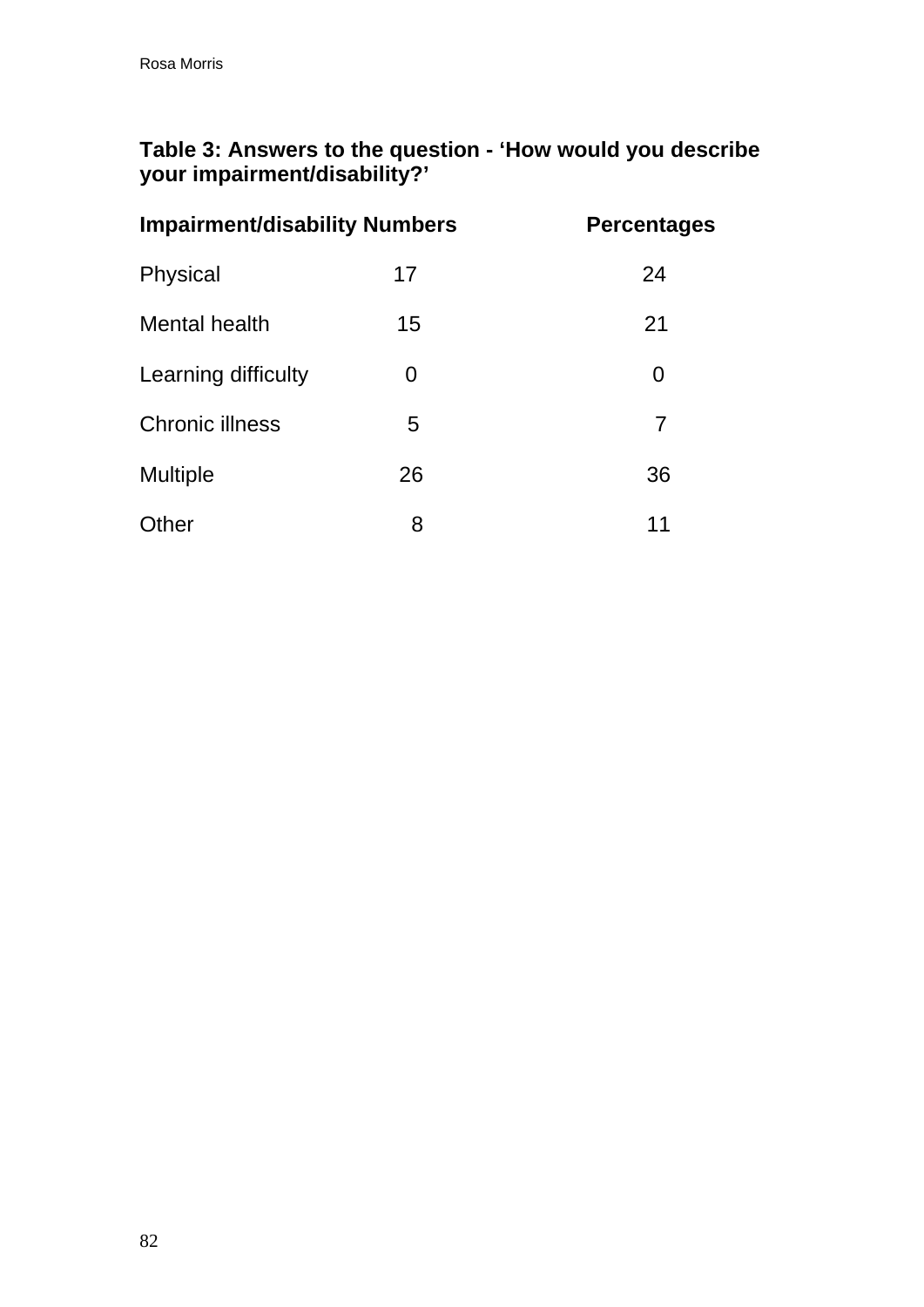## **Appendix 3: Focus Group Topic Guide**

### **Research Question One: The impact of the current cuts in services and benefits on disabled people**

Have you experienced any changes to benefits you receive in the last two years?

Are these related to out of work benefits or additional costs? Have you experienced the WCA?

Have you experienced any changes to social care you receive in the last two years?

Have you seen a reduction in either your care package or what level of 'need' you are assessed as requiring?

What impact has any changes in these had on your day to day life? Including any changes to services which are not directly related to disability.

 Prompts: transport, hospitals, advice, advocacy, legal aid, other benefits.

### **Research Question Two: What disabled people want from local DPOs in this context**

How has HAFAD supported you during this time?

What do you think an organisation like HAFAD can do to support people?

Prompts: Advocacy, form filling, information